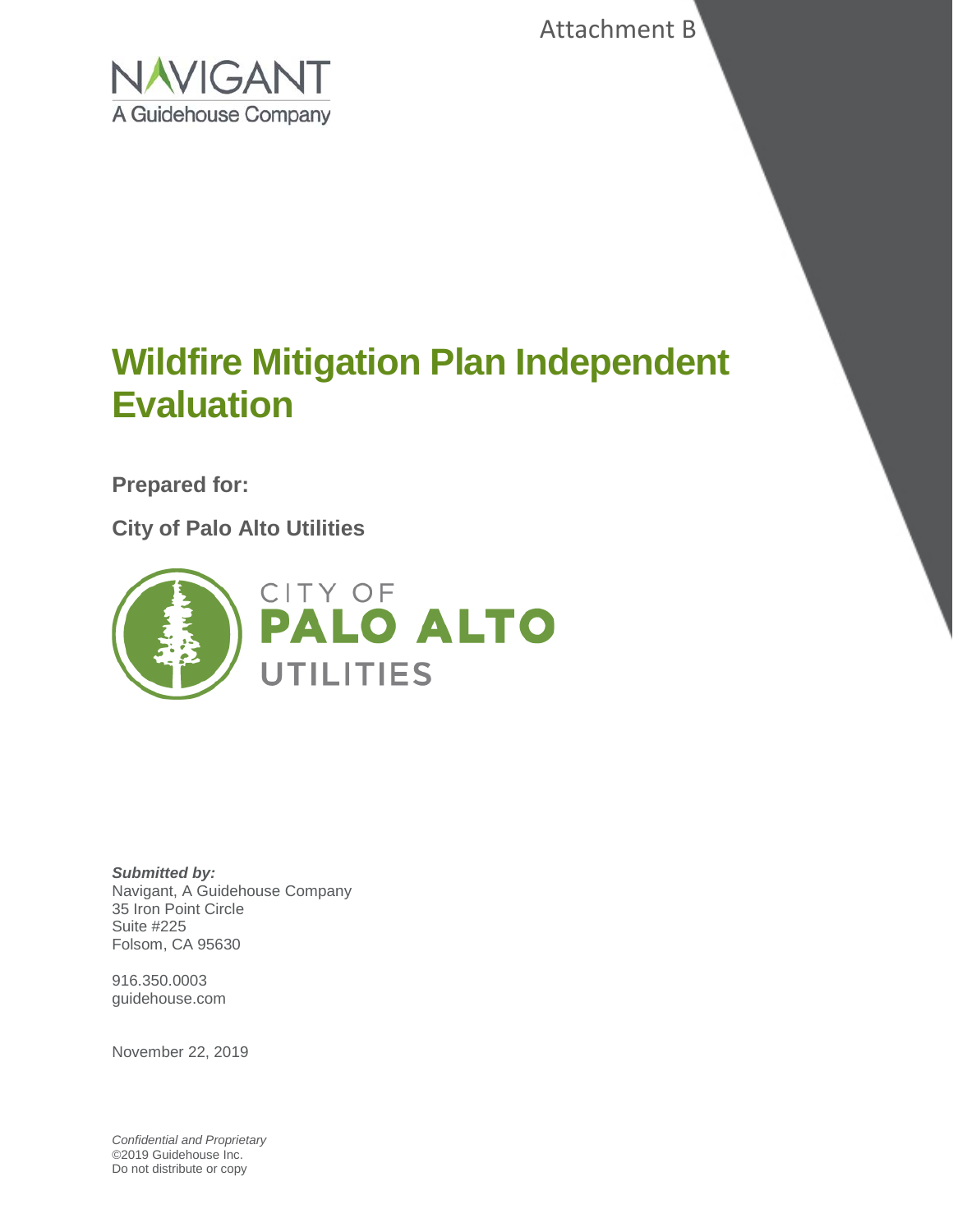

## **TABLE OF CONTENTS**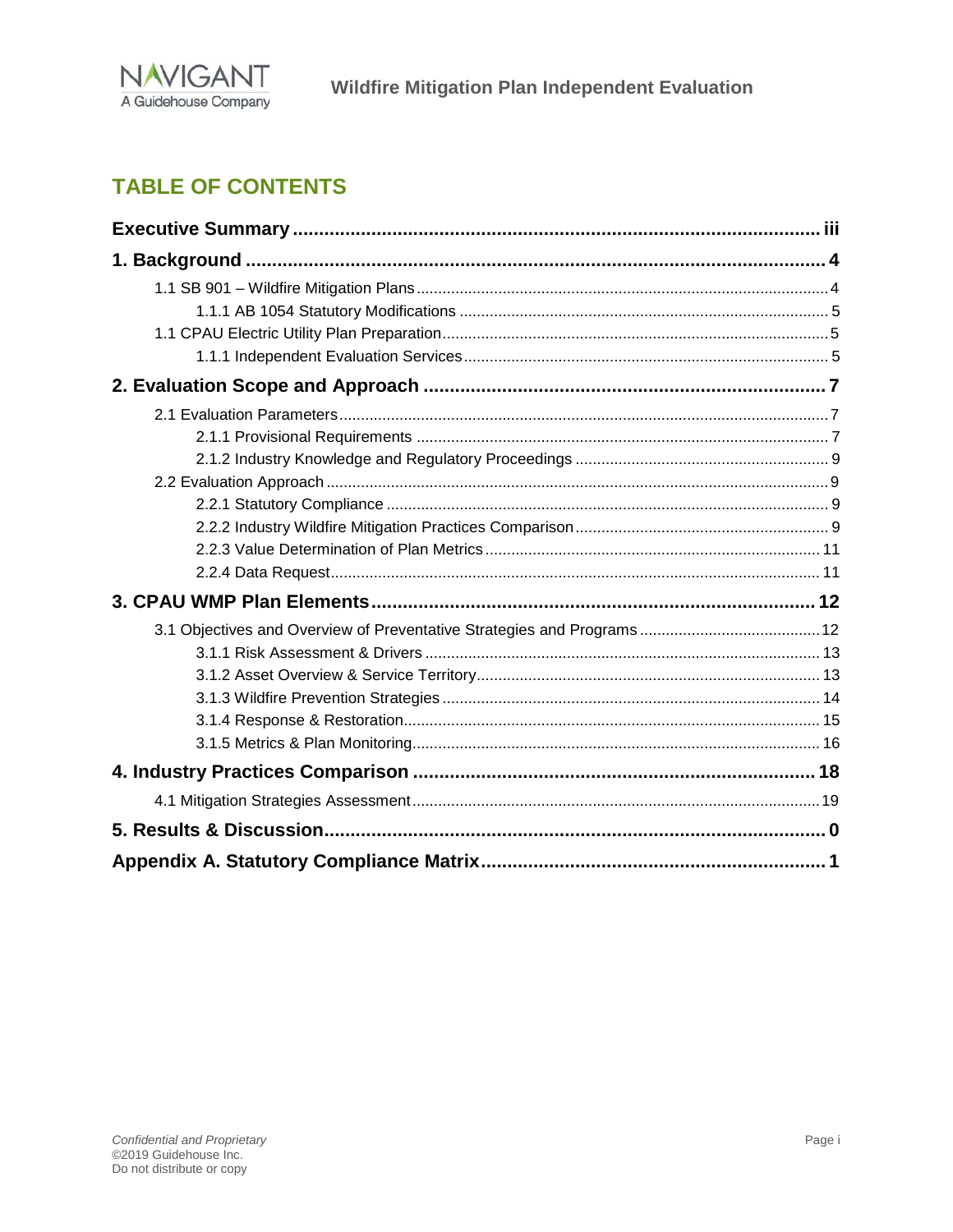

### **DISCLAIMER**

This report was prepared by Navigant Consulting, Inc., n/k/a Guidehouse Inc. ("Navigant"),<sup>[1](#page-2-0)</sup> for City of Palo Alto Utilities. The work presented in this report represents Navigant's professional judgment based on the information available at the time this report was prepared. Navigant is not responsible for the reader's use of, or reliance upon, the report, nor any decisions based on the report. NAVIGANT MAKES NO REPRESENTATIONS OR WARRANTIES, EXPRESSED OR IMPLIED. Readers of the report are advised that they assume all liabilities incurred by them, or third parties, as a result of their reliance on the report, or the data, information, findings and opinions contained in the report.

<span id="page-2-0"></span> <sup>1</sup> On October 11, 2019, Guidehouse LLP completed its previously announced acquisition of Navigant Consulting Inc. In the months ahead, we will be working to integrate the Guidehouse and Navigant businesses. In furtherance of that effort, we recently renamed Navigant Consulting Inc. as Guidehouse Inc.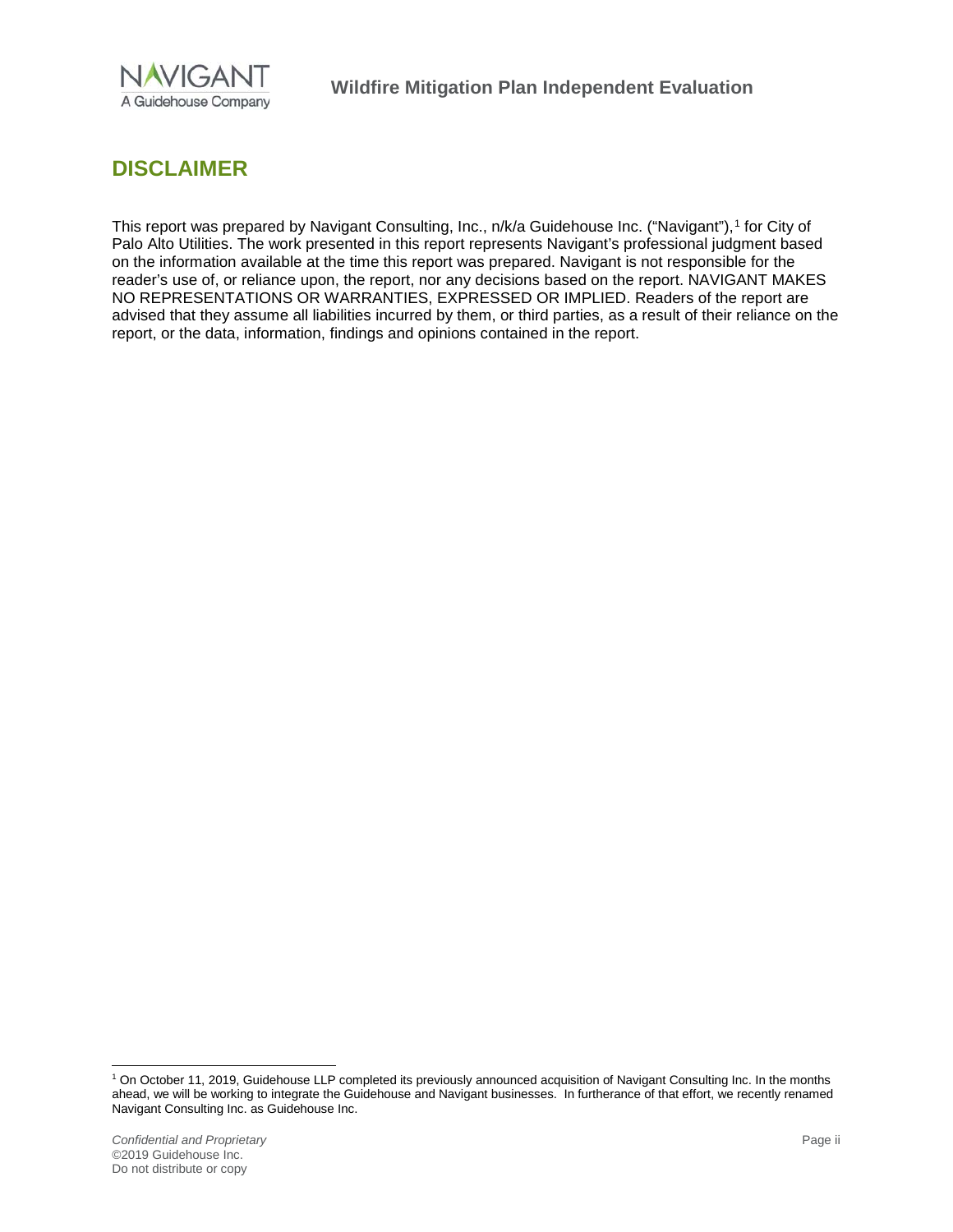

### <span id="page-3-0"></span>**EXECUTIVE SUMMARY**

City of Palo Alto Utilities (CPAU) contracted with Navigant Consulting, Inc. n/k/a Guidehouse Inc. (Navigant) to engage in an independent evaluation of its Wildfire Mitigation Plan (Plan or WMP). This independent evaluation report (Report) describes the technical review and evaluation provided by Navigant. Navigant performed this evaluation in October and November 2019 and completed the Report on November 13, 2019. Navigant's project team reviewed detailed information related to the Plan and assessed CPAU's procedures related to the Plan.

CPAU prepared the WMP as a response to Senate Bill (SB) 901, which was signed into law on September 21, 2018. SB 901 sets forth a number of provisions and directives, which includes the requirement for electric utilities to prepare and adopt WMPs within 2019 and revise and update the Plan annually thereafter. Additional statutory requirements are listed in Public Utilities Code (PUC) Section 8387 for publicly-owned utilities (POUs).

Navigant evaluated the Plan based on the statutory requirements of PUC Section 8387 as it relates to POUs. This PUC Section was amended on July 12, 2019 as a result of California's Assembly Bill (AB) 1054 being signed into law. The POUs are now subject to the guidance provided by the California Wildfire Safety Advisory Board<sup>[2](#page-3-1)</sup> and mandatory cyclical reviews. The required elements for a WMP have not been modified by this new legislation. This report meets CPAU's requirements under PUC Section 8387(c), which mandate an independent evaluation of CPAU's Plan. Navigant developed this report to satisfy the statutory requirement for public review. This report underlies the required evaluation by the Board of Directors at a public meeting, scheduled for December 16, 2019. The Report includes the following:

- Background of the legislative history requiring WMPs and their independent evaluations
- Approach and methodology evaluating the Plan's comprehensiveness
- CPAU's Plan elements and their compliance with SB 901 and PUC Section 8387 WMP elements and directives
- An evaluation of the Plan's presented metrics to assess the effectiveness of the overall Plan
- Determinations and results

Based on relevant experience in grid hardening and resiliency, natural disaster response, prior experience in WMP development, and active tracking of wildfire legislative and regulatory proceedings Navigant has concluded that CPAU's WMP sufficiently meets the regulatory "comprehensiveness" objective. CPAU should consider enhancing specific elements in future Plan revisions.

<span id="page-3-1"></span> <sup>2</sup> Due for implementation in 2020.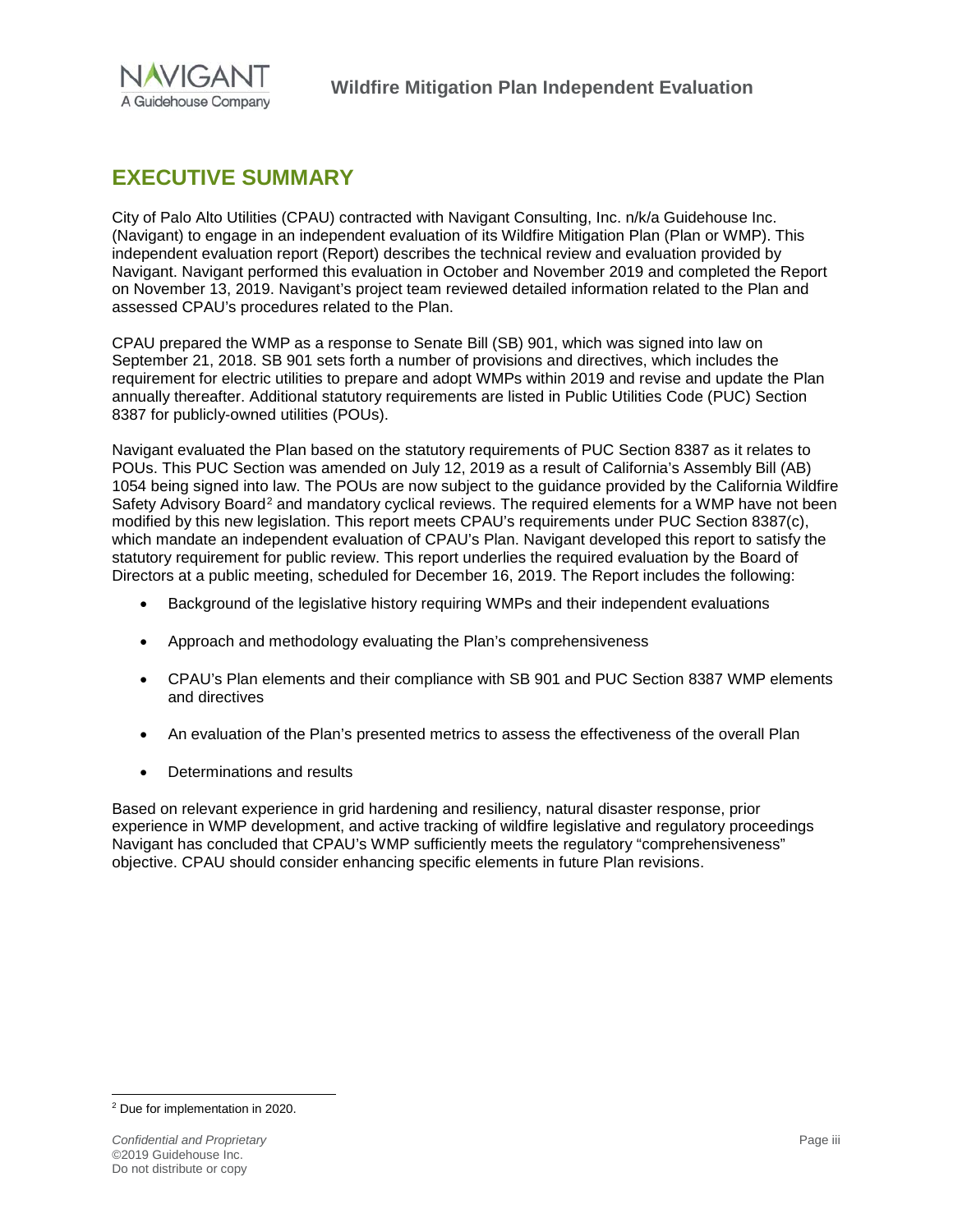

## <span id="page-4-0"></span>**1. BACKGROUND**

In recent years, California has seen an increase in utility equipment-involved, catastrophic wildfires. The unique geographic profile of California and the impacts of climate change, including continued dry conditions, high winds, and elevated heat index risk from global rising temperatures, have led to elongated fire seasons. The state is also experiencing increased levels of vegetation fuel due to the wet winters and hotter summers following a seven-year drought. This increasingly abundant dry vegetation is the leading driver of wildfires. The levels of dry vegetation fuel have been supplemented by a destructive bark beetle infestation that continues to impact the health of the state's forested areas, further increasing fire risk. These fuel-rich environments, coupled with intensified climatological conditions with high wind gusts and natural electrical infrastructure risks, produce the conditions conducive to potential wildfire ignition. The three attributes that provide optimal conditions for a fire ignition are illustrated through the graphic in [Figure 1.](#page-4-2)



<span id="page-4-2"></span>

Disastrous wildfire threat is a well-known and shared priority among electric utilities in California. The recent spike in utility-involved wildfire incidents since the 2015 wildfire season and the significant financial and social impacts associated with fires have led California and its utilities to develop more formalized efforts to ensure safe operations of electric utility equipment and greater investment in wildfire mitigation efforts.[3](#page-4-3) Specifically, the state approved legislation that strengthens governmental and regulatory oversight of wildfire prevention implementation activities, utility WMPs, and proper dispersal of state funds to wildfire victims. In an effort to minimize future devastating occurrences through risk-driven wildfire prevention, electric utilities, including cooperatives, were mandated, by Senate Bill (SB) 901 (Senator Bill Dodd, 2018), to prepare and adopt a WMP before January 1, 2020 and annually thereafter. This effort is foundational to the state's prioritized goal of minimizing the potential of devastating fires in future years.

### <span id="page-4-1"></span>**1.1 SB 901 – Wildfire Mitigation Plans**

On September 21, 2018, Governor Jerry Brown signed SB 901 into law. The law directs electrical utilities to annually prepare WMPs that include several mitigation and response elements in each utility's strategies, protocols, and programs. Each electric utility is to prepare and adopt a comprehensive WMP before January 1, 2020. The requirements for publicly-owned utilities (POUs) are presented in Public

<span id="page-4-3"></span><sup>&</sup>lt;sup>3</sup> California Public Utilities Commission, 2019. "Fire Incident Data Reports for Investor-Owned Utilities," [https://www.cpuc.ca.gov/fireincidentsdata/.](https://www.cpuc.ca.gov/fireincidentsdata/)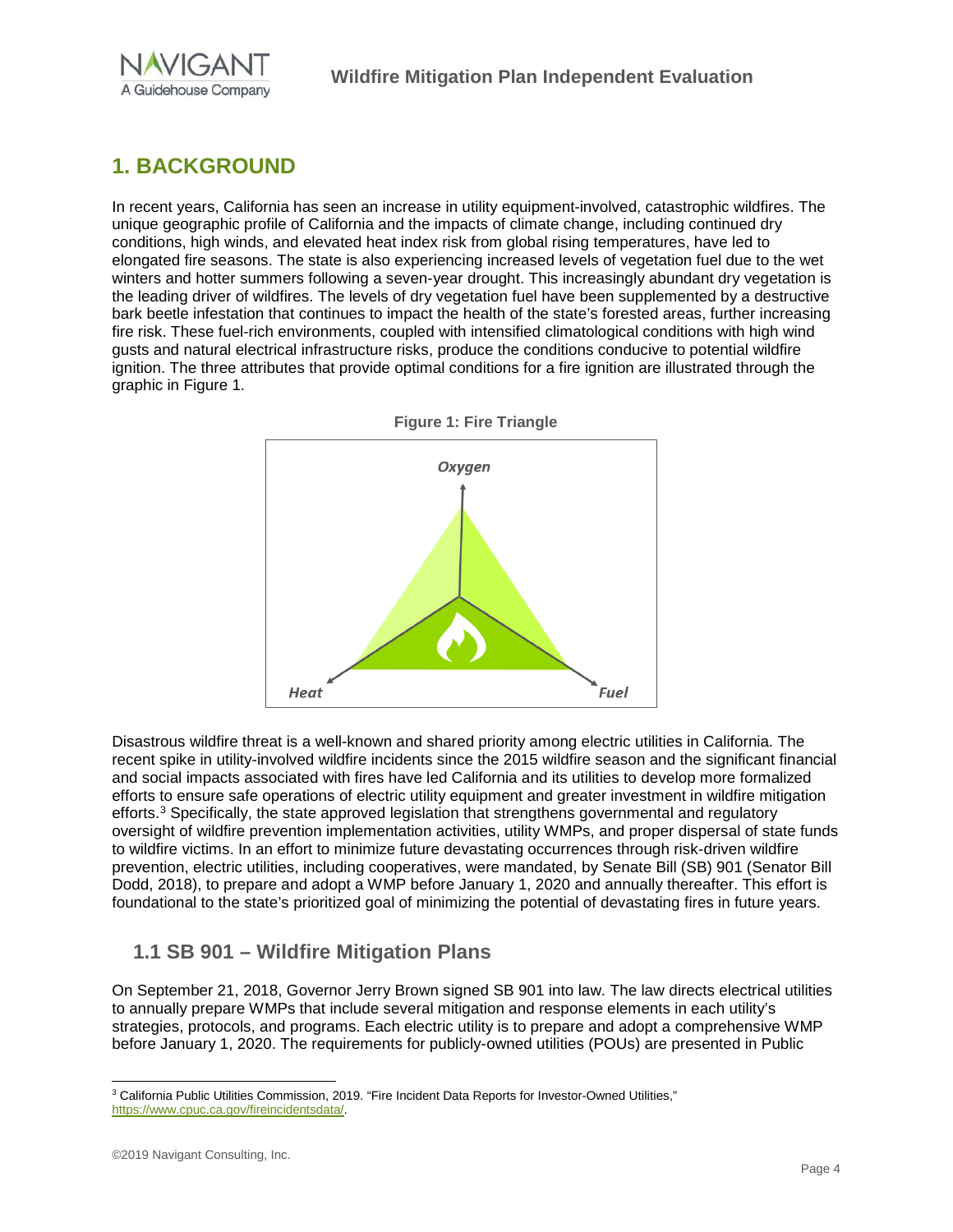

Utilities Code (PUC) Section 8387. The details of POU requirements are discussed in Section 2 of this WMP evaluation report (Report).

#### <span id="page-5-0"></span>*1.1.1 AB 1054 Statutory Modifications*

On July 12, 2019, Governor Gavin Newsom signed Assembly Bill (AB) 1054 into law. This bill was developed with the consideration of the Governor's Strike Force effort to develop prioritized strategies to help the state achieve its decarbonization goals. AB 1054 aims to mitigate the intensity of wildfire impacts through several initiatives that are separate from those actions required of electric utilities. SB 901 directed the Office of Planning and Research to establish a Commission on Catastrophic Wildfire Cost Recovery (SB 901 Commission) with the goal of addressing utility wildfire liability, cost responsibility and victim support, and issues with insurance availability and affordability. On June 18, 2019, the SB 901 Commission presented to the state Legislature, findings and recommendations on the discovery items discussed at public workshops over the course of several months. This, in part with Governor Newsom's Wildfire Reform Package, resulted in legislation that culminated in the provisions listed in AB 1054.

AB 1054 included directives to establish the Wildfire Safety Division at the California Public Utilities Commission (CPUC) and the state's Wildfire Safety Advisory Board. POUs will provide future WMPs by July 1 of each year starting in 2020 for review by and recommendations from the Wildfire Safety Advisory Board. No less than every three years, POUs are required to comprehensively update their WMPs. This change is included in this evaluation as a reference for future requirements.

### <span id="page-5-1"></span>**1.1 CPAU Electric Utility Plan Preparation**

The City of Palo Alto is the only municipality in California that operates a full suite of City-owned utility services (electric, water, natural gas, wastewater, fiber optic). CPAU manages these services and has been providing quality service to the citizens and businesses of Palo Alto since 1896.

CPAU is responsible for the design, construction, maintenance, and operation of the utility electric and water systems in the City of Palo Alto and is the lead on all utility system mitigation activities. Various staff within Utilities are involved with creating and implementing the tasks in this plan.

As a POU, CPAU has no fiduciary obligations to shareholders and its actions and decisions are governed by City Council. CPAU has prepared its first WMP pursuant to SB 901 directives. The Plan aims to address each of the required elements presented by PUC Section 8387 and ultimately reduce risk exposure to utility-involved wildfire events through Plan execution and metric tracking.

#### <span id="page-5-2"></span>*1.1.1 Independent Evaluation Services*

PUC Section 8387(c) directs POUs to procure services for an independent evaluation (IE) of the comprehensiveness of the WMP. In January 2020, upon commencement of the California Wildfire Safety Advisory Board, guidelines and further details related to the scope and timelines of future IEs will be discussed and reviewed. In its present<sup>[4](#page-5-3)</sup> form, the provisions of PUC Section 8387 state that the independent evaluator shall be experienced in "assessing the safe operation of electrical infrastructure" and will perform an assessment to determine the comprehensiveness of the Plan.<sup>[5](#page-5-4)</sup>

CPAU sought out IE services to assess the comprehensiveness of its WMP pursuant to PUC Section 8387(c) prior to presenting the final WMP to City Council and contracted with Navigant Consulting, Inc., n/k/a Guidehouse Inc. (Navigant) through a Multi-Task Consulting Services Agreement with the Northern California Power Agency (NCPA) which CPAU can access through its membership. In October of 2019,

<span id="page-5-3"></span> <sup>4</sup> The CPUC has begun its investigation to develop <sup>a</sup> list of recognized independent evaluators by March of 2021.

<span id="page-5-4"></span><sup>&</sup>lt;sup>5</sup> It is recognized that this requirement does not yet include a clear definition of comprehensiveness.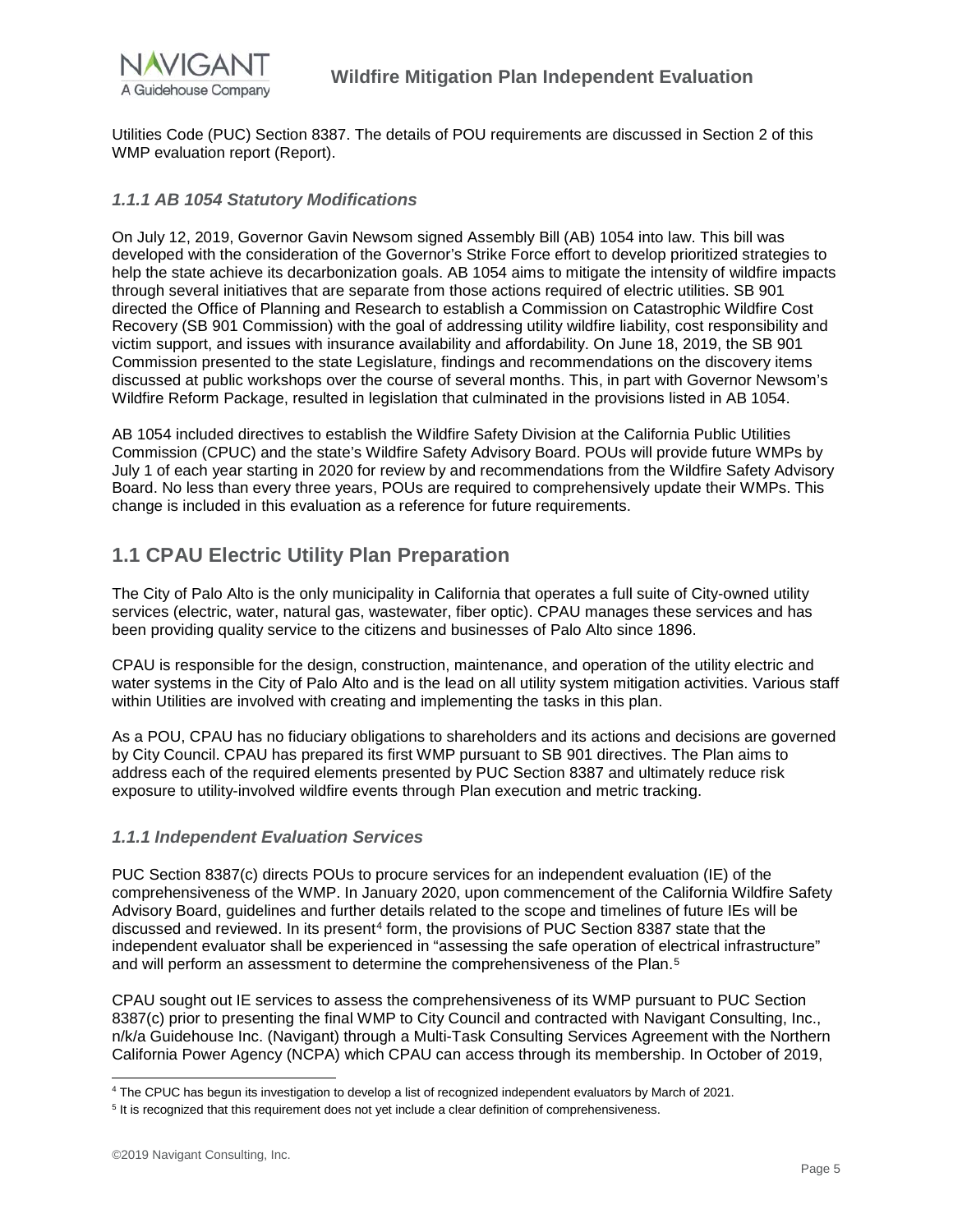

CPAU executed a task order with Navigant through NCPA to undertake an assessment of its Plan based on Navigant's prior experience with "assessing the safe operation of electrical infrastructure" which includes grid-hardening and WMPs, with an emphasis on electrical equipment, public, and personnel safety.

Both Navigant and CPAU acknowledge emergent practices and technologies will materialize as evolving legislative action and utility efforts continue to shape wildfire mitigation and safety efforts. Understanding this, Navigant performed a comparison of the wildfire mitigation investments exemplified by other utilities throughout California as well as relied on the team's experience in working directly with utilities to develop their WMPs and data collection practices along with prior experience related to gird hardening and electric safety assessments. This Report presents the results of Navigant's WMP IE. The following section describes the methodology in executing this evaluation.

#### *Navigant Identification of Qualifications*

Navigant has provided IE services throughout the United States. Navigant's grid-related IE projects include storm hardening, wildfire mitigation, resiliency assessments, advanced technology suitability, among others. Our approach includes an evaluation of data considered, suitability of tracking metrics – both frequency and trends analysis - and an evaluation of key performance indicators. Navigant assessed the efficacy of tools for creating sufficient awareness and for effectiveness of understanding overall WMP's intended and actual impacts. Navigant also leveraged experience developing "Metrics and Benefits Reporting Plans" to gauge cost-effectiveness of activities and alignment of plans to intentions. Navigant deeply understands CPAU's publicly-owned business practices relative to IOUs, through our experience developing WMPs for two IOUs and our continued tracking of related CPUC dockets intended to refine strategies that carry an effective Plan.<sup>[6](#page-6-0)</sup>

Navigant continues to track proceedings and pending legislation surrounding utility wildfire risk. Our team remains active with WMP engagements across California and elsewhere. As part of maintaining high acumen of prudent mitigation strategies, Navigant participates in forums focused on innovative wildfire mitigation strategies—further expanding our industry knowledge. Navigant provides thought leadership and advisory services related to WMP and other resiliency innovative technologies to the California Energy Commission and has supported their system hardening and fire prevention efforts since 2008. Additionally, Navigant's reach into grid resiliency and disaster-related hardening extends across the United States including island grids, such as Puerto Rico, recovering from recent, weather-related catastrophes.

<span id="page-6-0"></span><sup>&</sup>lt;sup>6</sup> Navigant provided technical services to Liberty Utilities (CalPeco Electric) and Bear Valley Electric Service (BVES) immediately prior to and within the 2019 calendar year. The services resulted in support of the development and filing of their respective WMPs to the CPUC on February 6, 2019. Navigant continued to support BVES in development of their Data Collection for WMP report, filed on July 30, 2019.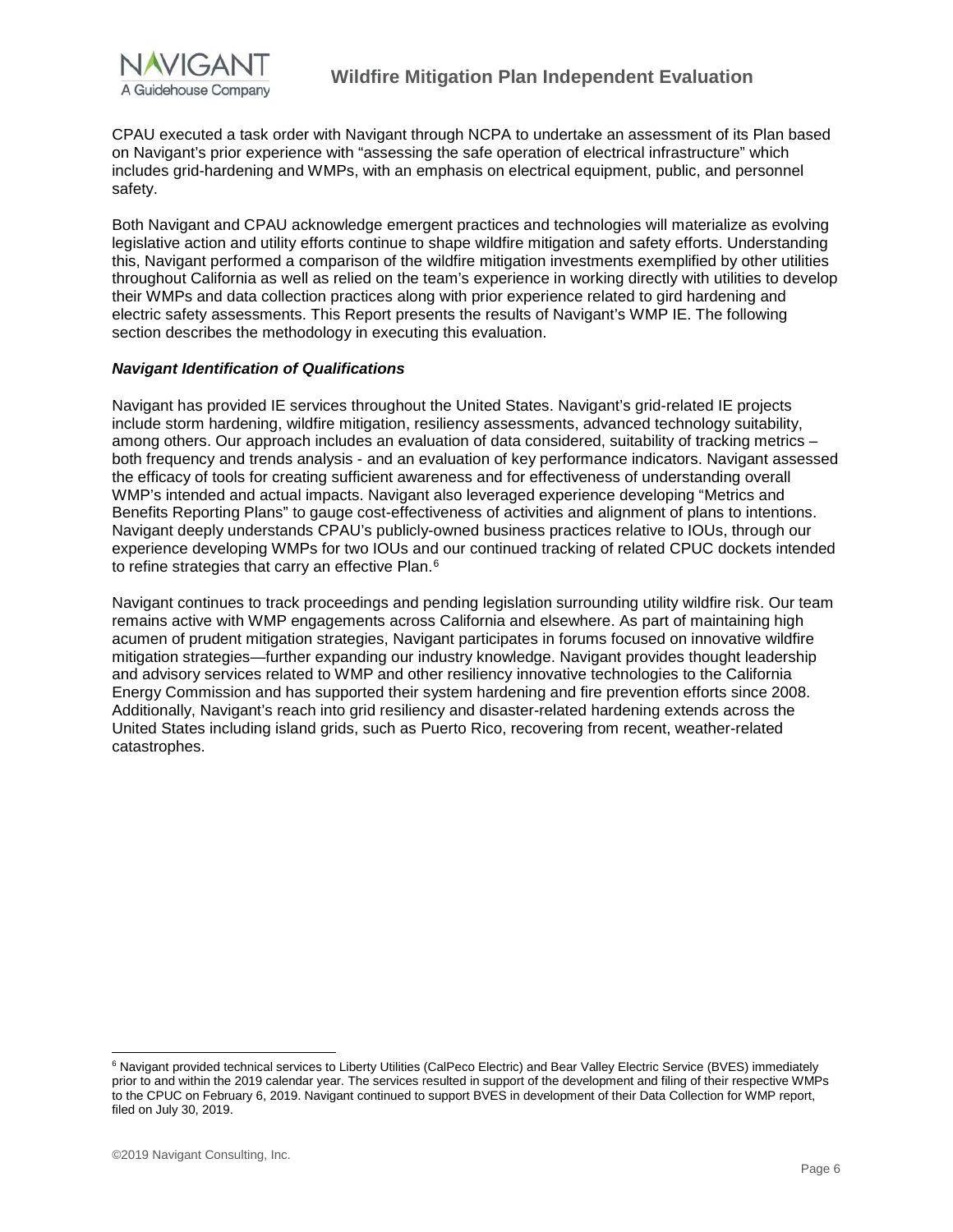## <span id="page-7-0"></span>**2. EVALUATION SCOPE AND APPROACH**

At the time of this IE, the guidelines and requirements were not available to POUs regarding the structure or determination of comprehensiveness pursuant to PUC Section 8387(c). In lieu of this formalized directive, Navigant completed this evaluation based on industry standard practices, our experience developing and reviewing WMPs and other grid hardening activities, our active tracking of wildfire legislative and regulatory proceedings and, most importantly, a comparison of the specific criteria in PUC Section 8387 to the specific wildfire-related plans outlined in CPAU's WMP.

### <span id="page-7-1"></span>**2.1 Evaluation Parameters**

Figure 2 represents the attributes comprising the methodology and approach of the evaluation.



**Figure 2: Contributing Factors to Evaluate the Plan**

#### <span id="page-7-2"></span>*2.1.1 Provisional Requirements*

As mentioned above, the requirement for electric utilities and corporations to develop WMPs emerged from the directives of SB 901 and associated statutory modifications. With respect to POUs, the nested subsections under PUC Section 8387(b)(2) outline the minimum required elements to be considered in the Plan. See Table 1 for the complete statutory compliance list.

#### **Table 1: POU Requirements for the WMP**

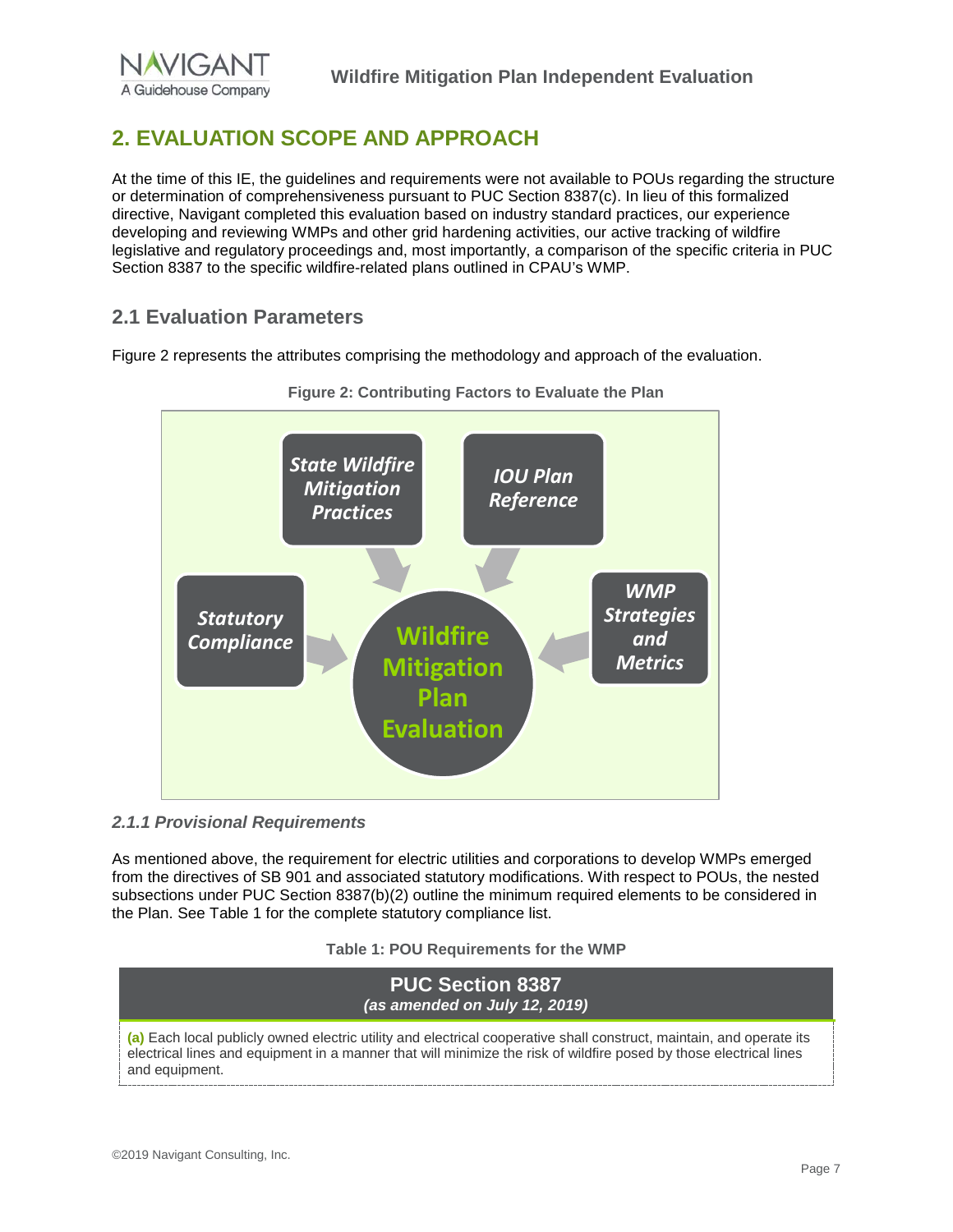**(b) (1)** The local publicly owned electric utility or electrical cooperative shall, before January 1, 2020, prepare a wildfire mitigation plan. After January 1, 2020, a local publicly owned electric utility or electrical cooperative shall prepare a wildfire mitigation plan annually and shall submit the plan to the California Wildfire Safety Advisory Board on or before July 1 of that calendar year. Each local publicly owned electric utility and electrical cooperative shall update its plan annually and submit the update to the California Wildfire Safety Advisory Board by July 1 of each year. At least once every three years, the submission shall be a comprehensive revision of the plan.

**(2)** The wildfire mitigation plan shall consider as necessary, at minimum, all of the following:

**(A)** An accounting of the responsibilities of persons responsible for executing the plan.

**(B)** The objectives of the wildfire mitigation plan.

**(C)** A description of the preventive strategies and programs to be adopted by the local publicly owned electric utility or electrical cooperative to minimize the risk of its electrical lines and equipment causing catastrophic wildfires, including consideration of dynamic climate change risks.

**(D)** A description of the metrics the local publicly owned electric utility or electrical cooperative plans to use to evaluate the wildfire mitigation plan's performance and the assumptions that underlie the use of those metrics.

**(E)** A discussion of how the application of previously identified metrics to previous wildfire mitigation plan performances has informed the wildfire mitigation plan.

**(F)** Protocols for disabling reclosers and deenergizing portions of the electrical distribution system that consider the associated impacts on public safety, as well as protocols related to mitigating the public safety impacts of those protocols, including impacts on critical first responders and on health and communication infrastructure.

**(G)** Appropriate and feasible procedures for notifying a customer who may be impacted by the deenergizing of electrical lines. The procedures shall consider the need to notify, as a priority, critical first responders, health care facilities, and operators of telecommunications infrastructure.

**(H)** Plans for vegetation management.

**(I)** Plans for inspections of the local publicly owned electric utility's or electrical cooperative's electrical infrastructure.

**(J)** A list that identifies, describes, and prioritizes all wildfire risks, and drivers for those risks, throughout the local publicly owned electric utility's or electrical cooperative's service territory. The list shall include, but not be limited to, both of the following:

**(i)** Risks and risk drivers associated with design, construction, operation, and maintenance of the local publicly owned electric utility's or electrical cooperative's equipment and facilities.

**(ii)** Particular risks and risk drivers associated with topographic and climatological risk factors throughout the different parts of the local publicly owned electric utility's or electrical cooperative's service territory.

**(K)** Identification of any geographic area in the local publicly owned electric utility's or electrical cooperative's service territory that is a higher wildfire threat than is identified in a commission fire threat map, and identification of where the commission should expand a high fire-threat district based on new information or changes to the environment.

**(L)** A methodology for identifying and presenting enterprise wide safety risk and wildfire-related risk.

**(M)** A statement of how the local publicly owned electric utility or electrical cooperative will restore service after a wildfire.

**(N)** A description of the processes and procedures the local publicly owned electric utility or electrical cooperative shall use to do all of the following:

**(i)** Monitor and audit the implementation of the wildfire mitigation plan.

**(ii)** Identify any deficiencies in the wildfire mitigation plan or its implementation, and correct those deficiencies.

**(iii)** Monitor and audit the effectiveness of electrical line and equipment inspections, including inspections performed by contractors, that are carried out under the plan, other applicable statutes, or commission rules.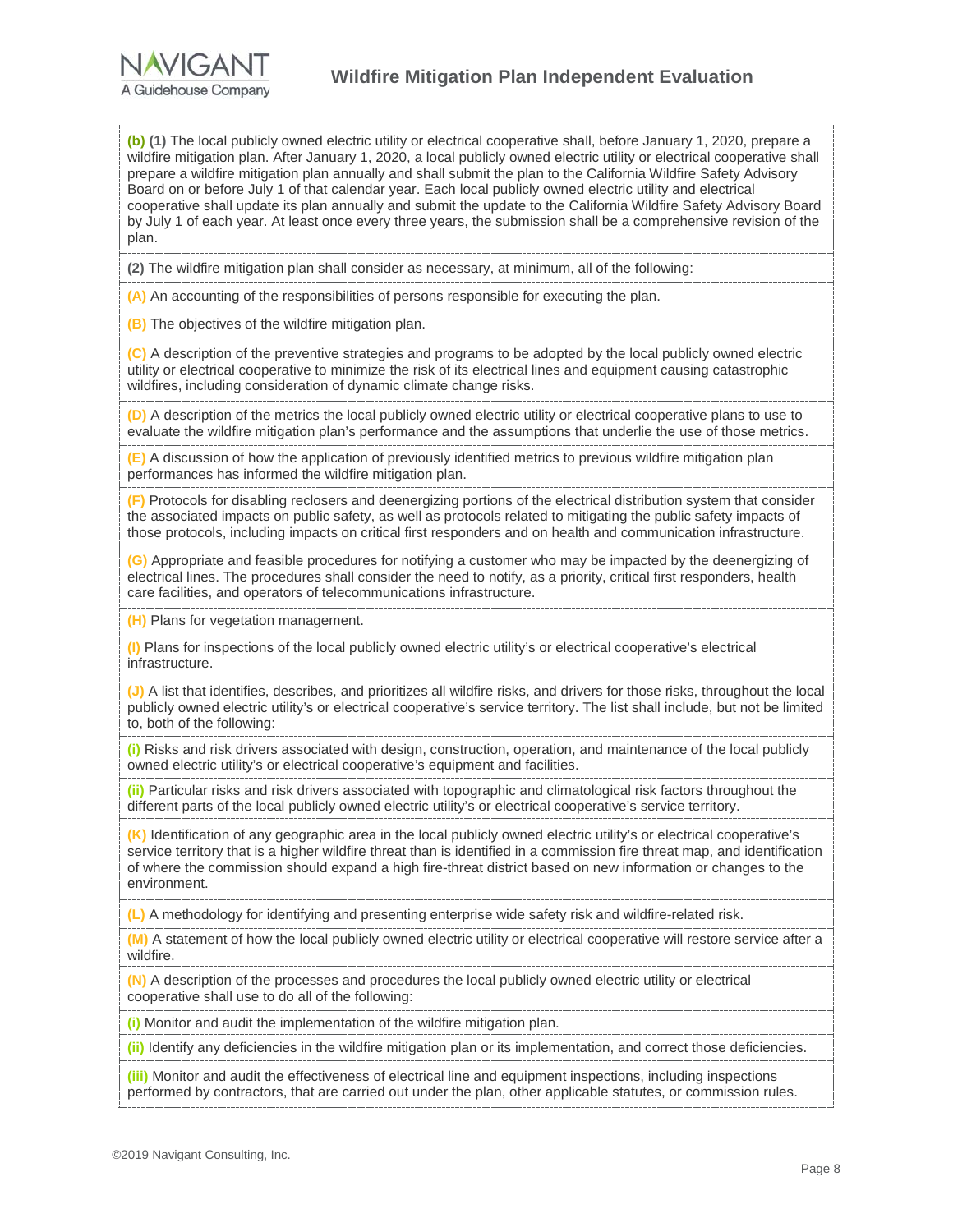**(3)** The local publicly owned electric utility or electrical cooperative shall, on or before January 1, 2020, and not less than annually thereafter, present its wildfire mitigation plan in an appropriately noticed public meeting. The local publicly owned electric utility or electrical cooperative shall accept comments on its wildfire mitigation plan from the public, other local and state agencies, and interested parties, and shall verify that the wildfire mitigation plan complies with all applicable rules, regulations, and standards, as appropriate.

**(c)** The local publicly owned electric utility or electrical cooperative shall contract with a qualified independent evaluator with **experience in assessing the safe operation of electrical infrastructure** to review and **assess the comprehensiveness of its wildfire mitigation plan**. The independent evaluator shall issue a report that shall be made available on the internet website of the local publicly owned electric utility or electrical cooperative, and shall present the report at a public meeting of the local publicly owned electric utility's or electrical cooperative's governing board.

#### <span id="page-9-0"></span>*2.1.2 Industry Knowledge and Regulatory Proceedings*

The state's priority towards abating future catastrophic wildfire events is demonstrated through continued aggressive measures, directing utilities to enhance their protocols for fire prevention and response. That collection of information is presented in a comprehensive WMP. While POUs are directed to develop this Plan prior to January 1, 2020, Navigant recognizes that California utilities subject to CPUC jurisdiction have filed their respective Plans on February 6, 2019. Navigant tracks docketed proceedings and maintains a presence in state activities and workshops surrounding wildfire prevention. Understanding that CPAU is not subject to CPUC regulations, the insight gained from this related experience is leveraged in assessing CPAU's Plan relative to its risk profile and industry position.

### <span id="page-9-1"></span>**2.2 Evaluation Approach**

To perform an assessment of the comprehensiveness of the Plan, Navigant used the following described approach.

#### <span id="page-9-2"></span>*2.2.1 Statutory Compliance*

Navigant sought to determine compliance with the provisional requirements laid out in PUC Section 8387 as modified by SB 901. The Plan's alignment with the statutory requirement is presented in Appendix A. CPAU's mitigation measures are not required to exceed the statutory requirements.

#### <span id="page-9-3"></span>*2.2.2 Industry Wildfire Mitigation Practices Comparison*

Accepted practices for wildfire mitigation have been discussed and presented at thought leadership events, such as the Wildfire Technology Innovation Summit, held on March 20-21, 2019. Additionally, Plans approved by the CPUC have garnered significant insight from the industry at large. Navigant's understanding of an effective Plan draws on comparisons from existing WMPs and industry practices and is summarized according to business practice categories described in [Figure 3.](#page-10-0)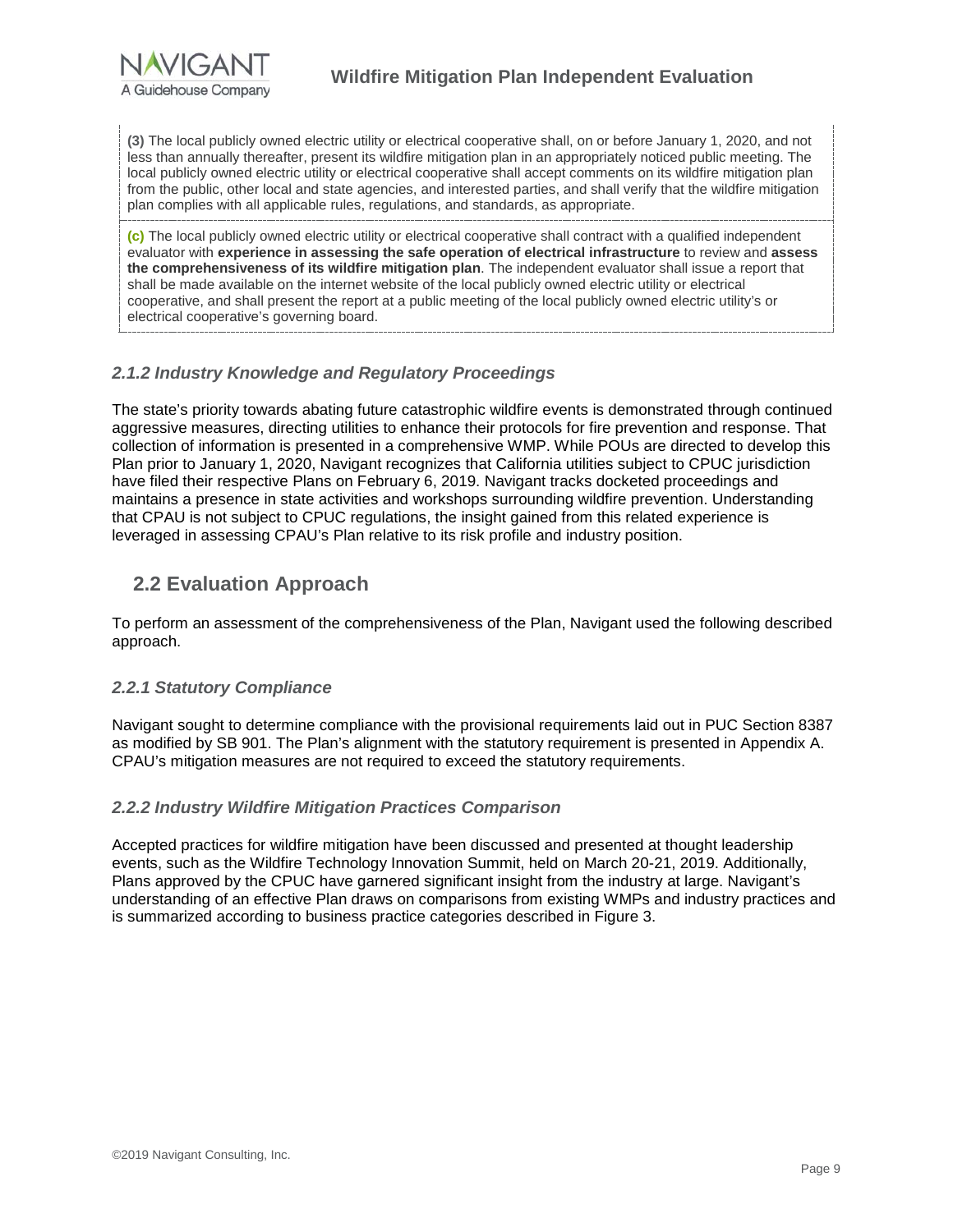

#### **Figure 3: Mitigation Strategy Overview**

<span id="page-10-0"></span>

Expertise in these critical elements facilitate Navigant's review of the comprehensiveness of CPAU's WMP. While not all of these strategies are present in or applicable to CPAU's Plan, Navigant's understanding of collected utility strategies demonstrated throughout the state are summarized below:

- *Inspection and maintenance of distribution transmission and substation assets* including conducting system patrols and ground inspections, using technological inspection tools, managing predictive and electrical preventative maintenance, and conducting vegetation inspections and management, vulnerability detection such as Light Detection and Ranging (LiDAR) inspection; and geospatial and topography identification, geographic information system (GIS) mapping data. A key component is identifying collected data elements through each program and understand how that data is used and shared to improve utility practices.
- *Vegetation management* that includes routine preventative vegetation maintenance; corrective vegetation management and off-cycle tree work; emergency vegetation clearance, prioritized for portions of the service territory the lie in high hazard zones, quality control processes; and resource protection plan, including animal and avian mitigation programs.
- *System hardening* that includes pole replacement, non-expulsion equipment, advanced fuses, tree attachment removal, less flammable transformer oil, covered wire and wire wrap, and undergrounding where cost beneficial.
- *Operational practices* including communications and mustering plans under varying degrees of wildfire risk. Plans to deactivate automatic reclosers, de-energization of "at risk" area powerlines based on type of facility (overhead bare conductions, high voltage, etc.), tree and vegetation density, available dry fuel, and other factors that make certain locations vulnerable to wildfire risk.
- *Situational awareness* including obtaining information from devices and sensors on actual system, weather and other wildfire conductivity conditions, two-way communication with agencies and key personnel. Programs such as online feeds and websites such as the National Fire Danger Rating System. Situational awareness should help achieve a shared understanding of actual conditions and serve to improve collaborative planning and decision making.
- *De-Energization actions* that are triggered and prioritized by forecasted extreme fire weather conditions; imminent extreme fire weather conditions; validated extreme fire weather conditions; and plans for re-energization when weather subsides to safe levels. Manual or automatic capabilities exist for implementation.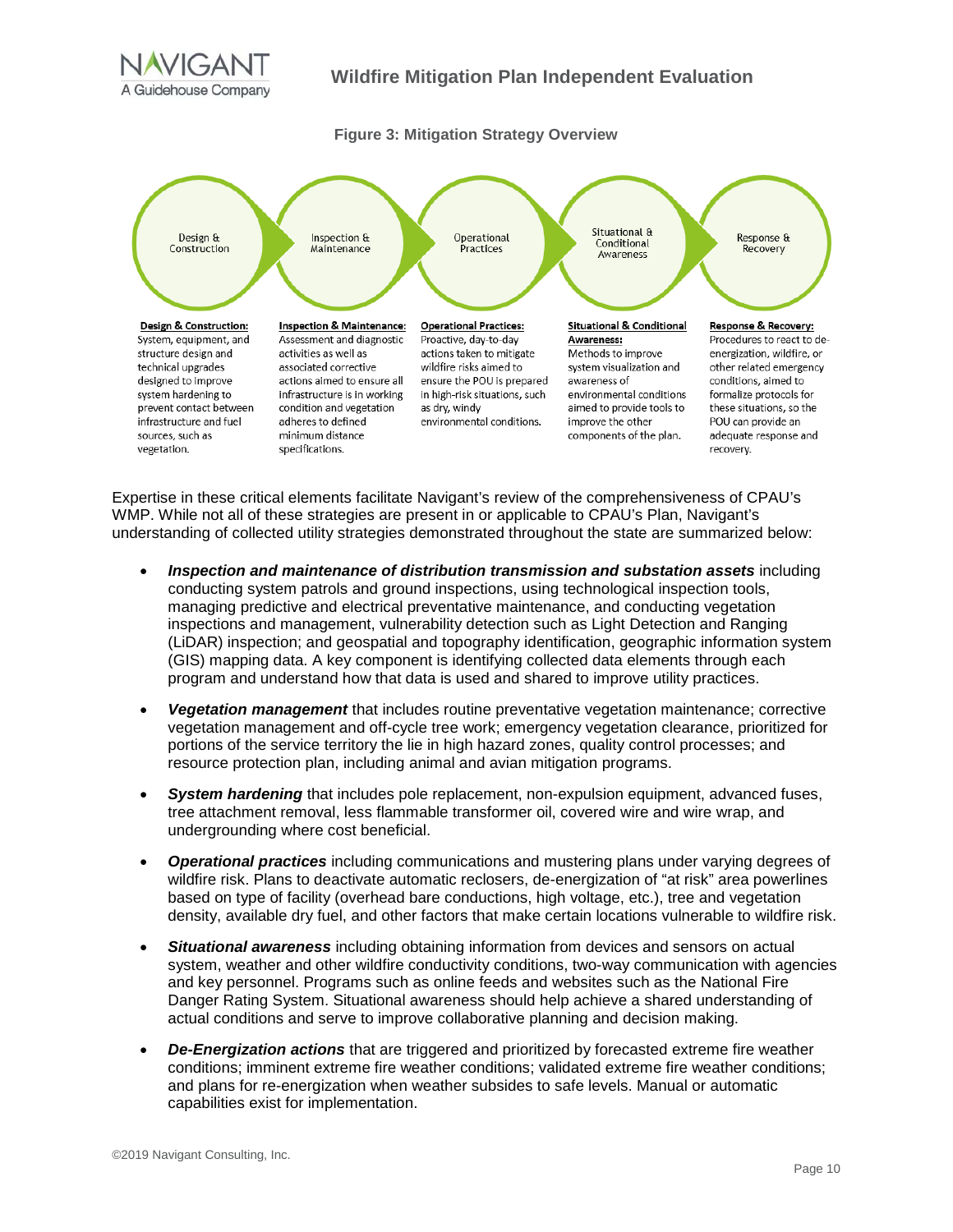

- *Advanced Technologies* including Distribution Fault Anticipation technology, tree growth regulators, pulse control fault interrupters, oblique and hyper-spectral imagery; advanced transformer fluids; advanced LiDAR, and advanced SCADA, to reduce electrical ignition while also helping to mitigate power outages and equipment damage.
- *Emergency Preparedness, Outreach and Response communications* before, during, and after emergencies including but not limited to engaging with key stakeholders that include critical facilities and served customers; local governments, critical agencies such as California Department of Forestry and Fire Protection (CAL FIRE), local law enforcement agencies and other first responders, hospitals, local emergency planning committees, other utility providers, California Independent System Operator, and the utility's respective Board. Coordination agreements such as Mutual Assistance should be leveraged. Community outreach plan should inform and engage first responders, local leaders, land managers, business owners and others.
- *Customer support programs* including financial assistance and support for low-income customers; billing adjustments; deposit waivers; extended payment plans; suspension of disconnection and non-payment fees; repair processing and timing; access to utility representatives; and access to outage reporting and emergency communications. Consideration of languages in addition to English. Identification of priority customers, such as first responders and local agencies, health care providers, water and telecommunication facilities, groups that assist children, elderly, mobility impaired, and other vulnerable populations.

#### <span id="page-11-0"></span>*2.2.3 Value Determination of Plan Metrics*

Metrics for tracking the Plan's progress intend to allow the utility to refresh information as trends become clearer. Based upon the discussion included in the CPUC's Phase 2 of the SB 901 proceeding docket, interests in metric development and underlying data collection are beginning to take shape. While these determinations do not directly influence the public power sector, insight has been leveraged to employ effective metrics[.7](#page-11-2)

#### <span id="page-11-1"></span>*2.2.4 Data Request*

Navigant submitted requests for additional data as part of this IE. This information supported an understanding of the procedures and details behind the mitigation measures. CPAU provided written responses as well as documents including the *Foothills Fire Mitigation Plan (FFMP)* which details the policies related to the HFTD. Also, draft versions of *Public Safety Power Shutoff (PSPS) Policy* and *Process* and *Response & Communication Procedures*, both of which are currently in development. The PSPS documents detail the metrics and decision process used to determine the necessity of a PSPS; and, the communications, alerts, and notifications that will occur leading up to or in the event of a PSPS.

<span id="page-11-2"></span> <sup>7</sup> CPUC Order Instituting Rulemaking to Implement Electric Utility Wildfire Mitigation Plans Pursuant to SB 901 (2018) (Rulemaking 18-10-007[\) https://apps.cpuc.ca.gov/apex/f?p=401:56:0::NO:RP,57,RIR:P5\\_PROCEEDING\\_SELECT:R1810007.](https://apps.cpuc.ca.gov/apex/f?p=401:56:0::NO:RP,57,RIR:P5_PROCEEDING_SELECT:R1810007)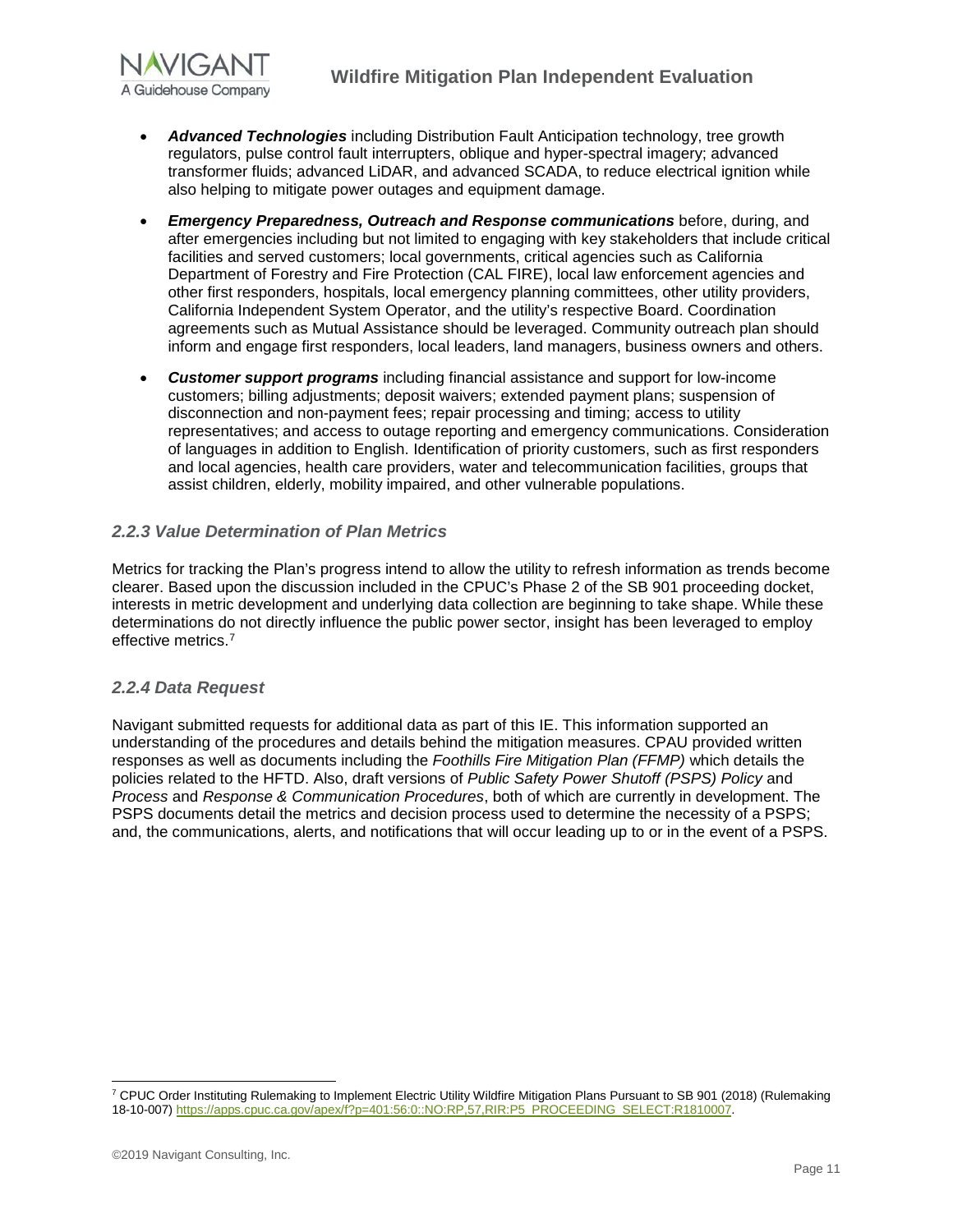## <span id="page-12-0"></span>**3. CPAU WMP PLAN ELEMENTS**

Navigant reviewed the Plan elements to determine whether the activities supported the intention to deploy an effective and comprehensive WMP. This determination incorporated individual elements as well as underlying data sources that further described data collection methodologies and implementation procedures to ensure measures are carried out and also tracked. This understanding also informs internal reviews and subsequent updates for future Plan iterations.

Navigant found that CPAU's WMP does not meet the statutory requirements of PUC Section 8387. Subsequently, Navigant recommends enhancing and clarifying specific elements in future Plan updates to meet the comprehensiveness required by PUC Section 8387(c). In this section we review CPAU's WMP elements and their sufficiency relative to the development and successful execution of the WMP. A table comparing each subsection of PUC Section 8387 to the significant sections of the WMP can be found in Appendix A.

### <span id="page-12-1"></span>**3.1 Objectives and Overview of Preventative Strategies and Programs**

### **PUC Section 8387**

**(B)** The objectives of the wildfire mitigation plan.

**(C)** A description of the preventive strategies and programs to be adopted by the local publicly owned electric utility or electrical cooperative to minimize the risk of its electrical lines and equipment causing catastrophic wildfires, including consideration of dynamic climate change risks.

CPAU includes clearly stated objectives in its WMP. CPAU's primary objective is minimizing the probability that it's "distribution system may be an original or contributing source for the ignition of a fire." The WMP has a second goal of assessing industry practices to improve system resilience, reduce disruptions, and improve restoration times. The third objective is focused on minimizing unnecessary or ineffective action, but also includes revising existing mitigation efforts or adding mitigating actions based on an ongoing assessment of risks and an evaluation of the effectiveness of the WMP. This particular objective is also reflective of the requirement of 8387(b)(2)(N)(ii) which requires CPAU identify and correct any deficiencies in the WMP r its implementation.

CPAU's preventive strategies are discussed in detail in the "Ongoing Fire Prevention Activities" section of the WMP which begins on page 11. This section describes CPAU's vegetation management, electric system inspection, maintenance, training, and system design and operation aid in preventing wildfire in CPAU's service territory, especially the area that is identified as a Tier 2 area by the CPUC. Specifically, in regards to the electric system design and operation, CPAU lists the strategies it has implemented to prevent wildfire risk in the High Fire Threat Area including disabling of reclosers and patrols/repairs following faults prior to reclosing, the use of only non-expulsive fuses, protective device coordination, and deenergization.

The "Roles and Responsibilities – City of Palo Alto Departments" section also addresses, at a high level, CPAU's preventive strategies and programs, including coordination, reporting, data collection, and training. The WMP relies upon established programs and protocols implemented by various City departments to address public safety and emergencies.

The CPAU WMP describes an organizational strategy adopted by the City which recognizes that the Foothills Fire Mitigation Plan (FFMP), attached to the Plan as Appendix A, involves and requires support from many City Departments. The FFMP originated in the Fire Department, the Public Works Department,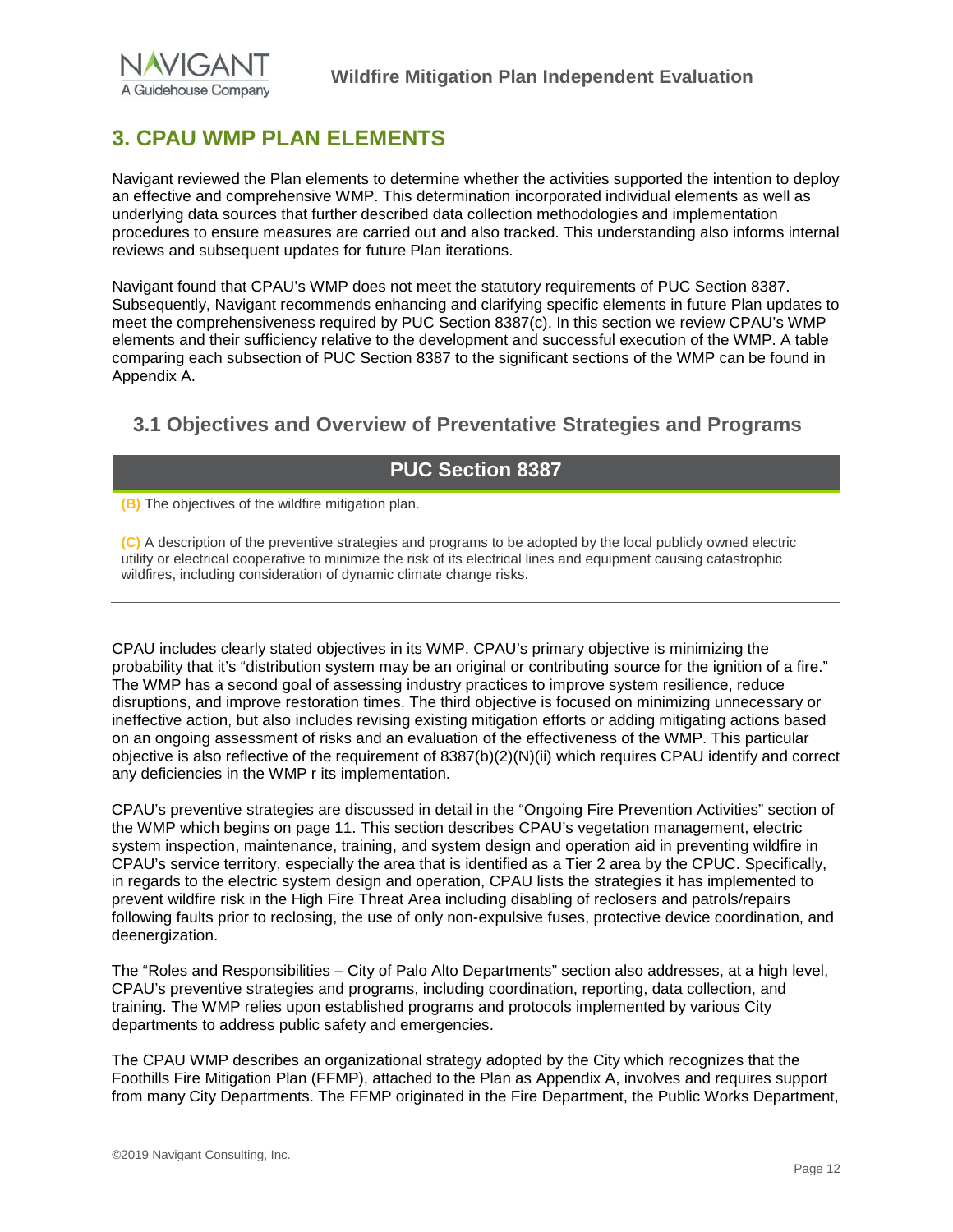

Office of Emergency Services and Community Services Department. CPAU intends to adopt the FFMP as a Community Wildfire Protection Plan (CWPP), which will better position the City to receive grants from Federal or State funding sources. Collectively, these City Departments conduct fire prevention and fuels reduction activities intended to limit wildfire threats.

Further, CPAU has an ongoing relationship with the Santa Clara County Fire Safe Council (SCFSC). The City developed a 5-year Stewardship Agreement with the SCFSC to help implement the FFMP/CWPP. An annual work plan is mutually agreed-upon and based on availability of funding and capacity of the SCFSC.

#### <span id="page-13-0"></span>*3.1.1 Risk Assessment & Drivers*

### **PUC Section 8387**

**(J)** A list that identifies, describes, and prioritizes all wildfire risks, and drivers for those risks, throughout the local publicly owned electric utility's or electrical cooperative's service territory. The list shall include, but not be limited to, both of the following:

**(i)** Risks and risk drivers associated with design, construction, operation, and maintenance of the local publicly owned electric utility's or electrical cooperative's equipment and facilities.

**(ii)** Particular risks and risk drivers associated with topographic and climatological risk factors throughout the different parts of the local publicly owned electric utility's or electrical cooperative's service territory.

**(L)** A methodology for identifying and presenting enterprise-wide safety risk and wildfire-related risk.

The CPAU WMP includes a section titled "Wildfire Risk Factors" on page 3 of the Plan. This section includes a description of CPAUs service territory and system characteristics including the design construction, and operation of CPAU's equipment and facilities as well as the topographic and climatologic risk factors and drivers. This discussion includes the fact that 6% of its distribution line is located in the open space western foothills area but it fails to mention that this is the portion of their territory that lies within the Tier 2 High Fire-Threat Area identified by the CPUC. Inclusion of historical climate and weather data against projects of potential future conditions may also be helpful to this discussion.

CPAU also relies upon a 2011 Hazard Risk Assessment that includes and addresses wildfire risks, but it does not set forth a methodology to identify and present enterprise-wide safety risk and wildfire-related risks CPAU is currently negotiating with a consultant to review and update its risk assessment to more completely address the call for a 8387(b)(2)(L) enterprise-wide risk assessment methodology by looking at wildfire risks in the foothills region posed by the electric system. CPAU plans to have this risk assessment complete by July of 2020.

#### <span id="page-13-1"></span>*3.1.2 Asset Overview & Service Territory*

### **PUC Section 8387**

**(K)** Identification of any geographic area in the local publicly owned electric utility's or electrical cooperative's service territory that is a higher wildfire threat than is identified in a commission fire threat map, and identification of where the commission should expand a high fire-threat district based on new information or changes to the environment.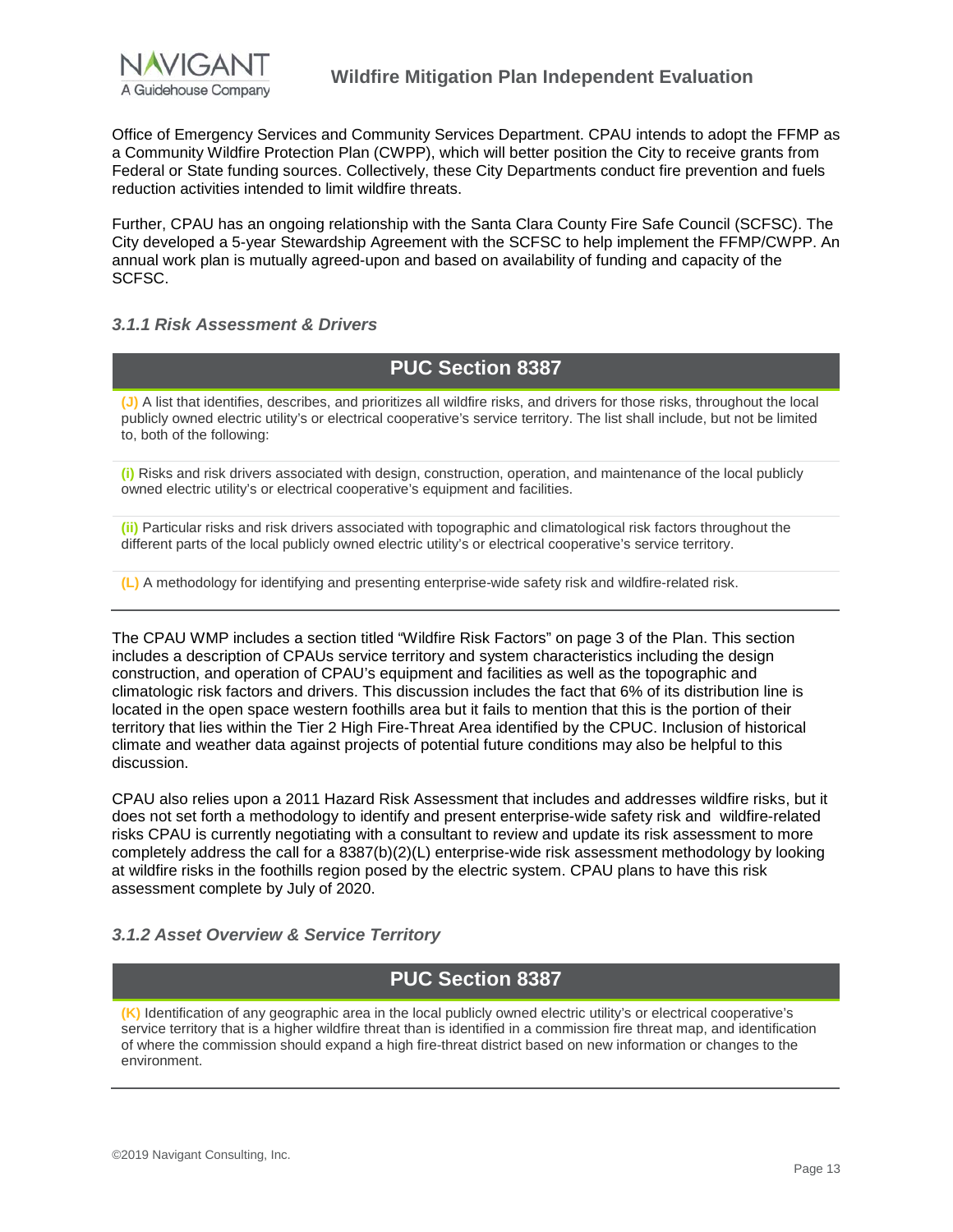

The WMP adequately identifies the High Fire Threat Areas within CPAU's footprint on page 10 and graphically in the maps in Appendices B and C. The threat map is included in the WMP showing the CPAU system contains an area determined to be Tier 2 – Elevated Risk. In order to fully meet the regulatory language of part K, the WMP should also include CPAU's conclusion that it is unnecessary to expand or elevate any fire-threat district within the CPAU territory, unless CPAU believes the area should be expanded. In such case, CPAU should describe the additional area it believes should be included as a High Fire Threat Area and the reasons supporting such expansion.

#### <span id="page-14-0"></span>*3.1.3 Wildfire Prevention Strategies*

### **PUC Section 8387**

**(F)** Protocols for disabling reclosers and deenergizing portions of the electrical distribution system that consider the associated impacts on public safety, as well as protocols related to mitigating the public safety impacts of those protocols, including impacts on critical first responders and on health and communication infrastructure.

**(H)** Plans for vegetation management.

**(I)** Plans for inspections of the local publicly owned electric utility's or electrical cooperative's electrical infrastructure.

#### **3.1.3.1** *Disabling Reclosers*

In the Electric System Design/Operation section of the WMP, CPAU states it has two reclosers in the HFTD and that automatic reclosing capability is disabled year-round on both reclosers; and, that reclosing capability on the upstream circuit breaker at its substation is disabled. The protocol for reclosing following a fault requires CPAU staff patrol the lines to ensure the cause of an outage is no longer present, and any necessary repairs are made prior to the breaker or reclosers being closed.

#### **3.1.3.2** *De-Energization Protocols*

In response to extraordinary fire conditions, CPAU asserts its authority to implement a public safety power shutoff (PSPS) on page 13 of the Plan. The WMP sets forth the conditions that are to be considered on a case-by-case basis for a PSPS. Roles and responsibilities are identified in Appendix D to the Plan, and the Draft PSPS Policy is included as Appendix G. Additional details for the implementation of PSPS will be addressed in forthcoming PSPS Policy and Procedure documents which are currently in draft with an expected approval date of January 2020. The policy and procedure, for which Navigant has reviewed the drafts, will address in greater detail the oversight and process for deenergizing electric lines for the purposes of wildfire safety. Additionally, CPAU makes clear that following a PSPS, lines must be patrolled and inspected clearing of debris, assistance with evacuation, ensuring availability of water, and communication with customers and other utilities.

#### **3.1.3.3** *Vegetation Management*

Vegetation Management is addressed in the "Ongoing Fire Prevention Activities" section of the WMP. CPAU, through the City of Palo Alto's Urban Forestry Department, meets or exceeds CPUC GO 95: Rule 35, as indicated in Table 1, p. 11 of the WMP. The City of Palo Alto also maintains its *Foothills Fire Management Plan (FFMP)* (described on pp. 9-10 and attached as Appendix A prepared in 2009 and updated in 2016) which addresses a broad range of integrated activities planning documents to address and mitigate the impacts of fire hazards in the Palo Alto Foothills Area which limits the likelihood of CPAU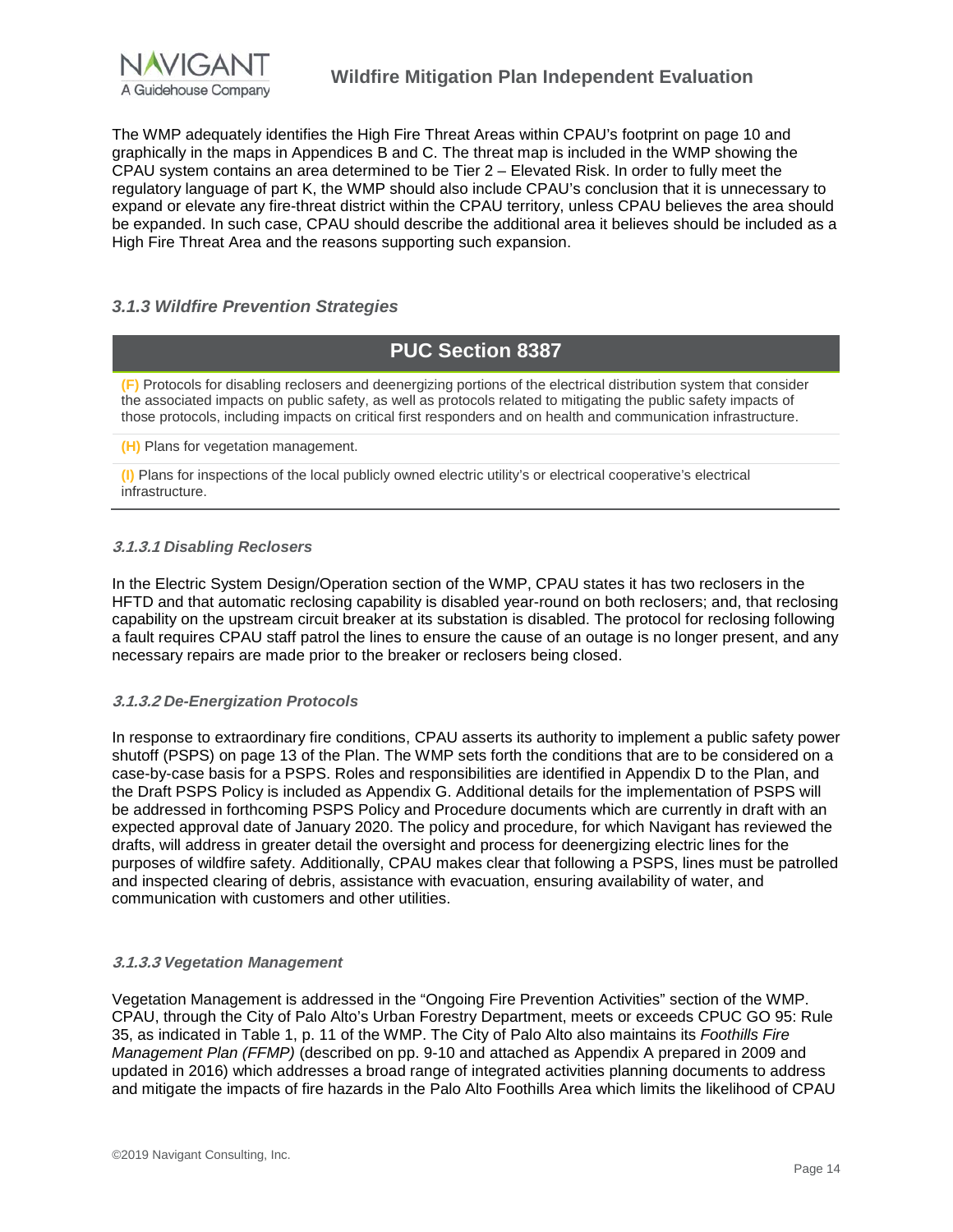

igniting a wildfire in its Tier 2 operations. The area of interest includes the areas west of Foothills Expressway to the city limits of Palo Alto.

The FFMP also addresses fire hazard assessment and regional evacuation routes, wildland fire management recommendations and mitigations. Per its FFMP*,* CPAU Urban Forestry performs an evaluation of every tree that has the potential to have branches strike, or the entire tree fall into, the overhead facilities within the High Fire Threat Area. Urban Forestry performs more frequent and detailed inspections of the high-threat trees, and works with land owners, as necessary, to remove a tree.

#### **3.1.3.4** *Infrastructure Inspections*

In the "Electric System Inspection" section, which begins on p. 11, CPAU describes its infrastructure inspection plans as meeting or exceeding the requirements in CPUC GO 95 and GO 165. In support of this assertion, CPAU works to ensure that all inspections within the High Fire Threat Area are completed before the beginning of the historic fire season, typically June 1. CPAU uses infrared scanning of its facilities to detect problems before they reach a point of failure. CPAU also monitors drought conditions and other relevant factors throughout the year to determine if inspections should be completed on a shorter timeframe. Overhead electric line inspections in HFTD are coordinated between CPAU, FIRE, URBAN FORESTRY, OPEN SPACE, and OES staff.

#### <span id="page-15-0"></span>*3.1.4 Response & Restoration*



**(G)** Appropriate and feasible procedures for notifying a customer who may be impacted by the deenergizing of electrical lines. The procedures shall consider the need to notify, as a priority, critical first responders, health care facilities, and operators of telecommunications infrastructure.

**(M)** A statement of how the local publicly owned electric utility or electrical cooperative will restore service after a wildfire.

#### **3.1.4.1** *Event Communication*

The WMP identifies OES as managing and coordinating the overall emergency response and recovery activities for the city of Palo Alto, and key to ensuring all necessary communication with the community, governmental agencies, and emergency responders. The "Community Outreach" section, on p. 20 of the WMP states CPAU communications staff will work with OES to develop communication protocols that ensure stakeholders are notified of any impending Utility activities that will impact electric service in the foothills. Additional details are provided in the DRAFT PSPS documents "Policy and Process for Public Safety Power Shutoff" and "Utilities Wildfire Mitigation Procedure for Public Safety Power Shutoff."

OES also provides situational awareness to CPAU, community education and training, emergency response planning, and provides alerts and notifications to Palo Alto residents during emergencies. CPAU coordinates activities with OES through the Utilities Communication Manager. The WMP sufficiently addresses that protocols for alerts and notifications during emergencies is documented in the City Emergency Operations (the OES procedures are not duplicated in this WMP).

#### **3.1.4.2** *Restoration*

In the "Response to Wildfire Incident" section on pp. 19-20 of the WMP, the subsection titled "CPAU" describes activities CPAU and its staff will undertake to restore power. These efforts will be coordinated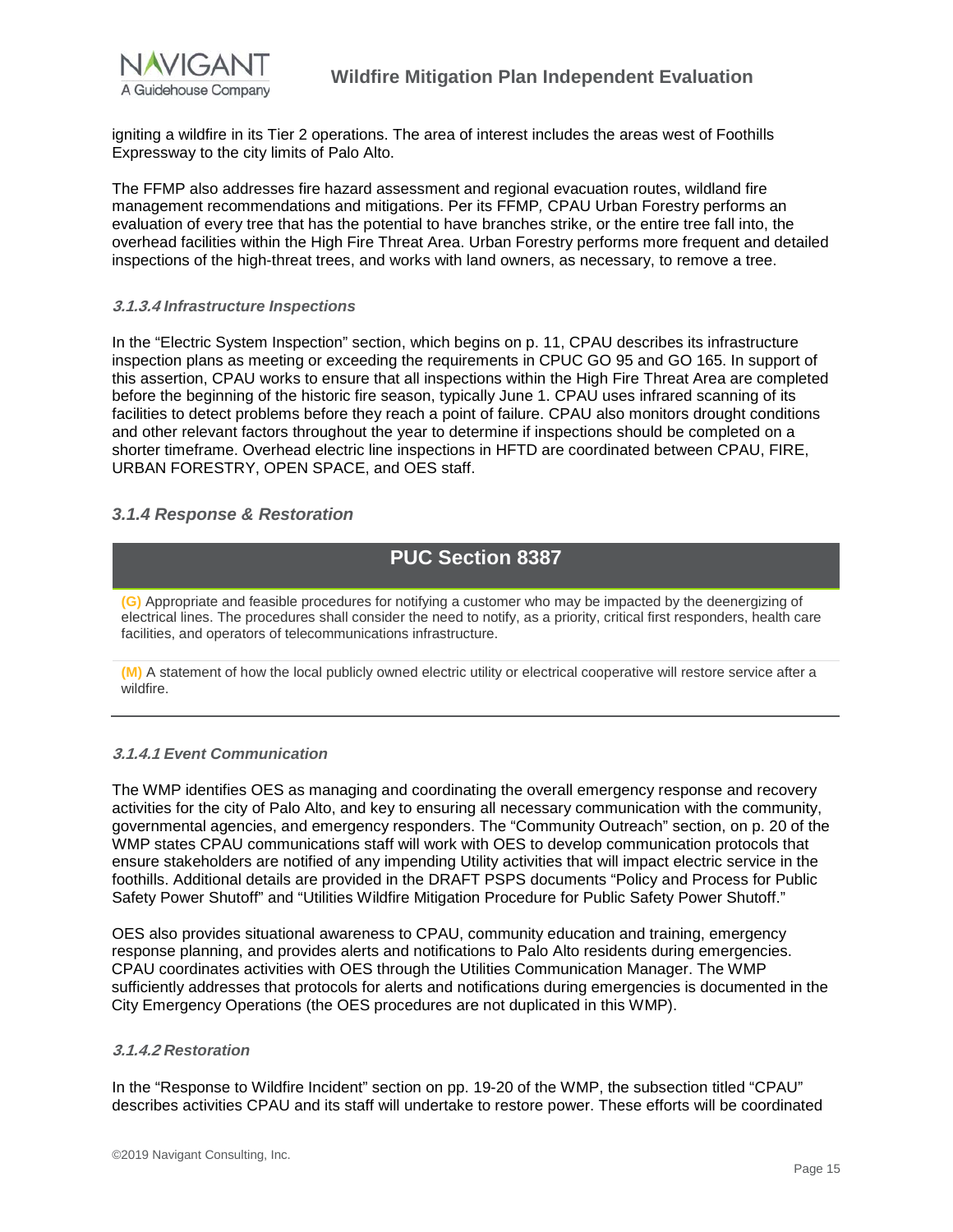

with FIRE and would not occur until deemed safe by FIRE. Communications and notifications associated with system restoration are coordinated with OES. Staff will perform a full visual inspection of overhead lines prior to re-energization and any damage or hazardous conditions will be repaired before the lines are re-energized. The restoration process adequately satisfies 8387(b)(2)(M).

#### <span id="page-16-0"></span>*3.1.5 Metrics & Plan Monitoring*

### **PUC Section 8387**

**(A)** An accounting of the responsibilities of persons responsible for executing the plan.

**(D)** A description of the metrics the local publicly owned electric utility or electrical cooperative plans to use to evaluate the wildfire mitigation plan's performance and the assumptions that underlie the use of those metrics.

**(E)** A discussion of how the application of previously identified metrics to previous wildfire mitigation plan performances has informed the wildfire mitigation plan.

**(N)** A description of the processes and procedures the local publicly owned electric utility or electrical cooperative shall use to do all of the following:

**(i)** Monitor and audit the implementation of the wildfire mitigation plan.

**(ii)** Identify any deficiencies in the wildfire mitigation plan or its implementation, and correct those deficiencies.

**(iii)** Monitor and audit the effectiveness of electrical line and equipment inspections, including inspections performed by contractors, that are carried out under the plan, other applicable statutes, or commission rules.

#### **3.1.5.1** *Responsibilities*

**3.1.5.2** *The roles and responsibilities of individuals responsible for executing this WMP are addressed at a high level in the Roles and Responsibilities section, pp. 7-9. The WMP states CPAU works with other Departments of the City to mitigate the threat of wildfires, and generally lists activities that may occur. The Plan also clearly identifies the personnel responsible for each of the ongoing and proposed wildfire mitigation activities. In Appendix D of the WMP, CPAU has also included an organization chart with each staff member's areas of responsibility related to wildfire mitigation. The chart also references the City's Incident Command Structure and identifies the areas of responsibility in the event of a PSPS. Metrics* 

CPAU identifies that it monitors two metrics to evaluate the WMP's performance: Counts of Fire Ignitions and Wires Down. These metrics for monitoring the implementation of the WMP are defined further in the WMP, though the WMP does not fully elaborate how well these metrics can be used to evaluate the wildfire mitigation plan's performance or the assumptions that underlie the metrics.

#### **3.1.5.3** *Application of previously identified metrics*

As is common with many POUs initial WMP, CPAU does not detail the application of any previously identified metrics. It is not expected the initial version of a WMP would include previously identified metrics. To the degree CPAU is leveraging its established role in coordinating with other departments, CPAU collects data related to those historical activities and the data is reviewed annually to inform subsequent revisions and updates to the WMP.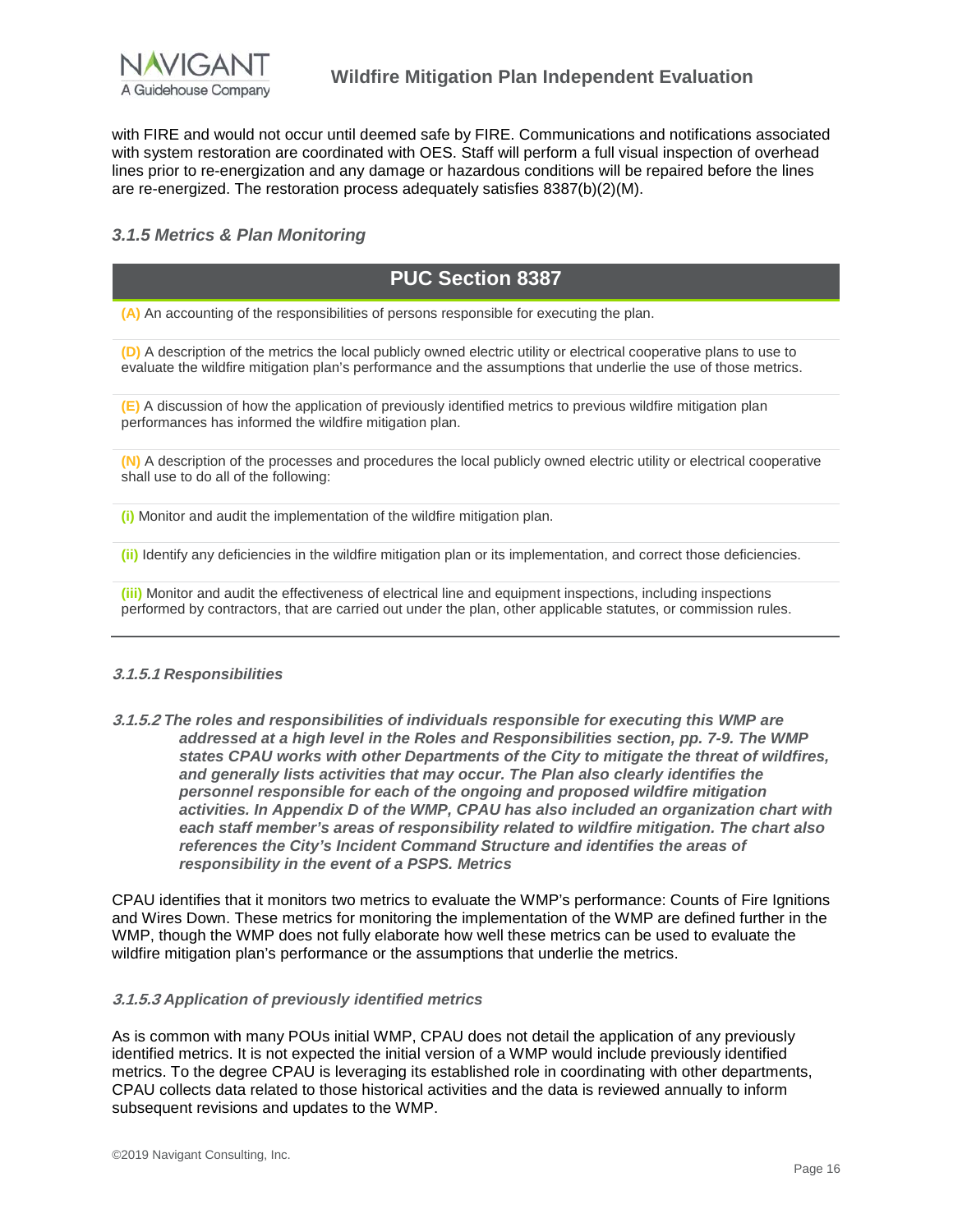

#### **3.1.5.4** *Monitor and audit the implementation of the wildfire mitigation plan.*

The "Mitigation Plan Review and Assessment Process" section, pp. 21-22 addresses the monitoring and auditing of this WMP. As discussed above, CPAU tracks two metrics to measure the performance of this Wildfire Mitigation Plan: (1) number of fire ignitions; and (2) wires down within the service territory. The WMP states that annually, CPAU will analyze these metrics to identify any deficiencies in the system operation and design, and the any deficiencies in this WMP. Additionally, the Utilities Electric Engineer will monitor completion of WMP activities and hold meetings twice annually to discuss preparation and planning of current and future work. The WMP and any revisions are subject to review by Council and this analysis along with proposed improvements must be presented to Council as part of the annual update.

The CPAU WMP states that the utility will analyze outages in the High Fire Threat Areas to determine if activities implemented in the Wildfire Mitigation Plan: 1) should have prevented the outage, 2) were inadequate to prevent the outage, 3) could be improved, or 4) would not have been able to prevent the outage. CPAU will then revise the plan as necessary.

#### **3.1.5.5** *Identifying and correcting deficiencies in the Wildfire Mitigation Plan*

The CPAU WMP states under "Mitigation Plan Review and Assessment Process" "Revision and Improvement Implementation Process" that CPAU will "analyze the metrics and identify any deficiencies in the system operation/design or in this Mitigation Plan" and that the Utilities Electric Engineer will monitor the "completion of the mitigation plan activities" and hold bi-annual meetings to discuss preparation and plans. The WMP could be clearer on how it intends to utilize the metrics and evaluate for deficiencies of the Plan implementation but this is likely sufficient.

#### **3.1.5.6** *Monitoring and Auditing the Plan*

The "Auditing" section, p. 21, states the WMP is subject to a review by an independent evaluator to ensure it complies with the requirements of SB 901, and that the actions contained sufficiently address the risk posed by utility lines. CPAU also states the WMP is subject to review and approval by Council. These reviews will occur on at least an annual basis, in concert with the annual review and update of the WMP.

CPAU states that the personnel listed as responsible for each wildfire mitigation measure will also monitor the activity and propose changes as needed. While electrical line and equipment inspection effectiveness monitoring, in accordance with 8387(b)(2)(N)(iii) is not explicitly identified in the "Mitigation Plan and Assessment Process" section, the Electric Operations Manager is charged with the responsibility for monitoring this program, identifying issues and deficiencies, and making changes to the Plan to address any issues. Future iterations of the WMP should more explicitly describe the efforts under either the inspection or auditing portions of the Plan.

#### **3.1.5.7** *Annual Review*

CPAU will analyze the metrics and identify any deficiencies in the system operation/design or in this Mitigation Plan, annually as described in the "Revision and Improvement Implementation Process" subsection on p. 21). This analysis along with proposed improvements will be presented to Council as part of the annual update.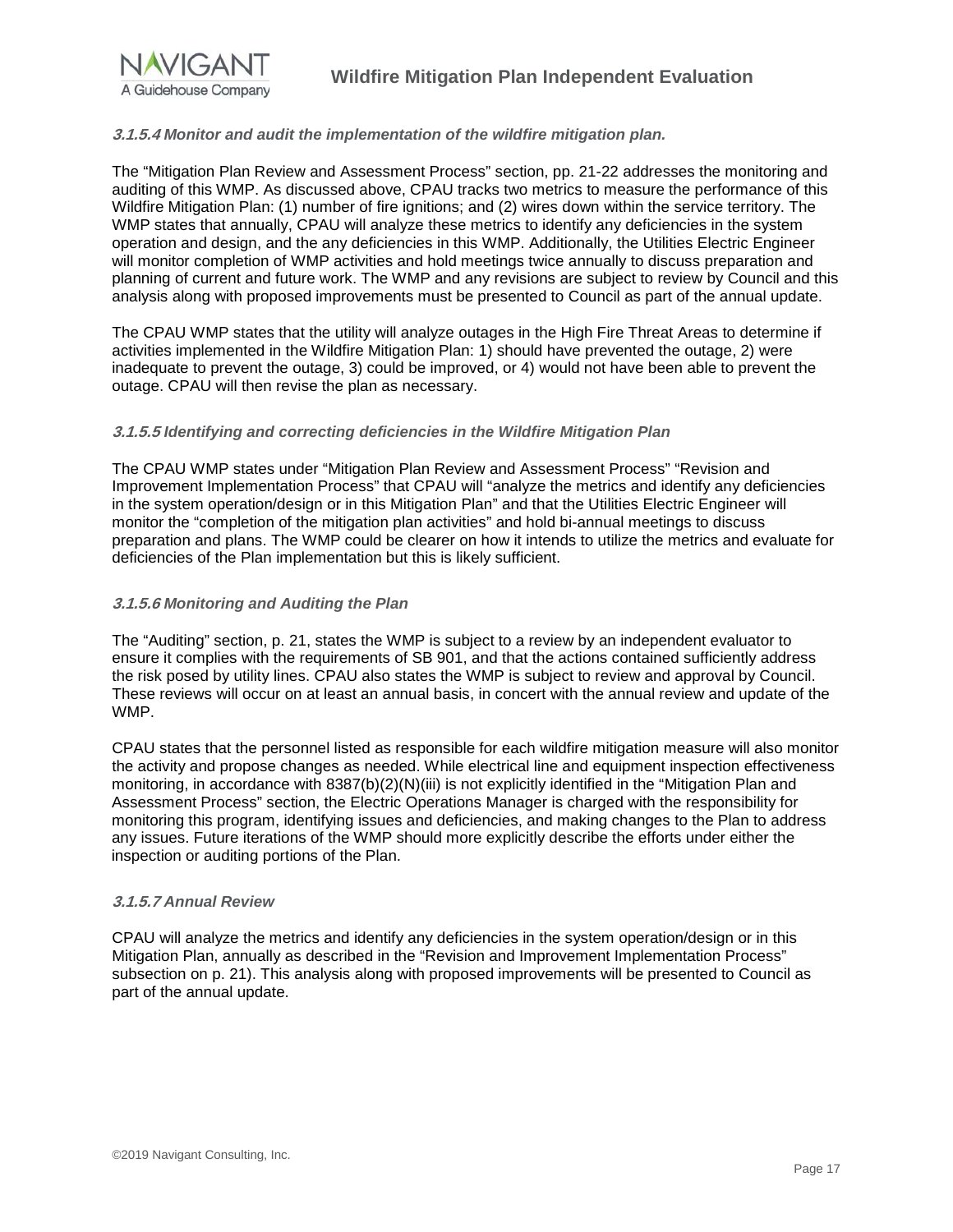## <span id="page-18-0"></span>**4. INDUSTRY PRACTICES COMPARISON**

In consideration of industry-accepted and demonstrated mitigation measures, Navigant provided a comparison against approved California utility Plans where comparable to CPAU's service territory, risk profile, and equipment within the HFTD Tier 2 areas. The complete comparison matrix with supporting information is provided in Appendix A. Highlighted strategies for effective wildfire mitigation are represented in the table below; three items have been recommended for detailed discussion of the applicability and efficacy of the proposed strategy.

#### *Covered Conductors*

Covered conductors are any conductors (wires) protected by layers of insulation, making the conductors protected against inadvertent contacts. These wires are designed to withstand inadvertent contact with vegetation and/or other debris without starting a fire.

Throughout California, and in many areas of the country, the use of bare overhead wire has been the standard. Bare wire has demonstrated a high-level of reliability in adverse weather conditions such as lightening.

In higher risk areas, (Tier 2), CPAU is in the process of determining an approach to replace bare wire with covered conductors. CPAU is rebuilding the distribution line feeding the Tier 2 foothills area. CPAU expects several months to complete engineering, followed by replacement of the bare wire with covered wire in 2020. This is described in "Appendix F: Status of Proposed Activities to Reduce Risk of Wildfire" as activities 1 and 2.

CPAU's plans to replace bare wire with covered conductor on the circuit feeding the Tier 2 foothills areas is appropriate and consistent with the practices of other utilities in the state.

#### *Disabling Reclosing Operations*

Disabling reclosing refers to the ability to turn off the functionality of substation breakers and reclosers to attempt to isolate fault conditions and re-energize (turn back on) areas of the electric grid. Traditionally, electrical circuits were designed to automatically open and close to detect and isolate faults. In many cases, the relays would make two or three attempts to isolate a fault condition. Each potential attempt could cause an electrical spark, which could be a source of ignition. Disabling reclosing significantly reduces the number of potential ignition sources.

CPAU has a program in place in which it has permanently disabled automatic reclosing on the two reclosers on the distribution line feeding the Tier 2 foothills area and at the distribution substation reclosing breaker. Reclosing function on the line reclosers has been manually, permanently disabled at the device control panels. The reclosing function on at distribution substation breaker has been defeated at the substation relay panel.

CPAU also has a manually operated air break switch on the distribution circuit feeding the foothills area. The switch is located at the bottom of the hill of the foothills areas and can be used to execute a deenergization event.

CPAU's approach to disabling reclosing is appropriate and consistent with the practices of other utilities.

#### *Non-Expulsive Fuse Devices*

Fuses (Fusing) refer to protective devices that defend the distribution system from faulted or damaged lines and equipment. Historically, CPAU, other utilities in California, and utilities across the country, have used conventional fuses to protect powerlines. These conventional fuses, when operated, expel hot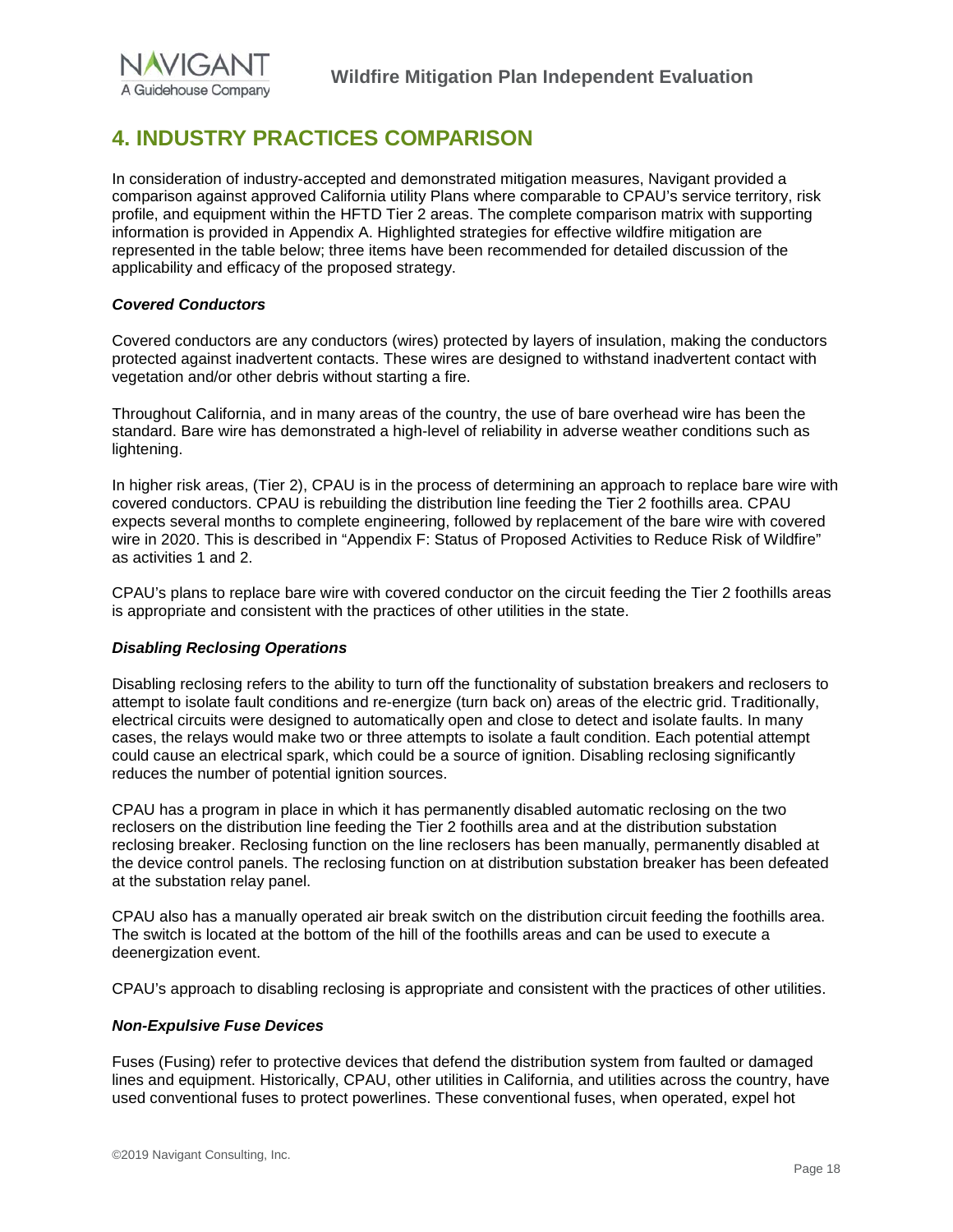

particles and gases, which can start fires. In order to mitigate the potential for fire ignitions, CPAU has replaced all conventional fuses on the distribution line in the foothills area with non-expulsive type fuses.

This is consistent with the practices being performed by the other utilities in the state.

### <span id="page-19-0"></span>**4.1 Mitigation Strategies Assessment**

The following describes the scoring determinations of the benchmarking practice. Navigant weighed strategies that have been demonstrated globally, as well as from those proposed by state utilities. As expressed in Figure 4, this benchmarking practice supports efforts to determine the Plan's comprehensiveness when investigating the mitigation measures proposed in CPAU's WMP. This assessment is designed to confirm prudent measures as proposed by CPAU and did not result in any material findings that would result in non-compliance or lack of comprehensive Plan elements.

**Figure 4: Determinations for Benchmarking**



The Plan does not effectively describe the mitigation measure to warrant a sound determination or the strategy does not align with the presented best practice strategy. For the purpose of this evaluation, exploratory considerations to investigate proposed best practice measures would fall under this category.

The strategy does not apply to CPAU or their risk exposure to wildfire events

The selected strategies represented in Table 2 include both statutory requirements that exist as industry standards for POUs as well as accepted industry practices within the state.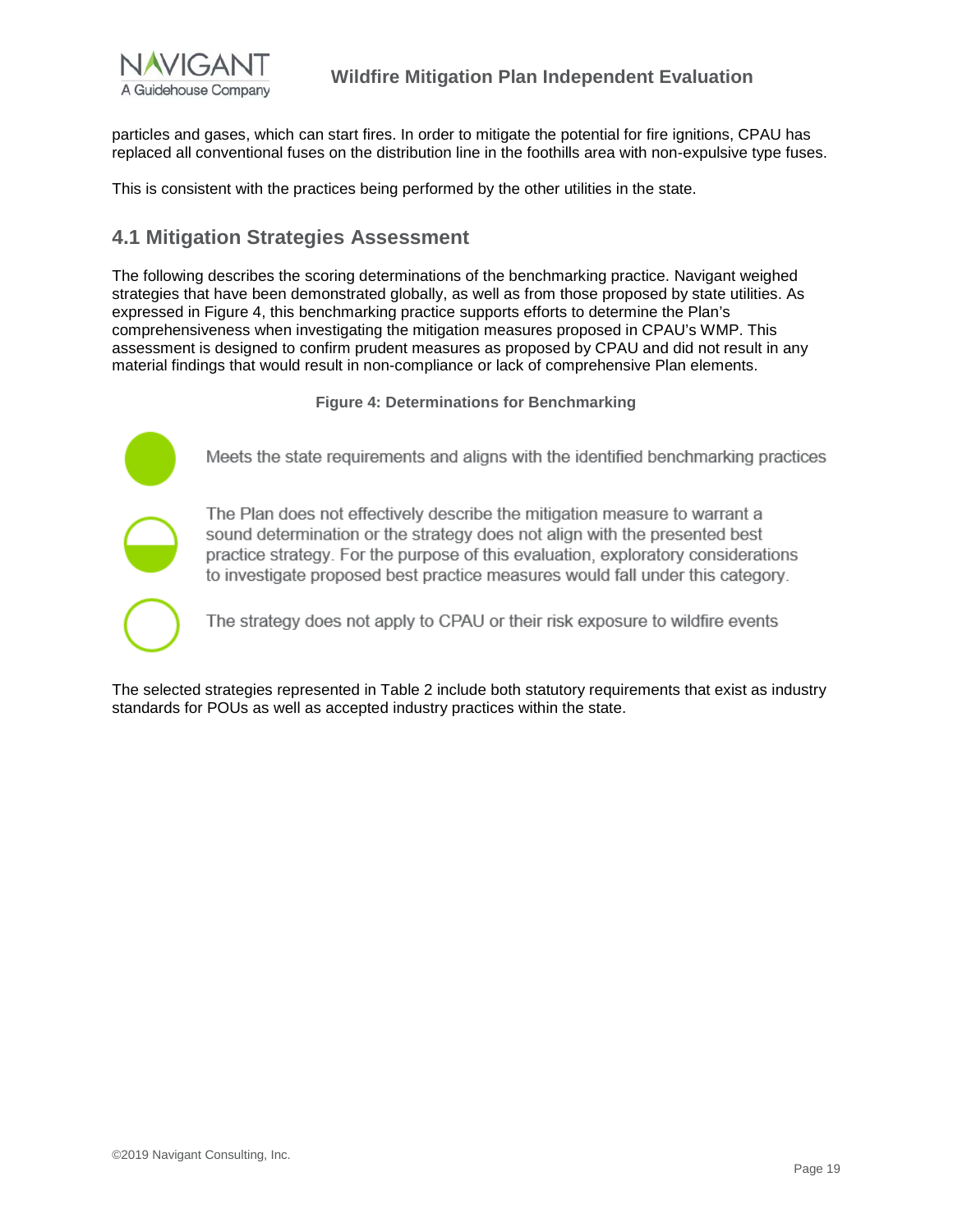### **Table 2 Industry Practice Strategy Comparison Matrix**

| <b>Identified</b><br><b>Practice Strategy</b>                                                                                     | <b>Mitigation</b><br><b>Rationale</b>                                                                                                                                                                                                                                                                                                                                                                                                                                                                            | <b>Palo Alto</b><br><b>Applicability</b>                                                                                                                                                                                               | <b>Plan Elements</b>                                                                                                                                                                                                                                                        | <b>Determination</b>                                                                                                                                                                                                                                                                                                                                                                                                           |
|-----------------------------------------------------------------------------------------------------------------------------------|------------------------------------------------------------------------------------------------------------------------------------------------------------------------------------------------------------------------------------------------------------------------------------------------------------------------------------------------------------------------------------------------------------------------------------------------------------------------------------------------------------------|----------------------------------------------------------------------------------------------------------------------------------------------------------------------------------------------------------------------------------------|-----------------------------------------------------------------------------------------------------------------------------------------------------------------------------------------------------------------------------------------------------------------------------|--------------------------------------------------------------------------------------------------------------------------------------------------------------------------------------------------------------------------------------------------------------------------------------------------------------------------------------------------------------------------------------------------------------------------------|
|                                                                                                                                   |                                                                                                                                                                                                                                                                                                                                                                                                                                                                                                                  | <b>Situational Awareness / Weather Conditions</b>                                                                                                                                                                                      |                                                                                                                                                                                                                                                                             |                                                                                                                                                                                                                                                                                                                                                                                                                                |
| Investing or investigating in<br>opportunities to procure<br>weather stations for<br>instantaneous weather<br>condition reporting | Having access to internal<br>mechanisms to track fire<br>conditions (high wind, dry<br>conditions, high heat), will<br>aid in responding to and<br>preventing potential fires by<br>enacting related protocols<br>during fire watch conditions                                                                                                                                                                                                                                                                   | Especially in HFTD, weather<br>stations would allow CPAU<br>personnel to have access to<br>real-time monitoring of these<br>areas                                                                                                      | CPAU accesses two PG&E<br>weather stations that are near<br>the CPAU service area in the<br>foothills area. CPUA is<br>investigating placing an<br>additional weather station at the<br>top of the hill.                                                                    | CPAU has access to<br>the PG&E weather<br>stations to adequately<br>monitor weather<br>conditions in the<br>foothills area.                                                                                                                                                                                                                                                                                                    |
| Instantaneous weather<br>conditions web-based portal<br>and GIS data sharing<br>capabilities; weather<br>monitoring               | Real-time, weather update<br>tracking allows deepened<br>awareness of the conditions<br>that may lead to a spark or<br>ignition. The weather station<br>servers are able to capture<br>and record several weather<br>and meteorological<br>attributes, allowing<br>forecasting scenarios and<br>learning experiences from<br>high-risk events. The<br>presentation and<br>visualization of this data<br>through GIS monitoring<br>applications will assist future<br>risk models and fire<br>prevention planning | Weather stations should<br>have the ability to capture<br>and interpret the information<br>sent in real-time for<br>operations that warrant<br>mitigation measures.                                                                    | With the proposed weather<br>station at the top of the hill in<br>addition to access to the PG&E<br>weather stations, CPAU should<br>have the ability to capture and<br>interpret information sent in real<br>time to inform operational fire<br>risk mitigation decisions. | The addition of a<br>weather station at the<br>top of the hill in CPAU's<br>Tier 2 foothills area may<br>enhance their ability to<br>capture real time<br>weather information to<br>subsequently inform its<br>operational response to<br>wildfire threat<br>conditions. CPAU is<br>currently in process to<br>add a weather station at<br>Montebello Reservoir<br>which should be in<br>place before the 2020<br>fire season. |
| Cameras with night vision<br>mode capability atop of<br>electrical structures                                                     | Visual inspections can be<br>enhanced through the use<br>of cameras with high<br>definition and night vision<br>capabilities. This measure<br>improves response times in<br>addressing risk incidents<br>and de-energization                                                                                                                                                                                                                                                                                     | CPAU has facilities within<br><b>HFTD</b> that would benefit<br>from additional visibility into<br>the regions with greatest<br>threat of ignition or fire<br>spread. This may also be<br>helpful in remote areas of<br>the foothills. | The CPAU WMP does not<br>contain any plans for night<br>vision cameras                                                                                                                                                                                                      | Night vision cameras in<br>remote areas of the<br>foothills may improve<br>visual inspections in<br>remote and difficult to<br>access areas of the<br>foothills.                                                                                                                                                                                                                                                               |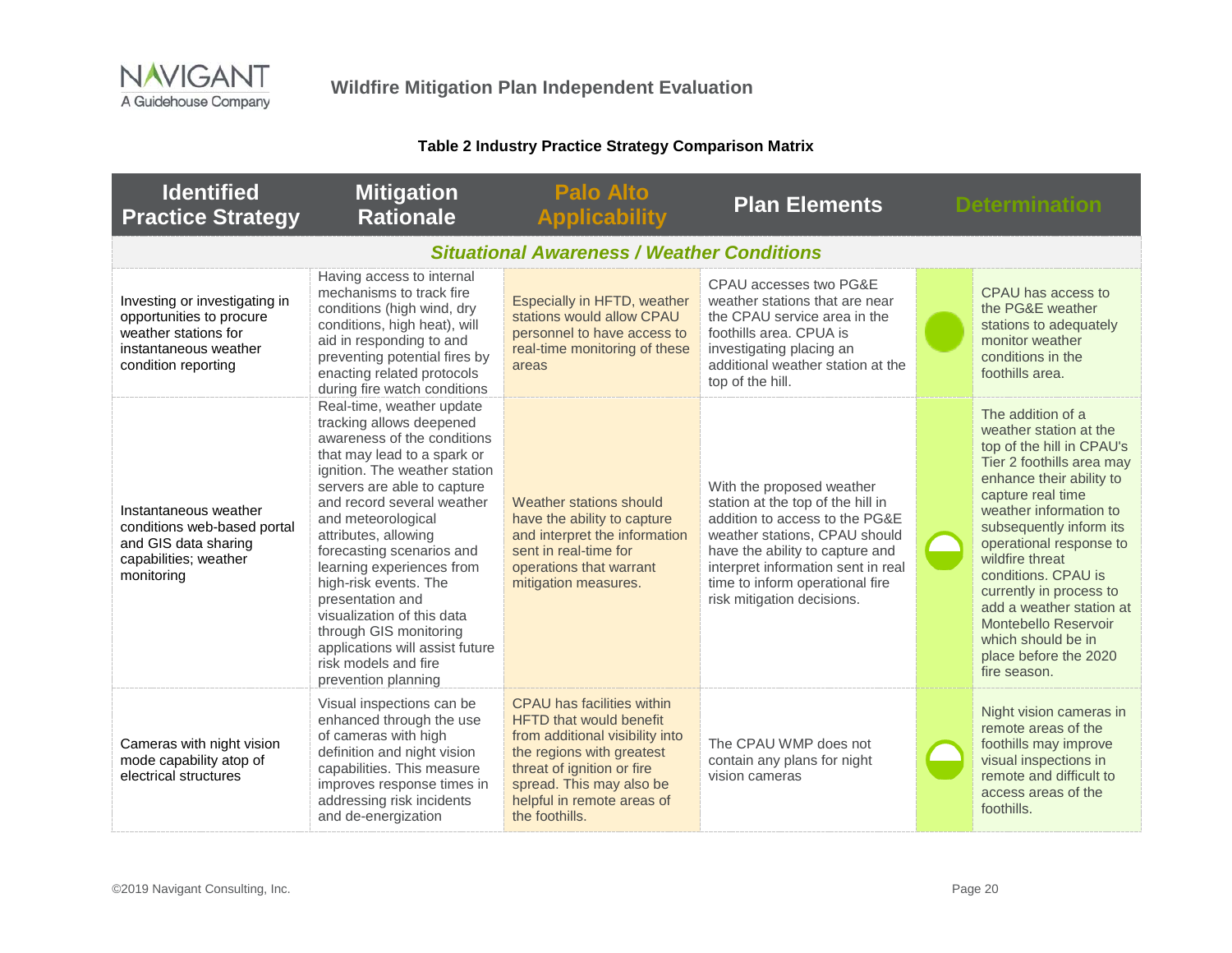

| <b>Identified</b><br><b>Practice Strategy</b>                                                                                                                                                            | <b>Mitigation</b><br><b>Rationale</b>                                                                                                                                                                                                                                             | <b>Palo Alto</b><br><b>Applicability</b>                                                                                                                                                          | <b>Plan Elements</b>                                                                                                                                                                                                                                                                  | <b>Determination</b>                                                                                                                                                                                                                                                                                                                                                                                                                                                                                                           |
|----------------------------------------------------------------------------------------------------------------------------------------------------------------------------------------------------------|-----------------------------------------------------------------------------------------------------------------------------------------------------------------------------------------------------------------------------------------------------------------------------------|---------------------------------------------------------------------------------------------------------------------------------------------------------------------------------------------------|---------------------------------------------------------------------------------------------------------------------------------------------------------------------------------------------------------------------------------------------------------------------------------------|--------------------------------------------------------------------------------------------------------------------------------------------------------------------------------------------------------------------------------------------------------------------------------------------------------------------------------------------------------------------------------------------------------------------------------------------------------------------------------------------------------------------------------|
|                                                                                                                                                                                                          |                                                                                                                                                                                                                                                                                   | <b>System Hardening / Design &amp; Construction</b>                                                                                                                                               |                                                                                                                                                                                                                                                                                       |                                                                                                                                                                                                                                                                                                                                                                                                                                                                                                                                |
| Replacing bare wires<br>with covered<br>conductors                                                                                                                                                       | Covered wire is a well-<br>demonstrated prevention<br>method to sparks / ignitions<br>during severe weather<br>conditions. Several utilities<br>are employing pilot<br>programs of covered wire<br>replacement of distribution<br>lines, prioritizing HFTD for<br>implementation. | CPAU has an applicable<br>overhead distribution line<br>within the HFTD that would<br>benefit from additional<br>hardening such as covered<br>wire replacement for<br>existing, legacy bare wire. | CPAU states that they are<br>evaluating current construction<br>practices for overhead<br>distribution lines in HFTD and<br>will identify and implement new<br>practices. Engineering plans<br>are being developed to rebuild<br>the distribution line feeding the<br>foothills area. | CPAU should include<br>evaluation of covered<br>wire and other resiliency<br>measures in its<br>upcoming rebuild of the<br>Foothills distribution line<br>and its new construction<br>standards for high fire<br>threat areas (activities 1<br>& 2 of Appendix F).                                                                                                                                                                                                                                                             |
| New or planned<br>electrical lines<br>(distribution and<br>transmission) that are<br>designed to withstand<br>working loads under<br>the stress above design<br>standards to address<br>high wind speeds | As new capital infrastructure<br>plans are developed, it<br>would be prudent to<br>consider resilient design<br>standards that can<br>withstand sustained winds<br>and gusts that occur during<br>Red Flag Warning periods.                                                       | New line construction<br>standards are taken into<br>consideration in accordance<br>with GO95.                                                                                                    | CPAU states that they are<br>evaluating current construction<br>practices for overhead<br>distribution lines in HFTD and<br>will identify and implement new<br>practices. The new standards<br>will be developed in late 2019<br>through late 2020.                                   | While under<br>consideration as part of<br>the overhead line<br>rebuild and new<br>construction standards,<br>and in the "Proposed<br><b>Activities to Reduce</b><br><b>Risk or Improve</b><br>Response" section of<br>the WMP, the Plan does<br>not provide any<br>concrete details related<br>to implementing design<br>standards for high wind<br>pole loading within the<br>HFTD. Consideration of<br>line design standards<br>for high wind speed<br>working loads would be<br>prudent for the Foothills<br>line rebuild. |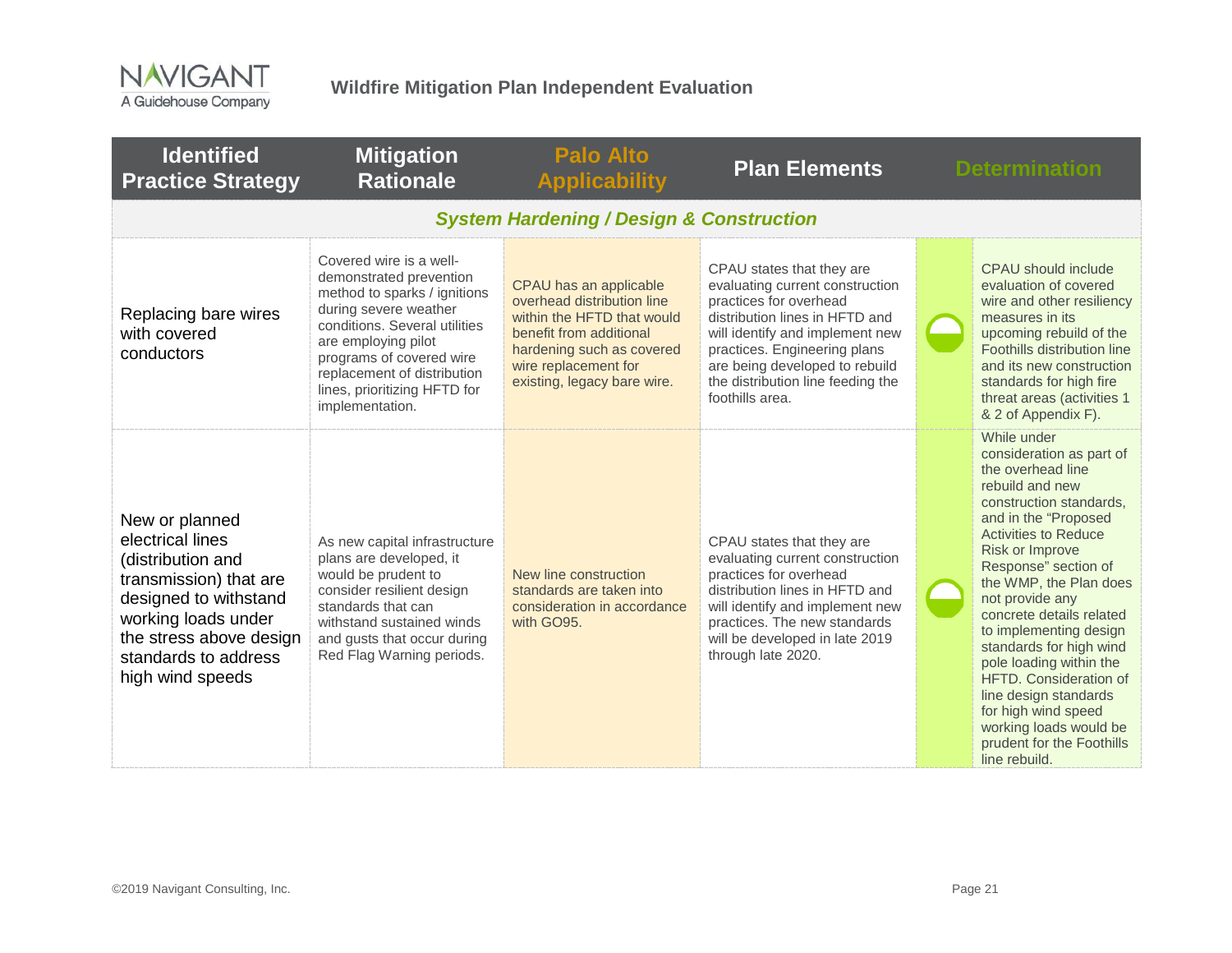

| <b>Identified</b><br><b>Practice Strategy</b>                                                                                                                        | <b>Mitigation</b><br><b>Rationale</b>                                                                                                                                                                                                                                                                                                         | <b>Palo Alto</b><br><b>Applicability</b>                                                                                                                                                                                                                                 | <b>Plan Elements</b>                                                                                                                                                                                                                                        | <b>Determination</b>                                                                                                                                                                                                                                                                                                                                                                                                                                                                           |
|----------------------------------------------------------------------------------------------------------------------------------------------------------------------|-----------------------------------------------------------------------------------------------------------------------------------------------------------------------------------------------------------------------------------------------------------------------------------------------------------------------------------------------|--------------------------------------------------------------------------------------------------------------------------------------------------------------------------------------------------------------------------------------------------------------------------|-------------------------------------------------------------------------------------------------------------------------------------------------------------------------------------------------------------------------------------------------------------|------------------------------------------------------------------------------------------------------------------------------------------------------------------------------------------------------------------------------------------------------------------------------------------------------------------------------------------------------------------------------------------------------------------------------------------------------------------------------------------------|
| Steel or composite<br>poles swapped out for<br>wood poles, at<br>minimum, within the<br>HFTD or fireproofing<br>wooden poles (fire<br>resistant material<br>coating) | When considering pole<br>replacement strategies,<br>when applicable, composite<br>or steel poles can reduce<br>the risk that wood poles<br>present. At minimum, fire<br>retardant material can be<br>coated to temporarily<br>enhance the ability to<br>prevent fire spread or<br>impact the stability of the<br>structure under fire threat. | While pole remediation<br>activities exist, such as<br>additional clearing, coring to<br>test structural integrity, and<br>coating mechanisms, when<br>new poles are considered<br>for high fire severity zones,<br>more resilient designs<br>should be a consideration. | CPAU states that they are<br>evaluating current construction<br>practices for overhead<br>distribution lines in HFTD and<br>will identify and implement new<br>practices. No actionable details<br>are provided related to fire<br>resistant or steel poles | The plan does not<br>provide any concrete<br>details related to<br>implementing design<br>standards for steel<br>poles or fire-retardant<br>poles within the HFTD,<br>although such<br>measures are<br>discussed as items to<br>be considered as part of<br>the in the "Proposed<br><b>Activities to Reduce</b><br><b>Risk or Improve</b><br>Response" section of<br>the WMP.<br>Consideration of more<br>fire resilient pole design<br>for the Foothills line<br>rebuild would be<br>prudent. |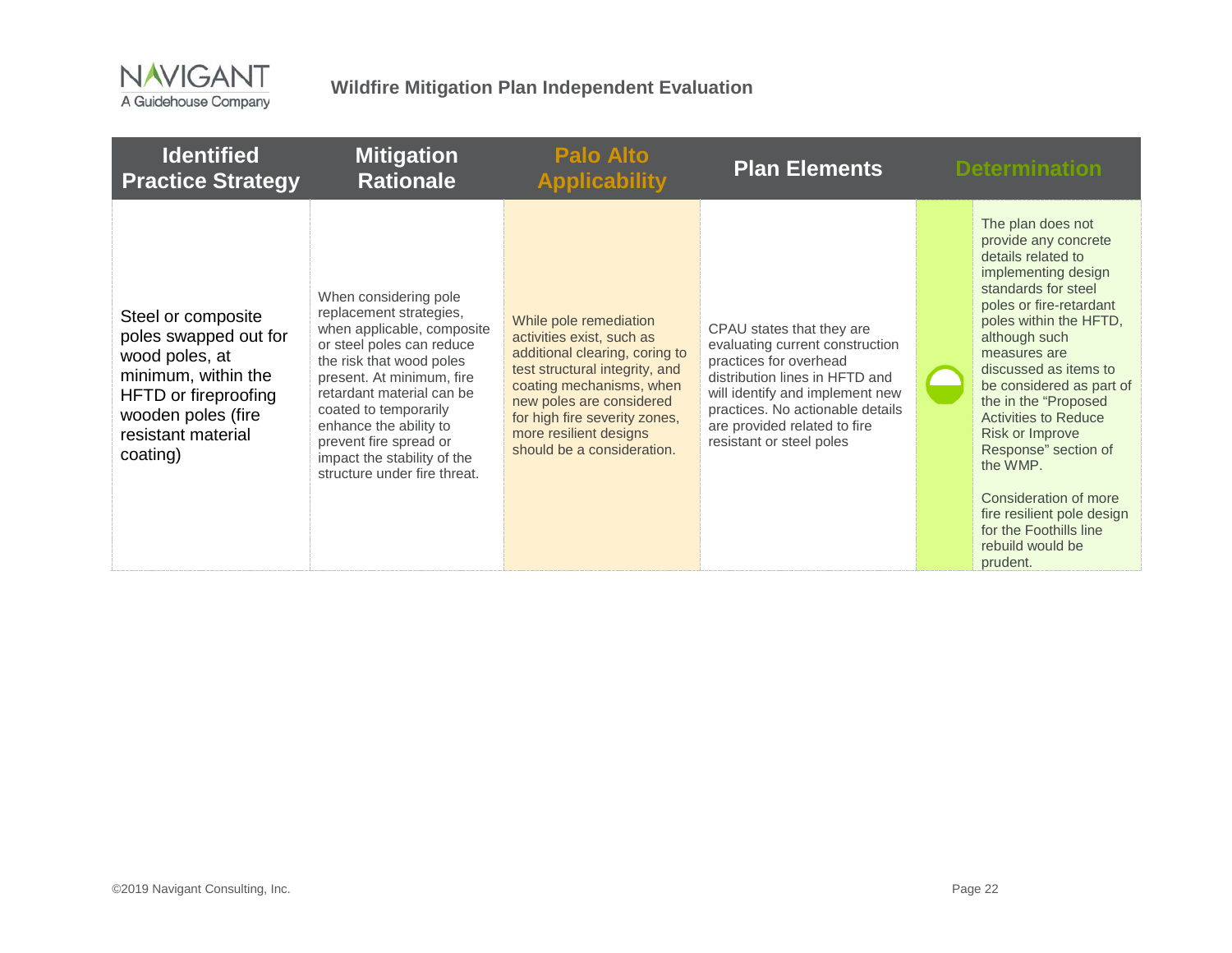

| <b>Identified</b><br><b>Practice Strategy</b> | <b>Mitigation</b><br><b>Rationale</b>                                                                                               | <b>Palo Alto</b><br><b>Applicability</b>                                                                                                                                                                                                                                                                                                                                                                                                                                                                                                                                                                                            | <b>Plan Elements</b>                                                                                                                                                                                                                                                                                                                                                                                                                                                                                                               | <b>Determination</b>                                                                                                                                                                       |
|-----------------------------------------------|-------------------------------------------------------------------------------------------------------------------------------------|-------------------------------------------------------------------------------------------------------------------------------------------------------------------------------------------------------------------------------------------------------------------------------------------------------------------------------------------------------------------------------------------------------------------------------------------------------------------------------------------------------------------------------------------------------------------------------------------------------------------------------------|------------------------------------------------------------------------------------------------------------------------------------------------------------------------------------------------------------------------------------------------------------------------------------------------------------------------------------------------------------------------------------------------------------------------------------------------------------------------------------------------------------------------------------|--------------------------------------------------------------------------------------------------------------------------------------------------------------------------------------------|
| Pole loading<br>assessment and<br>remediation | Carry out programs that<br>address pole loading issues<br>and inspections that would<br>result in remediation to<br>infrastructure. | CPAU must comply with<br>PRC 4292 for pole clearing<br>activities for vegetation risk<br>and should also maintain<br>awareness of the decay and<br>structural integrity of aged or<br>impacted poles within the<br>service territory.<br>General Order 165 is<br>considered a "best practice<br>by many public owned<br>utilities. GO 165 Section III A<br>(5) defines "Intrusive"<br>inspection as one involving<br>movement of soil, taking<br>samples for analysis, and/or<br>using more sophisticated<br>diagnostic tools beyond<br>visual inspections or<br>instrument reading. Table 1<br>defines the inspection<br>standard. | CPAU has a wood pole<br>inspection and treatment<br>program of all wood poles in the<br>City on a 10-year cycle. Poles<br>are identified for replacement<br>are done so on a priority basis<br>depending upon the level of<br>deterioration. However, the<br>document does not specify the<br>details of the pole inspection<br>program within the HFTD<br>foothills. CPAU has practices<br>that maintain pole clearing<br>activities for vegetation risk and<br>perform visual inspections for<br>decay and structural integrity. | CPAU complies with<br><b>PRC</b> 4292 for<br>managing vegetation<br>risk<br>CPAU could consider<br>adding an intrusive<br>wood pole inspection<br>program to align with<br>best practices. |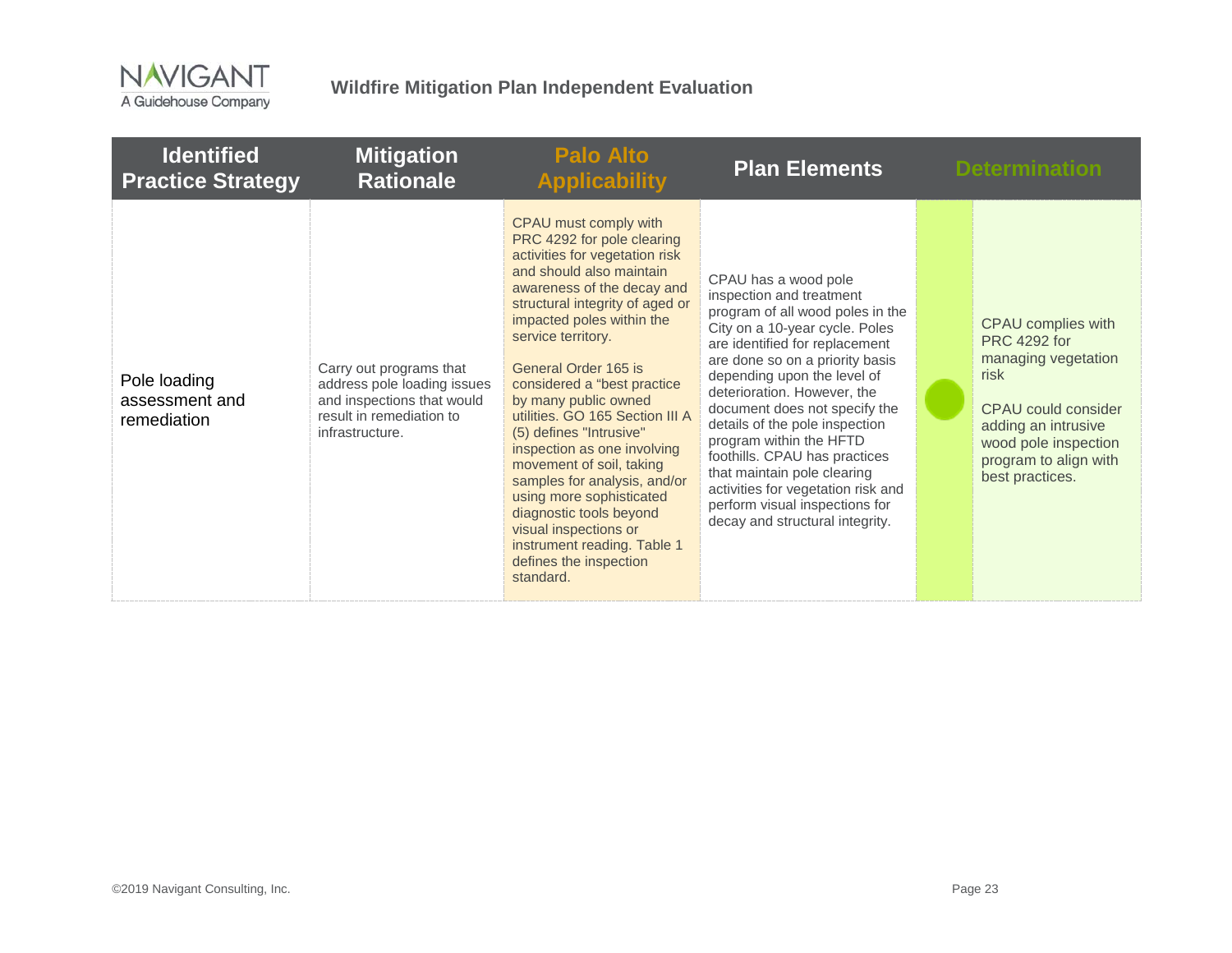

| <b>Identified</b><br><b>Practice Strategy</b>                                        | <b>Mitigation</b><br><b>Rationale</b>                                                                                                                                                                                                                                                                                                                                                                                        | <b>Palo Alto</b><br><b>Applicability</b>                                                                                                                                                                                                                                                                                                                                                                                                                        | <b>Plan Elements</b>                                                                                                                                                                                                                                                                                                                                                                                                           | <b>Determination</b>                                                                                                                                                                                                                                                            |
|--------------------------------------------------------------------------------------|------------------------------------------------------------------------------------------------------------------------------------------------------------------------------------------------------------------------------------------------------------------------------------------------------------------------------------------------------------------------------------------------------------------------------|-----------------------------------------------------------------------------------------------------------------------------------------------------------------------------------------------------------------------------------------------------------------------------------------------------------------------------------------------------------------------------------------------------------------------------------------------------------------|--------------------------------------------------------------------------------------------------------------------------------------------------------------------------------------------------------------------------------------------------------------------------------------------------------------------------------------------------------------------------------------------------------------------------------|---------------------------------------------------------------------------------------------------------------------------------------------------------------------------------------------------------------------------------------------------------------------------------|
| Expulsion fuse device<br>change out to current-<br>limiting (non-expulsive)<br>fuses | Traditional fuses pose a fire<br>risk due to the ignited<br>material that can be<br>expelled. Best practices for<br>mitigating this risk is to<br>change out these fuses with<br>non-expulsive fuses<br>A protective device<br>coordination study achieves<br>an optimum balance<br>between equipment<br>protection and selective<br>isolation that is consistent<br>with the operating<br>requirements of power<br>systems. | High fire threat areas would<br>benefit from the replacement<br>of traditional fuses with ones<br>that minimize sparks and<br>arcs<br>Electrical systems use fuses<br>and circuit breakers to<br>protect electrical equipment.<br>Equipment failures and other<br>anomalies may cause a<br>short circuit. Risks are<br>reduced within High Fire<br>Threat Areas when a short<br>circuit impacts only that<br>portion of the system where<br>the failure occurs. | CPAU indicates that fuses used<br>within the High Fire Threat Area<br>are "non-expulsion" type<br>No reference is provided<br>regarding the installation and/or<br>replacement with non-expulsive<br>lightning arrestors<br>CPAU indicated that protective<br>device coordination studies<br>have been performed.<br>However, no standard is<br>referenced indicating the<br>conditions by which the studies<br>are refreshed. | CPAU indicates the use<br>of non-expulsion type<br>fuses within the<br>designated High Fire<br>Threat area.<br>If applicable, it would be<br>prudent for the design<br>of the Foothills<br>distribution line<br>replacement to include<br>non-expulsion lightning<br>arrestors. |
| Tree attachment<br>removals                                                          | This practice involves the<br>removal of electrical<br>infrastructure fastened to<br>trees for infrastructural<br>support but can be a source<br>of ignition. The removal of<br>these legacy devices may<br>reduce electrical spark risk.                                                                                                                                                                                    | CPAU does not have any<br>tree attachments for which<br>to consider                                                                                                                                                                                                                                                                                                                                                                                             | CPAU does not have any tree<br>attachments for which to<br>consider                                                                                                                                                                                                                                                                                                                                                            | This mitigation strategy<br>does not apply to<br><b>CPAU's existing</b><br>equipment                                                                                                                                                                                            |
|                                                                                      |                                                                                                                                                                                                                                                                                                                                                                                                                              | <b>Vegetation Management</b>                                                                                                                                                                                                                                                                                                                                                                                                                                    |                                                                                                                                                                                                                                                                                                                                                                                                                                |                                                                                                                                                                                                                                                                                 |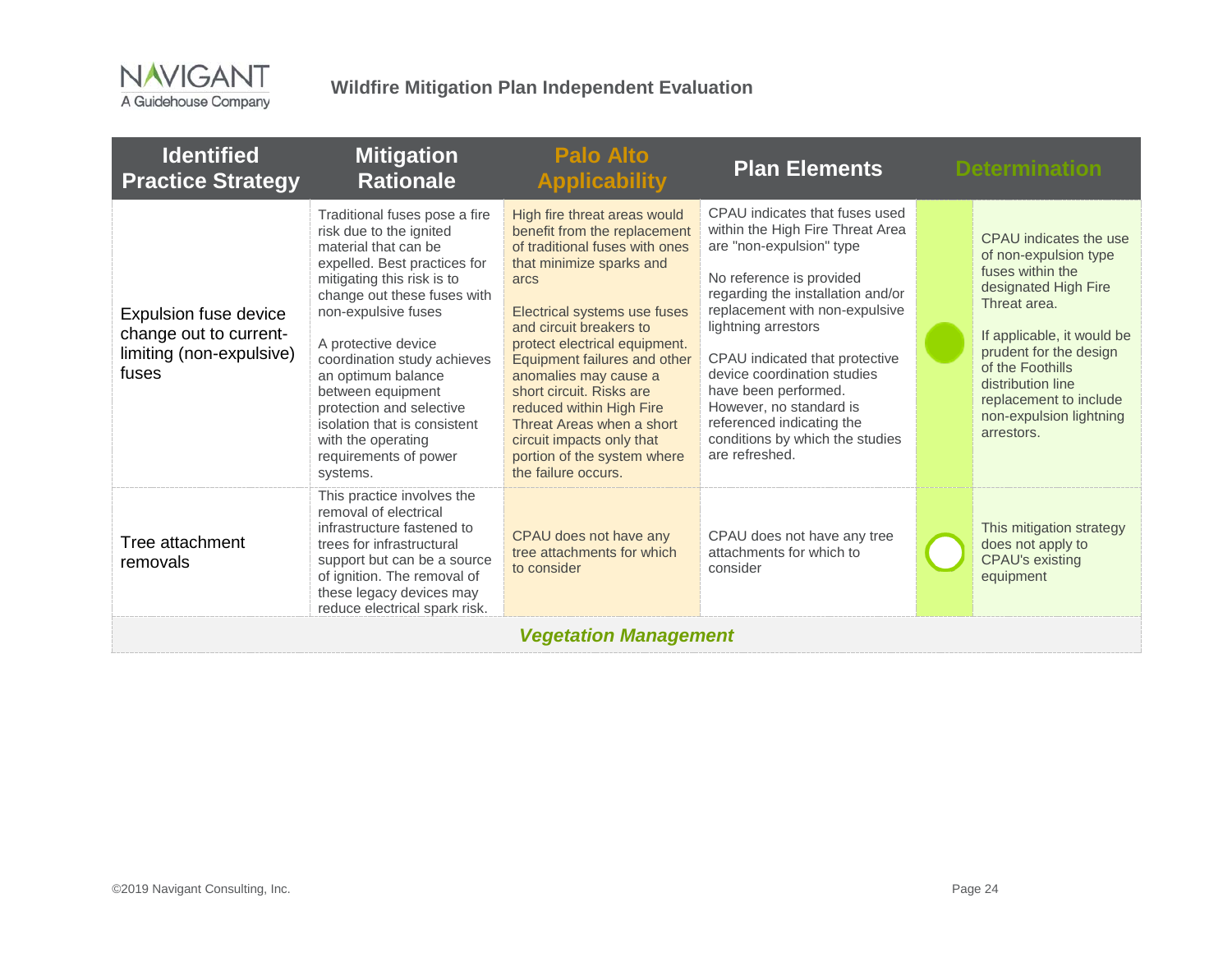

| <b>Identified</b><br><b>Practice Strategy</b>                                                                                                                                               | <b>Mitigation</b><br><b>Rationale</b>                                                                                                                                                                                                                                            | <b>Palo Alto</b><br><b>Applicability</b>                                                                                                                                                                                                        | <b>Plan Elements</b>                                                                                                                                                                                                                                                                                                                                                            | <b>Determination</b>                                                                                                         |
|---------------------------------------------------------------------------------------------------------------------------------------------------------------------------------------------|----------------------------------------------------------------------------------------------------------------------------------------------------------------------------------------------------------------------------------------------------------------------------------|-------------------------------------------------------------------------------------------------------------------------------------------------------------------------------------------------------------------------------------------------|---------------------------------------------------------------------------------------------------------------------------------------------------------------------------------------------------------------------------------------------------------------------------------------------------------------------------------------------------------------------------------|------------------------------------------------------------------------------------------------------------------------------|
| Routine vegetation<br>inspections in<br>accordance with: Public<br>Resources Code (PRC)<br>4292 & 4393, FAC 003-<br>4, General Order (GO)<br>95 Rule 35 and<br>Appendix E, and ANSI<br>A300 | State and federal<br>compliance for vegetation<br>management and<br>inspection, as well as<br>California Public Utilities<br>Commission GO 95, which<br>is accepted as industry<br>standard amongst all<br>utilities. (Community and<br>investor owned).                         | PRC sections 4293 and<br>4293; FAC 003-4; GO 95 is<br>required by the CPUC for<br>investor owned utilities. As a<br>publicly owned utility, CPAU<br>meets the standards of PRC<br>sections 4292, 4293 and the<br>GO 95 Appendix E<br>quidelines | Urban Forestry maintains nearly<br>66,000 trees within Palo Alto's<br>urban and rural areas. The<br>2016 Foothills Fire<br>Management Plan provides<br>details on fire hazard<br>assessment, regional<br>evacuation routes, and wildland<br>fire recommendations and<br>mitigations. CPAU indicates<br>meeting or exceeding the<br>required vegetation<br>management standards. | CPAU meets or<br>exceeds the<br>requirements for routine<br>vegetation inspections<br>and deploys industry<br>best practices |
| LiDAR Technology for<br>vegetation<br>management<br>inspections                                                                                                                             | Where foot patrols or normal<br>helicopter patrols are<br>insufficient to evaluate the<br>right-of-way (ROW)<br>clearance, utilities use<br>LiDAR technology to identify<br>trees along the ROW border<br>that can potentially contact<br>with lines during high wind<br>events. | LiDAR is demonstrated as<br>an effective tool for<br>transmission level inspection<br>of dense vegetation within<br>the corridor and adjacent to<br>the easement area.                                                                          | The foot patrols performed by<br>CPAU are adequate for<br>inspection of their distribution<br>facilities. CPAU does not have<br>transmission facilities                                                                                                                                                                                                                         | The foot patrols<br>performed by CPAU are<br>adequate for inspection<br>of their distribution<br>facilities                  |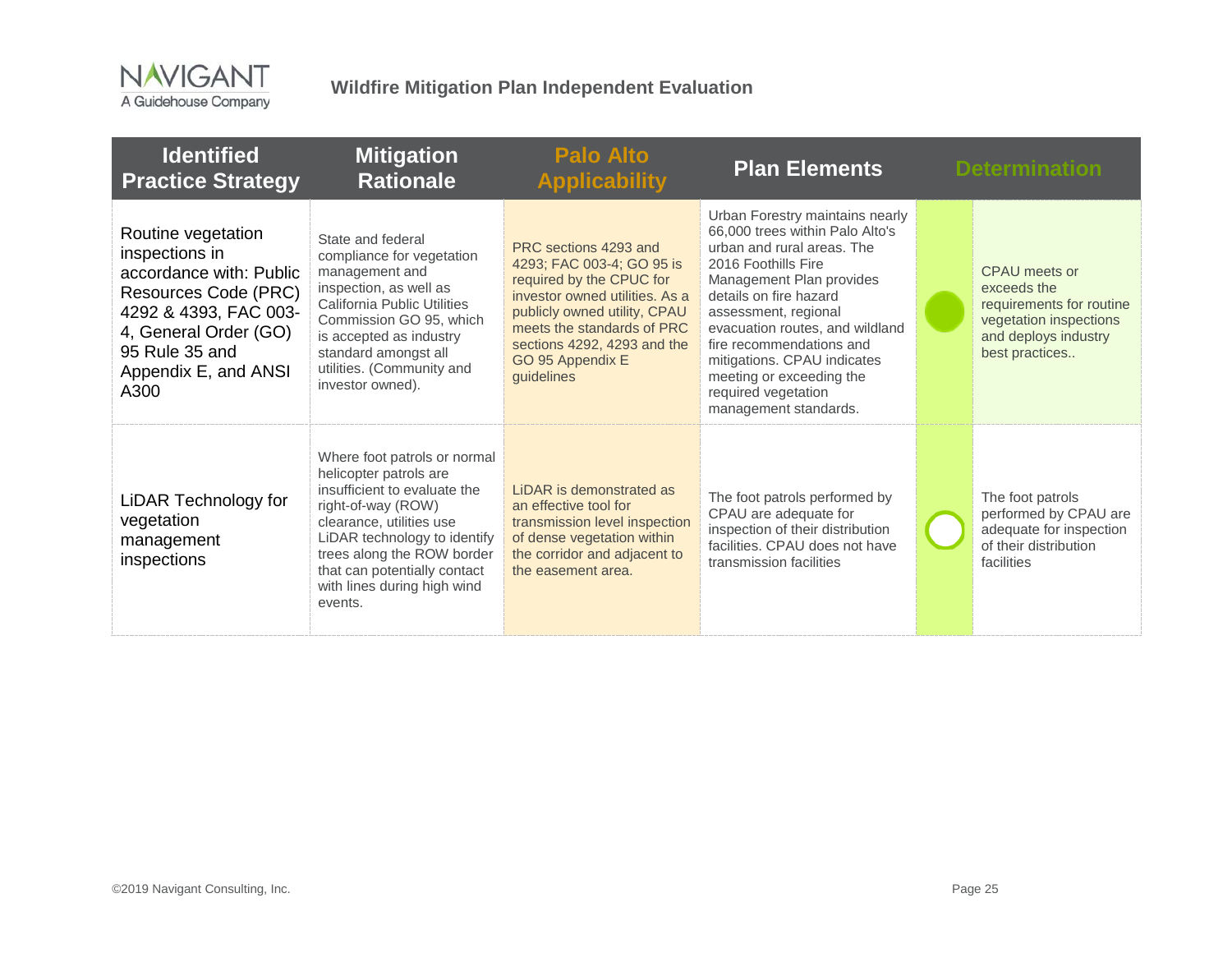

| <b>Identified</b><br><b>Practice Strategy</b>                                                            | <b>Mitigation</b><br><b>Rationale</b>                                                                                                                                               | <b>Palo Alto</b><br><b>Applicability</b>                                                                                                                                                                                                                                                                                                                              | <b>Plan Elements</b>                                                                                                                                                                                                                                                                                                                                                        |  | <b>Determination</b>                                                                                                                              |  |
|----------------------------------------------------------------------------------------------------------|-------------------------------------------------------------------------------------------------------------------------------------------------------------------------------------|-----------------------------------------------------------------------------------------------------------------------------------------------------------------------------------------------------------------------------------------------------------------------------------------------------------------------------------------------------------------------|-----------------------------------------------------------------------------------------------------------------------------------------------------------------------------------------------------------------------------------------------------------------------------------------------------------------------------------------------------------------------------|--|---------------------------------------------------------------------------------------------------------------------------------------------------|--|
| Hazardous<br>tree/vegetation<br>identification and<br>removal protocols and<br>programs                  | Recording and tagging trees<br>that pose risks to adjacent<br>electrical equipment or are<br>dead/dying are considered<br>prudent efforts for<br>vegetation management<br>practices | Within the foothills high fire<br>risk area, danger trees could<br>pose a greater potential to<br>catch on fire or contribute to<br>fire spread. Addressing,<br>though identification and<br>surveying, as well as<br>implementing remediation<br>activities will result in further<br>wildfire risk reduction                                                        | Urban Forestry performs an<br>evaluation of every tree that has<br>the potential to strike an<br>overhead facility if it were to fall.<br>In severe cases, Urban Forestry<br>will work with a land owner to<br>remove a tree.                                                                                                                                               |  | <b>CPAU</b> routinely<br>identifies trees and<br>removes them if they<br>have potential of falling<br>into lines.                                 |  |
| Off-Cycle / Call-in<br>vegetation removal or<br>corrective work,<br>especially during the<br>fire season | Off-cycle practices of<br>vegetation inspection and<br>management                                                                                                                   | Within CPAU's service<br>territory and particularly<br>within the Foothills high fire<br>risk area, impact trees could<br>pose a greater potential to<br>catch on fire or contribute to<br>fire spread. Addressing,<br>though identification and<br>surveying, as well as<br>implementing remediation<br>activities will result in further<br>wildfire risk reduction | Within the HFTD area, Urban<br>Forestry performs an evaluation<br>of every tree that has the<br>potential to have branches<br>strike, or the entire tree to fall<br>into overhead facilities. Urban<br>Forestry performs more<br>frequent and detailed<br>inspections of any of these<br>trees and in severe cases, will<br>work with the land owner to<br>remove the tree. |  | <b>CPAU</b> performs<br>increased evaluation of<br>and management of<br>vegetation within the<br>HFTD. This is in line<br>with industry practices |  |
| <b>Emergency Response &amp; Recovery</b>                                                                 |                                                                                                                                                                                     |                                                                                                                                                                                                                                                                                                                                                                       |                                                                                                                                                                                                                                                                                                                                                                             |  |                                                                                                                                                   |  |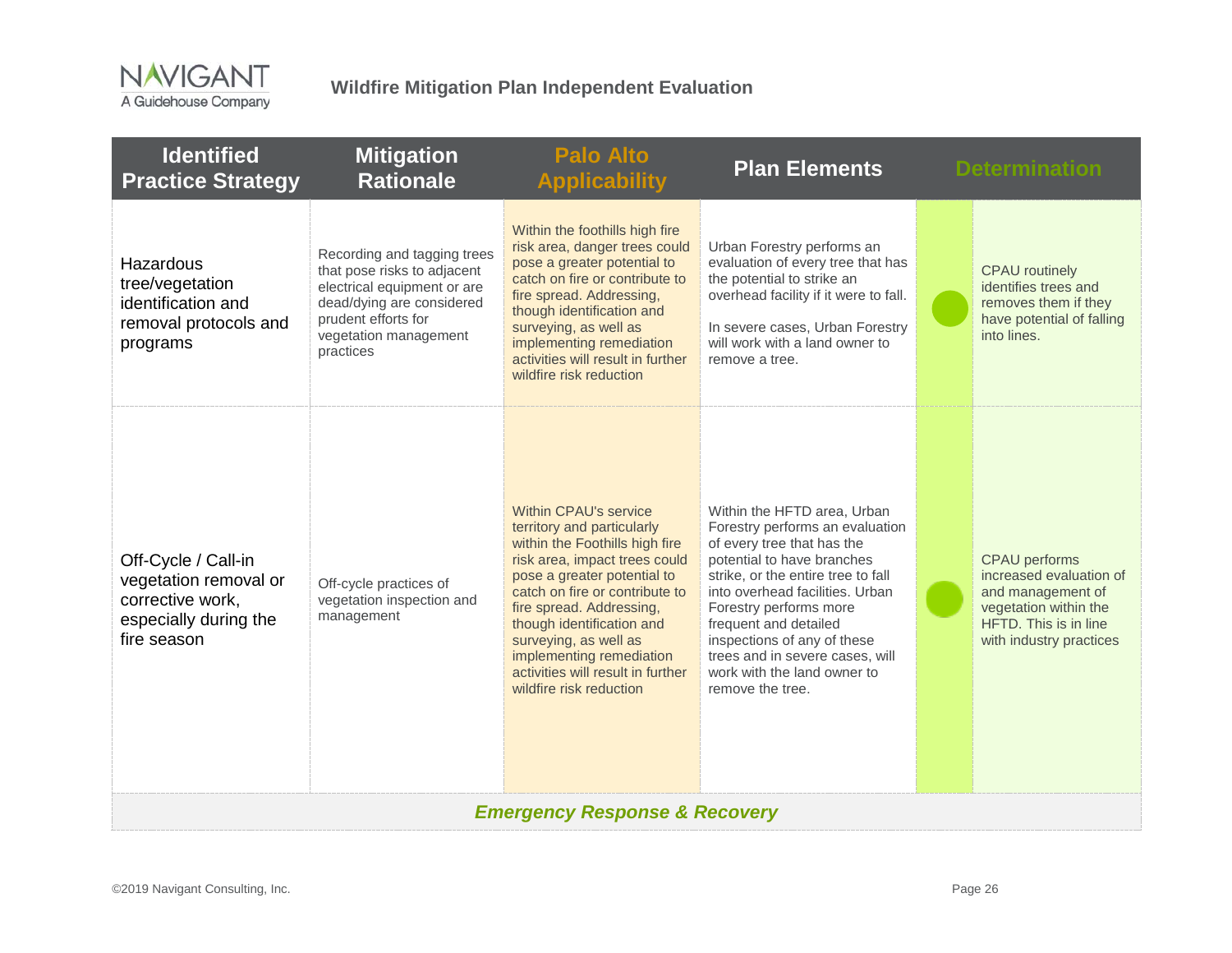

| <b>Identified</b><br><b>Practice Strategy</b>                                                                                                                                                                                                                                                                                                                                                                          | <b>Mitigation</b><br><b>Rationale</b>                                                                                                                                                                                                                                                                                                                                                                                     | <b>Palo Alto</b><br><b>Applicability</b>                                                                                               | <b>Plan Elements</b>                                                                                                                                                                                                                                                                                                                                                                                                                                                                                                                                                                                                                                                                                                                                                              | <b>Determination</b>                                                                                                                                                                                                                                                                                                                                                                                                  |
|------------------------------------------------------------------------------------------------------------------------------------------------------------------------------------------------------------------------------------------------------------------------------------------------------------------------------------------------------------------------------------------------------------------------|---------------------------------------------------------------------------------------------------------------------------------------------------------------------------------------------------------------------------------------------------------------------------------------------------------------------------------------------------------------------------------------------------------------------------|----------------------------------------------------------------------------------------------------------------------------------------|-----------------------------------------------------------------------------------------------------------------------------------------------------------------------------------------------------------------------------------------------------------------------------------------------------------------------------------------------------------------------------------------------------------------------------------------------------------------------------------------------------------------------------------------------------------------------------------------------------------------------------------------------------------------------------------------------------------------------------------------------------------------------------------|-----------------------------------------------------------------------------------------------------------------------------------------------------------------------------------------------------------------------------------------------------------------------------------------------------------------------------------------------------------------------------------------------------------------------|
| Notify critical facilities<br>and public safety<br>partners, which may<br>include first<br>responders, incident<br>origin law enforcement,<br>acute health care<br>facilities, essential<br>service providers,<br>related governing local<br>and state agencies,<br>adjacent jurisdictions,<br>vulnerable populations,<br>and the Independent<br>System Operator (ISO)<br>(for transmission level<br>de-energization). | Following a sequence of<br>events in contacting public<br>safety partners and<br>impacted community<br>facilities will enable quicker<br>response in reacting to an<br>emergency event (such as a<br>wildfire or de-energization).<br>Utilities should describe<br>their processes to notify<br>critical facilities as it applies<br>to their service territory and<br>impacted communities as<br>well as grid operators. | <b>Notification practices</b><br>targeting key stakeholders<br>are crucial during<br>emergency events such as<br>storms and wildfires. | CPAU communications staff is<br>working with the Office of<br>Emergency Services (OES) to<br>ensure stakeholders are notified<br>of any impending Utility<br>activities that will impact service<br>in the foothills.<br>CPAU uses their own<br>communications channel to<br>coordinate deenergization and<br>restoration efforts with PG&E<br>and AT&T but no details are<br>provided.<br>Critical care facilities (hospital,<br>nursing homes, fire stations) on<br>the distribution circuit feeding<br>the Foothills are identified.<br>CPAU will notify any critical<br>care customers.<br>No specific procedures for<br>wildfire communications or a<br>specific wildfires emergency<br>action plan can be found on the<br><b>City Emergency Operations</b><br>Plan website. | The notification process<br>to critical facilities and<br>public safety partners is<br>articulated in the WMP<br>but could be expanded<br>in detail once the PSPS<br>procedures are<br>established and<br>adopted. It is<br>recommended that the<br>CPAU work with the<br>EOC to establish<br>response on<br>communications<br>protocols specific to the<br>wildfires program that<br>engages the whole<br>community. |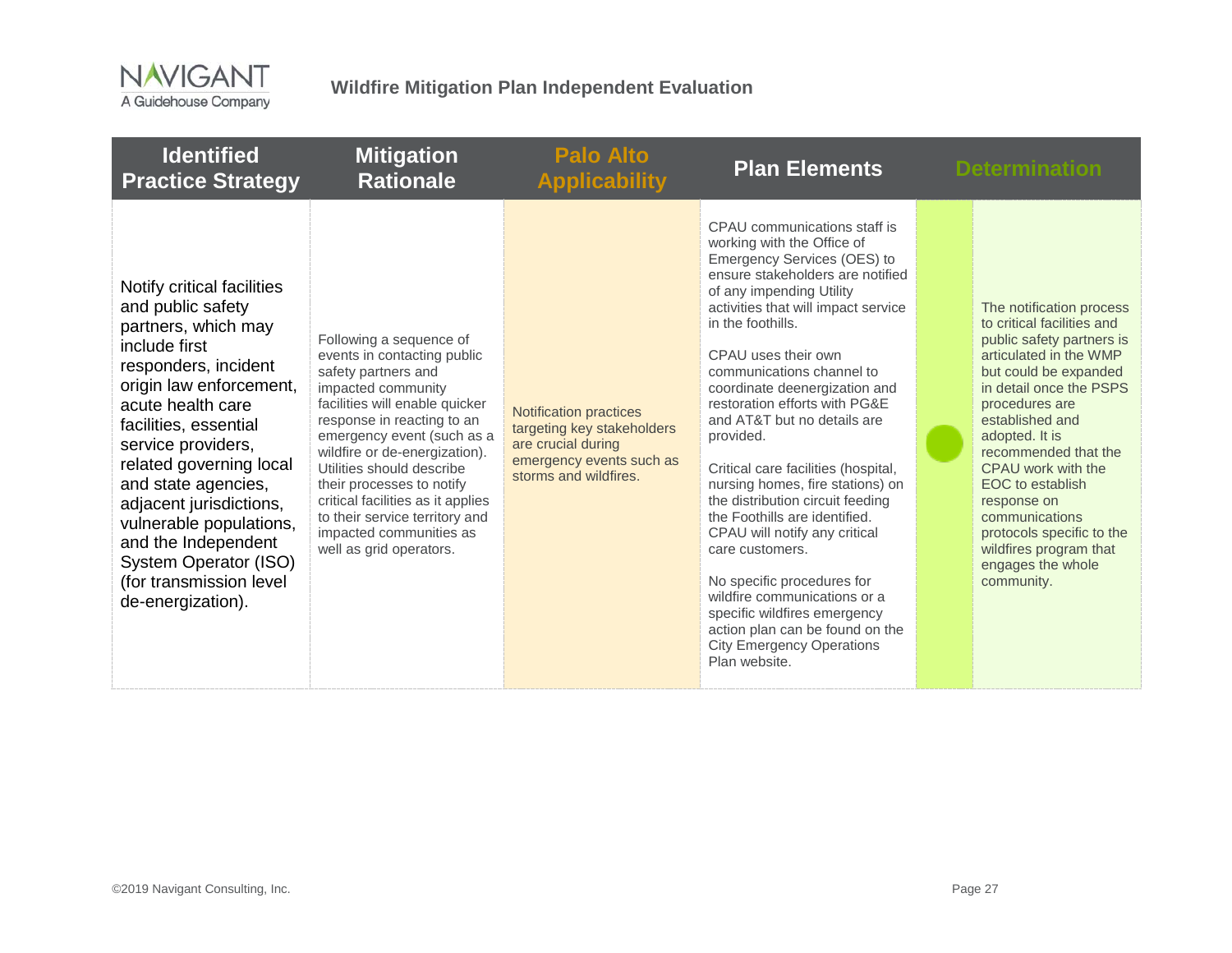

| <b>Identified</b><br><b>Practice Strategy</b>                                                                                                          | <b>Mitigation</b><br><b>Rationale</b>                                                                                                                                                                                                                                                                                                                                                              | <b>Palo Alto</b><br><b>Applicability</b>                                                                                                                                                                                                                            | <b>Plan Elements</b>                                                                                                                                                                                                                                                                                                                                                                                                                                                                                                                                                                                                                                                                                                                                                                                                                                                                                                                                                                                                                                                                                                    | <b>Determination</b>                                                                                                                                                                                                                                                                                                                                                                                                                                                        |
|--------------------------------------------------------------------------------------------------------------------------------------------------------|----------------------------------------------------------------------------------------------------------------------------------------------------------------------------------------------------------------------------------------------------------------------------------------------------------------------------------------------------------------------------------------------------|---------------------------------------------------------------------------------------------------------------------------------------------------------------------------------------------------------------------------------------------------------------------|-------------------------------------------------------------------------------------------------------------------------------------------------------------------------------------------------------------------------------------------------------------------------------------------------------------------------------------------------------------------------------------------------------------------------------------------------------------------------------------------------------------------------------------------------------------------------------------------------------------------------------------------------------------------------------------------------------------------------------------------------------------------------------------------------------------------------------------------------------------------------------------------------------------------------------------------------------------------------------------------------------------------------------------------------------------------------------------------------------------------------|-----------------------------------------------------------------------------------------------------------------------------------------------------------------------------------------------------------------------------------------------------------------------------------------------------------------------------------------------------------------------------------------------------------------------------------------------------------------------------|
| <b>Incident Command</b><br>Team / Emergency<br><b>Operations frameworks</b><br>in the event a de-<br>energization event or<br>wildfire incident occurs | Using the State Emergency<br>Management System<br>(SEMS) framework, which is<br>determined on the Federal<br><b>Emergency Management</b><br>Agency (FEMA) structure for<br>incident command protocols<br>will ensure prepared and<br>adequately trained staff to<br>respond in effective<br>communication manners as<br>well as respond to risk<br>events in a sequence of<br>effective procedures | <b>CPAU leverages the SEMS</b><br>framework in designing<br>emergency response<br>protocols. A designated<br>team or group of individuals<br>should have the ability to<br>relay information and make<br>informed decisions during<br>emergency response<br>events. | As mandated by both SEMS<br>and NIMS, the City utilizes the<br><b>Incident Command System</b><br>(ICS) to manage<br>response activities in the field.<br>The City of Palo Alto has an<br><b>Emergency Operations Center</b><br>is a single facility that, when<br>activated, can support,<br>communicate, coordinate,<br>prioritize, document, guide<br>policy, and manage information<br>and resources. In addition to<br>the EOC they have a MEOC<br>support vehicle for Incident<br>Command logistics support,<br>Mobile Emergency Operations<br>Center for Incident Command<br>Post and 9-1-1 backup and<br><b>Emergency Director's</b><br>Command Vehicle, Utility<br>Terrain Vehicle and 100% solar<br><b>Mobile Department Operations</b><br>Center.<br>CPAU has the authority to shut<br>off power due to fire threat<br>conditions but this option will<br>only be used in extraordinary<br>circumstances. CPAU has<br>developed a draft policy and<br>protocol on identification of the<br>fire threat condition that will<br>dictate deenergization<br>execution of PSPS,<br>communication, and restoration. | The City of Palo Alto<br><b>Office of Emergency</b><br>Services has<br>implemented the<br><b>Incident Command</b><br>structure and<br>frameworks to enable a<br>comprehensive, all<br>hazard, risk-based<br>emergency<br>management<br>An emergency<br>management framework<br>or emergency action<br>plan specific to a<br>deenergization event is<br>in draft but is not yet<br>complete. CPAU plans<br>to finalize its PSPS<br>policy and procedures<br>in January 2020. |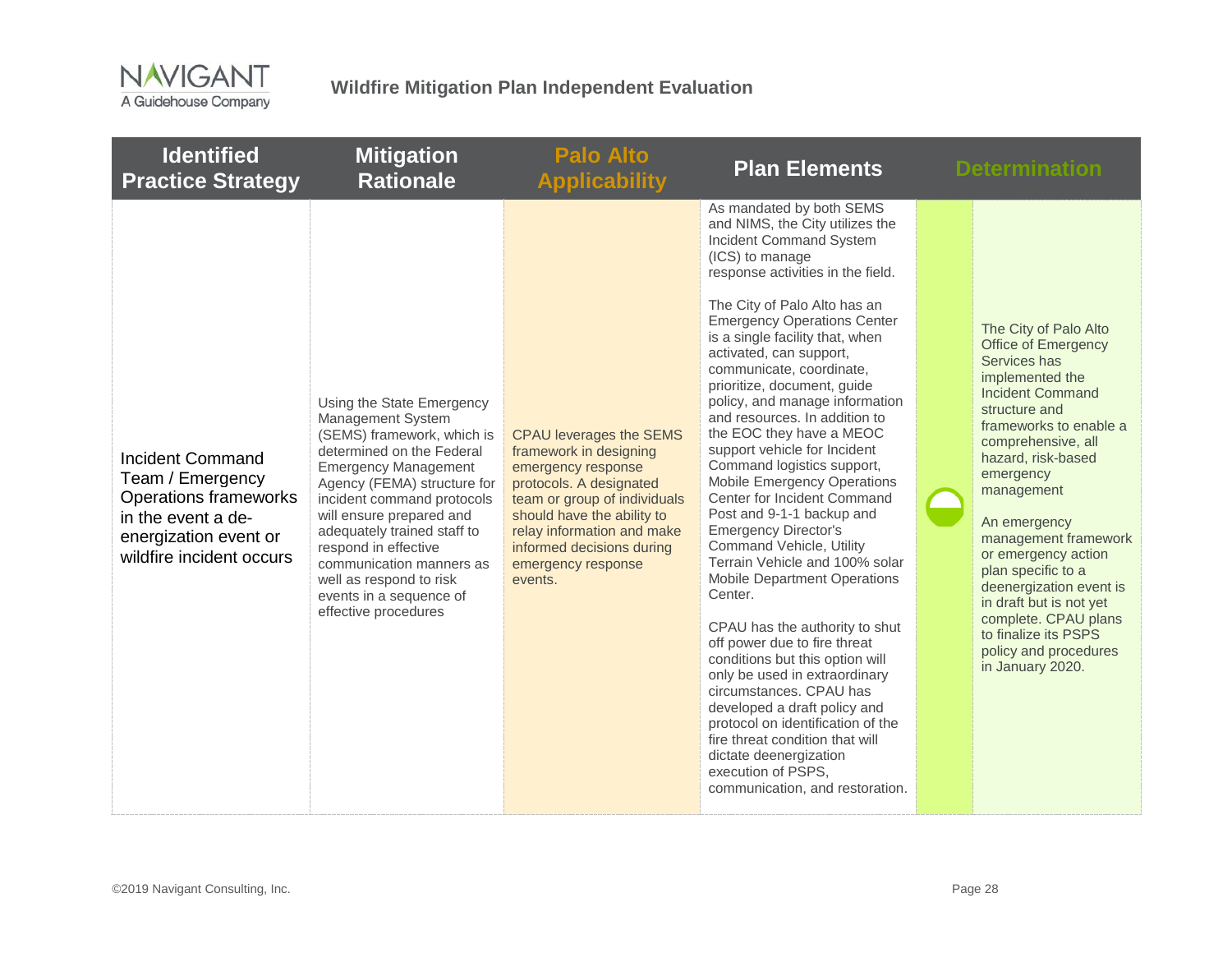

| <b>Identified</b><br><b>Practice Strategy</b>                                                                                                                     | <b>Mitigation</b><br><b>Rationale</b>                                                                                                                                                                                                                                                                                                                                 | <b>Palo Alto</b><br><b>Applicability</b>                                                                                                       | <b>Plan Elements</b>                                                                                                                                                                                                                                                                                                                                                                                                                                                                                                                                                                                                                                                                                                                                                                                                                                                                                                                                                                                                                                                                                                      | <b>Determination</b>                                                                                                                                                                                                                               |
|-------------------------------------------------------------------------------------------------------------------------------------------------------------------|-----------------------------------------------------------------------------------------------------------------------------------------------------------------------------------------------------------------------------------------------------------------------------------------------------------------------------------------------------------------------|------------------------------------------------------------------------------------------------------------------------------------------------|---------------------------------------------------------------------------------------------------------------------------------------------------------------------------------------------------------------------------------------------------------------------------------------------------------------------------------------------------------------------------------------------------------------------------------------------------------------------------------------------------------------------------------------------------------------------------------------------------------------------------------------------------------------------------------------------------------------------------------------------------------------------------------------------------------------------------------------------------------------------------------------------------------------------------------------------------------------------------------------------------------------------------------------------------------------------------------------------------------------------------|----------------------------------------------------------------------------------------------------------------------------------------------------------------------------------------------------------------------------------------------------|
| Coordination with<br>stakeholder<br>agencies/entities with<br>routine meetings to<br>discuss emergency<br>preparedness needs<br>and areas of<br>improvement, etc. | Communicating with vested<br>stakeholders during wildfire<br>mitigation activities, PSPS<br>events, and general strategy<br>development will help drive<br>efforts to better align with<br>the risk profile of the utility's<br>service and asset territory.<br>These efforts should occur<br>throughout the year and<br>wildfire mitigation plan<br>planning process | The City of Palo Alto works<br>closely with the EOC and<br>other City departments to<br>assure effective<br>communications and<br>coordination | An on-going relationship has<br>been established with the Santa<br><b>Clara County Fire Safety</b><br>Council (SCFSC). The City<br>developed a 5-year stewardship<br>agreement with the SCFSC to<br>help implement the<br>FFMP/CWPP.<br>The SCFSC coordinates with<br>CAL FIRE to reduce fuels in<br>critical public areas and<br>provides community outreach<br>and education programs. The<br>development and<br>implementation of the FFMP<br>involves and requires support<br>from the Fire Department,<br>Public Works Department,<br>OES, Community Services, and<br>CPUA. The group meets at<br>least quarterly to strategize<br>effective actions.<br>A Community Emergency<br>Response Team (CERT)<br>program trains community<br>members in basic disaster<br>response skills such as small<br>fire suppression, light search<br>and rescue, and disaster<br>medical operations. Using<br>training from the classroom and<br>exercises, CERT members can<br>assist others in their<br>neighborhood or workplace<br>following an event when<br>professional responders are not<br>immediately available to help. | The City of Palo Alto<br>and CPAU meet the<br>best practice<br>benchmark through the<br>coordination efforts of<br>the FFMP. The efforts<br>could be extended to<br>develop an emergency<br>management plan<br>specific to wildfire<br>emergencies |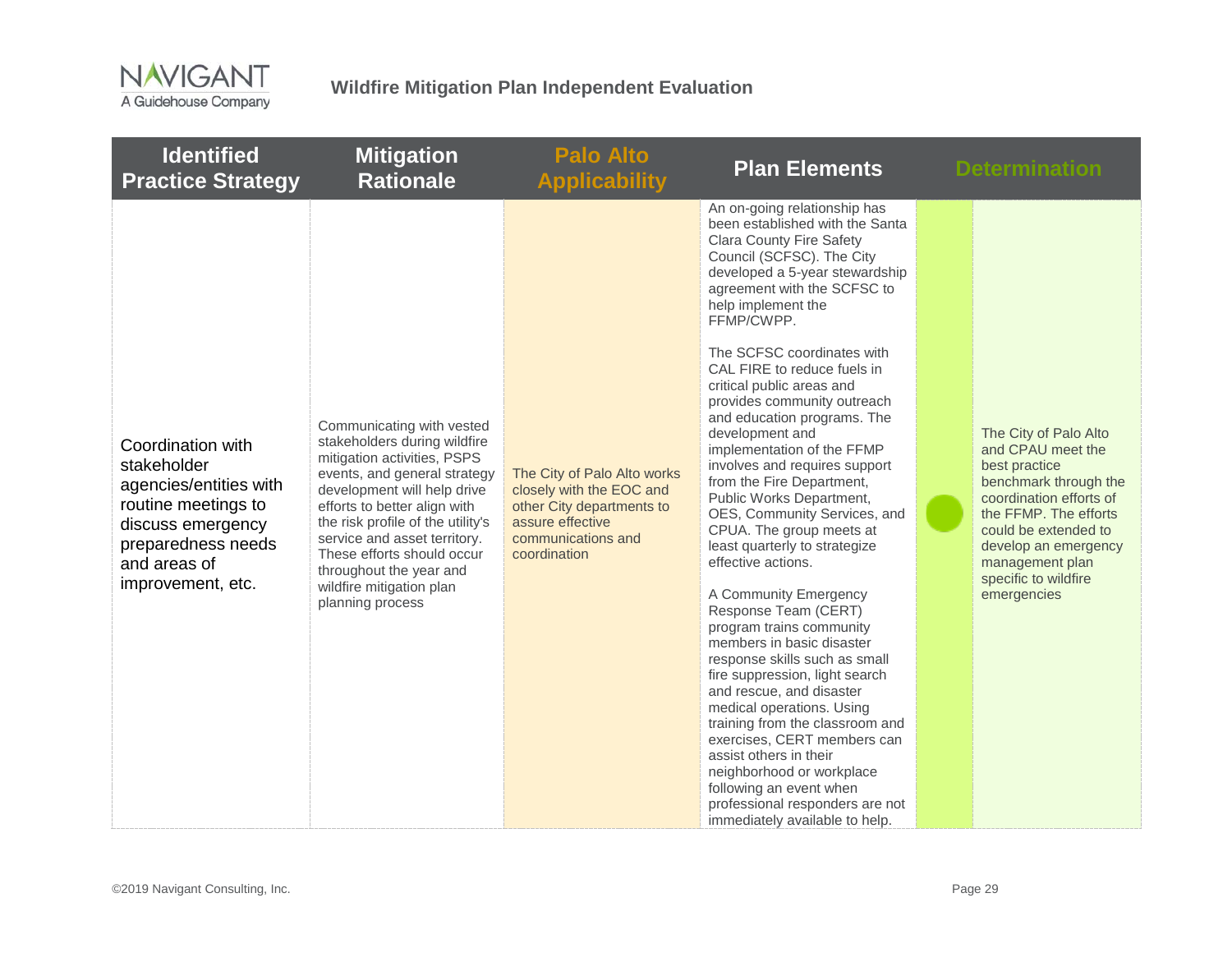

| <b>Identified</b><br><b>Practice Strategy</b>                                                                                                                                                                                                                        | <b>Mitigation</b><br><b>Rationale</b>                                                                 | <b>Palo Alto</b><br><b>Applicability</b>                                                                                                                                                                                       | <b>Plan Elements</b>                                                                                                                                                                                                                                                                                                                                                                                                                                                                                                  | <b>Determination</b>                                                                                                                                                                                                               |
|----------------------------------------------------------------------------------------------------------------------------------------------------------------------------------------------------------------------------------------------------------------------|-------------------------------------------------------------------------------------------------------|--------------------------------------------------------------------------------------------------------------------------------------------------------------------------------------------------------------------------------|-----------------------------------------------------------------------------------------------------------------------------------------------------------------------------------------------------------------------------------------------------------------------------------------------------------------------------------------------------------------------------------------------------------------------------------------------------------------------------------------------------------------------|------------------------------------------------------------------------------------------------------------------------------------------------------------------------------------------------------------------------------------|
|                                                                                                                                                                                                                                                                      |                                                                                                       | <b>De-Energization &amp; Recloser Operations</b>                                                                                                                                                                               |                                                                                                                                                                                                                                                                                                                                                                                                                                                                                                                       |                                                                                                                                                                                                                                    |
| Disabling reclosers<br>through blocking<br>reclosing operations<br>(distribution level) in the<br>HFTD during the fire<br>season and/or during<br><b>Red Flag Warnings</b><br>issued by the National<br>Weather Service (or as<br>fire risk potential<br>designates) | Disabling reclosing reduces<br>the number of potential<br>ignition events during a fault<br>condition | Reclosing operations should<br>be defined within the Plan as<br>per statute. Operational best<br>practices align with having<br>settings that align with fire<br>potential weather conditions<br>to prevent potential ignition | CPAU has adopted a practice<br>of permanently disabling<br>automatic reclosing on the two<br>distribution line reclosers in the<br>foothills area and on the circuit<br>breaker at the substation. Both<br>the reclosers are connected to<br>ESC system for status and<br>remote disconnection.<br>Before the recloser is<br>manually/remotely closed,<br>CPAU staff will patrol the lines<br>to identify the cause, repair the<br>lines as needed, or ensure that<br>the cause of the outage is no<br>longer present | CPAU provides a<br>protocol for line and<br>substation recloser<br>operations within the<br>designated HFTD.<br>CPAU has<br>permanently disabled<br>automatic reclosing on<br>two line reclosers and<br>one substation<br>breaker. |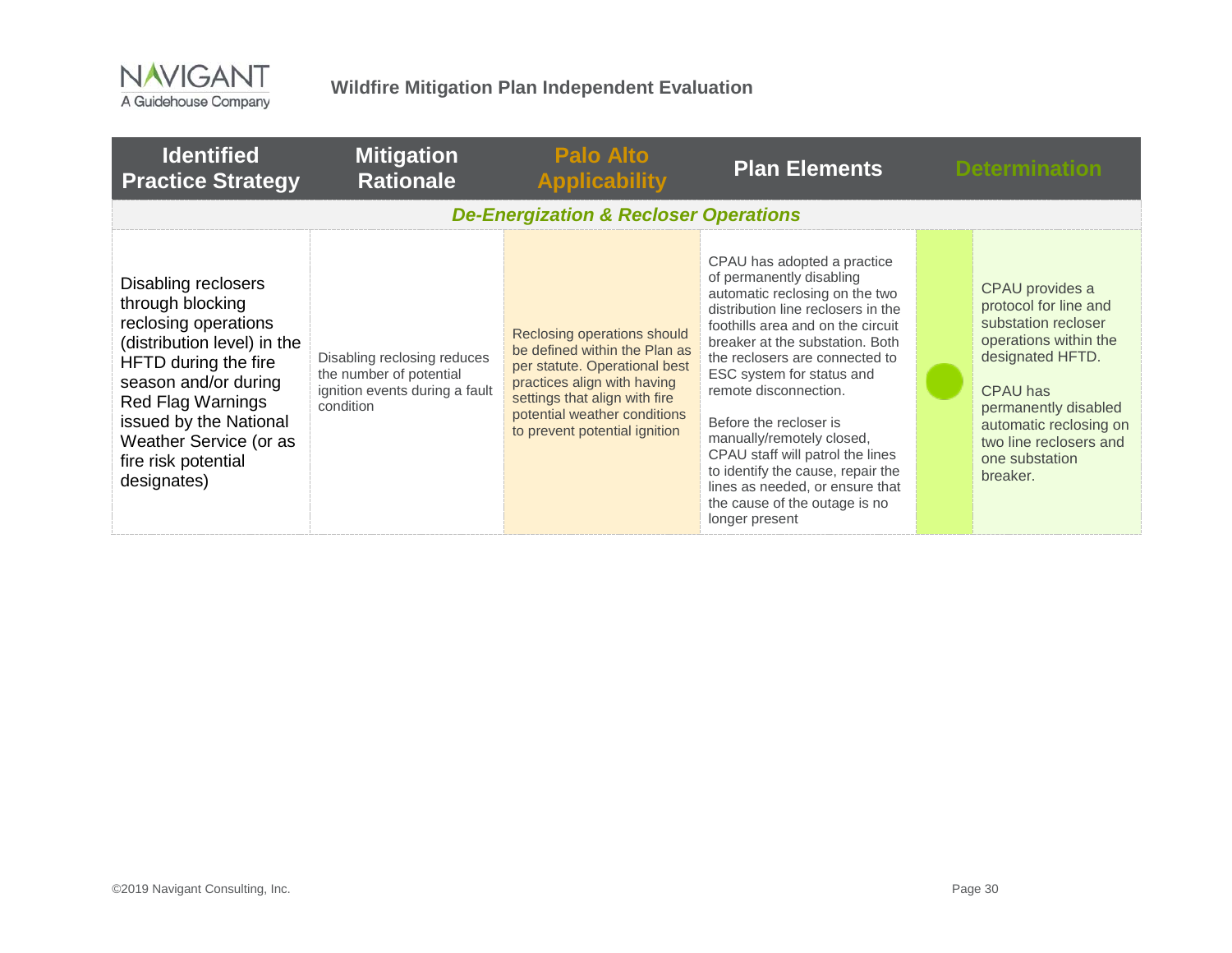

| <b>Identified</b><br><b>Practice Strategy</b>              | <b>Mitigation</b><br><b>Rationale</b>                                                                                                                                                                                                                                                                                                                                                                                                     | <b>Palo Alto</b><br><b>Applicability</b>                                                                                                                                                                                                                                                  | <b>Plan Elements</b>                                                                                                                                                                                                                                                                                                                                                                                                                                                                                                                  | <b>Determination</b>                                                                                                                                                                                             |
|------------------------------------------------------------|-------------------------------------------------------------------------------------------------------------------------------------------------------------------------------------------------------------------------------------------------------------------------------------------------------------------------------------------------------------------------------------------------------------------------------------------|-------------------------------------------------------------------------------------------------------------------------------------------------------------------------------------------------------------------------------------------------------------------------------------------|---------------------------------------------------------------------------------------------------------------------------------------------------------------------------------------------------------------------------------------------------------------------------------------------------------------------------------------------------------------------------------------------------------------------------------------------------------------------------------------------------------------------------------------|------------------------------------------------------------------------------------------------------------------------------------------------------------------------------------------------------------------|
|                                                            |                                                                                                                                                                                                                                                                                                                                                                                                                                           | <b>Internal Operations and Inspection Practices</b>                                                                                                                                                                                                                                       |                                                                                                                                                                                                                                                                                                                                                                                                                                                                                                                                       |                                                                                                                                                                                                                  |
| Ground patrol as well<br>as aerial inspection<br>practices | Routine ground patrols are<br>implicit practices in<br>equipment and vegetation<br>inspection protocols.<br>Increasing the frequency,<br>especially in the HFTD,<br>presents as effective<br>preventative measures and<br>ensures the integrity of<br>electrical equipment. Aerial<br>inspections, by way of<br>helicopters, will lead to<br>greater coverage of the<br>service territory and areas<br>adjacent to required<br>clearances | Ground patrols are a<br>required strategy in ensuring<br>safe and reliable delivery of<br>electricity. When access<br>concerns arise, aerial<br>inspections provide better<br>coverage in surveying and<br>inspecting electrical<br>equipment throughout the<br>utility service territory | CPAU performs annual visual<br>inspections of all overhead<br>facilities within the HFTD.<br>Inspections are completed prior<br>to the historic fire season,<br>typically June 1. Drought and<br>other relevant conditions are<br>monitored to determine if<br>inspections should be<br>completed in a shorter time<br>frame. CPAU indicates the<br>desire to seek the capability to<br>use drones to inspect utility<br>lines and vegetation. This is<br>needed due to the<br>inaccessibility of some portions<br>of overhead lines. | CPAU performs annual<br>visual inspections within<br>the HTFD foothills. They<br>are seeking to<br>implement a drone<br>inspection program if<br>such technology is<br>effective and within<br>acceptable costs. |
| Wildfire Infrastructure<br><b>Protection Teams</b>         | An internal team to help<br>coordinate efforts to ensure<br>the Plan is being followed as<br>well as coordinating efforts<br>to enhance the Plan's<br>strategies and quality check<br>that activities are being<br>performed and tracked<br>aligning with the Plan                                                                                                                                                                        | An internal team to prepare<br>and protect physical aspects<br>of the electric system as well<br>as ensure effective<br>mitigation measures are<br>carried out would be a<br>prudent activity to pursue                                                                                   | CPAU works with other<br>departments of the City to<br>mitigate the threat of wildfires.<br>Other cities departments are<br>responsible for forestry, fire,<br>rescue, emergency services<br>and open spaces and parks.<br>The City of Palo Alto Foothills<br>Fire Management Plan<br>addresses a broad range of<br>integrated activities and<br>captures the plans,<br>accomplishments and costs<br>related to fire hazard<br>assessment, evacuation routes<br>and fire hazard mitigation                                            | As CPAU further<br>develops its Wildfire<br>Mitigation Plan,<br>development of Wildfire<br>Infrastructure Protection<br>Teams should be<br>considered.                                                           |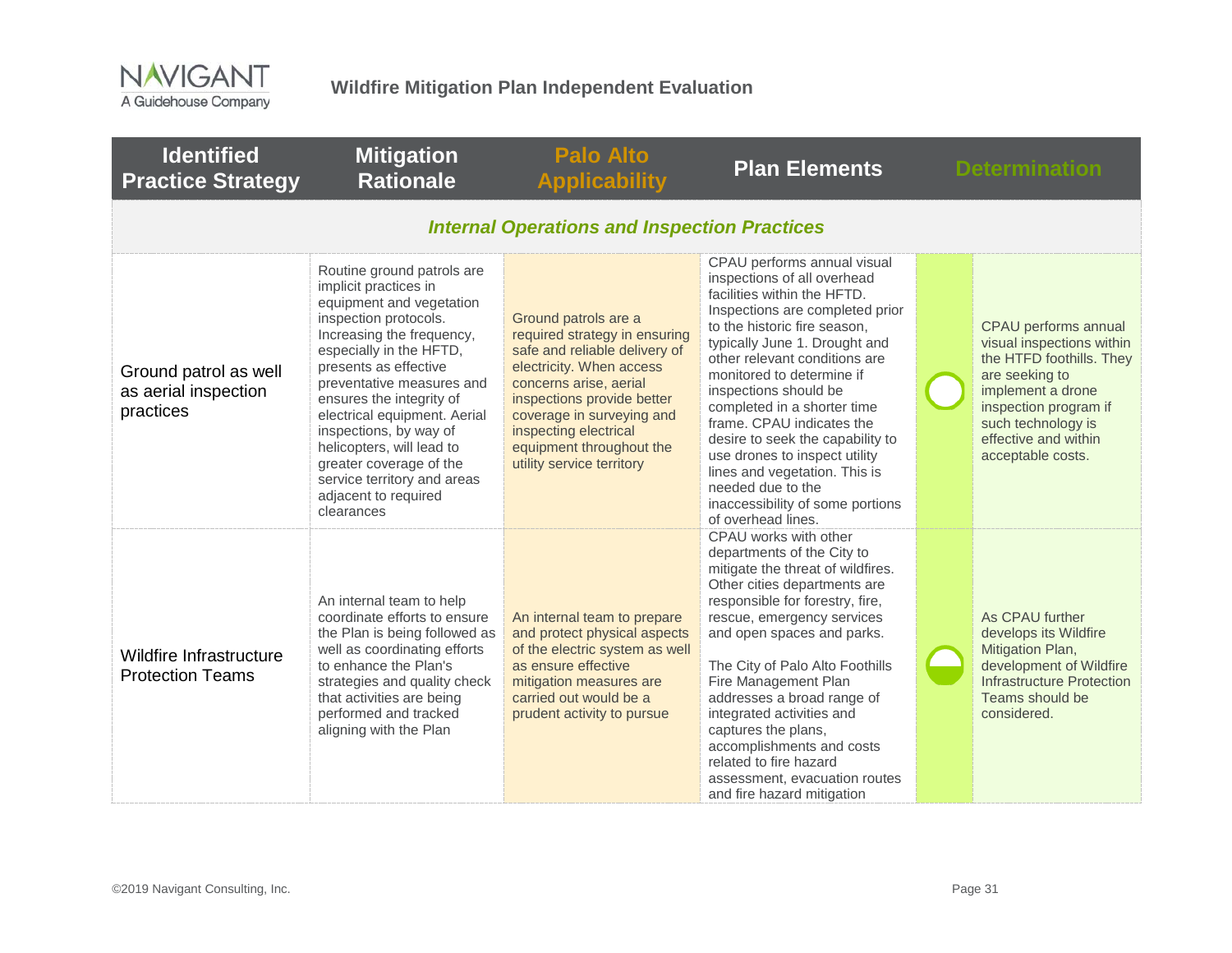

| <b>Identified</b><br><b>Practice Strategy</b>                                                                                            | <b>Mitigation</b><br><b>Rationale</b>                                                                                                                                                                                                                   | <b>Palo Alto</b><br><b>Applicability</b>                                                           | <b>Plan Elements</b>                                                                                             | <b>Determination</b>                                                                                           |
|------------------------------------------------------------------------------------------------------------------------------------------|---------------------------------------------------------------------------------------------------------------------------------------------------------------------------------------------------------------------------------------------------------|----------------------------------------------------------------------------------------------------|------------------------------------------------------------------------------------------------------------------|----------------------------------------------------------------------------------------------------------------|
| Infrared corona<br>scanning and high<br>definition imagery<br>technology for<br>inspection practices<br>along with visual<br>inspections | Infrared and ultraviolet<br>(Corona) light cameras are<br>typically mounted to<br>helicopters with special<br>attention to splices,<br>conductor<br>connection/attachment<br>points, and insulators for a<br>detailed visual of electrical<br>equipment | Infrared is an accepted<br>practice that enables better<br>awareness of the utility's<br>equipment | CPAU uses infrared scanning of<br>our facilities to detect problems<br>before they reach the point of<br>failure | The use of infrared<br>scanning is appropriate<br>for the nature of the<br><b>CPAU</b> distribution<br>system. |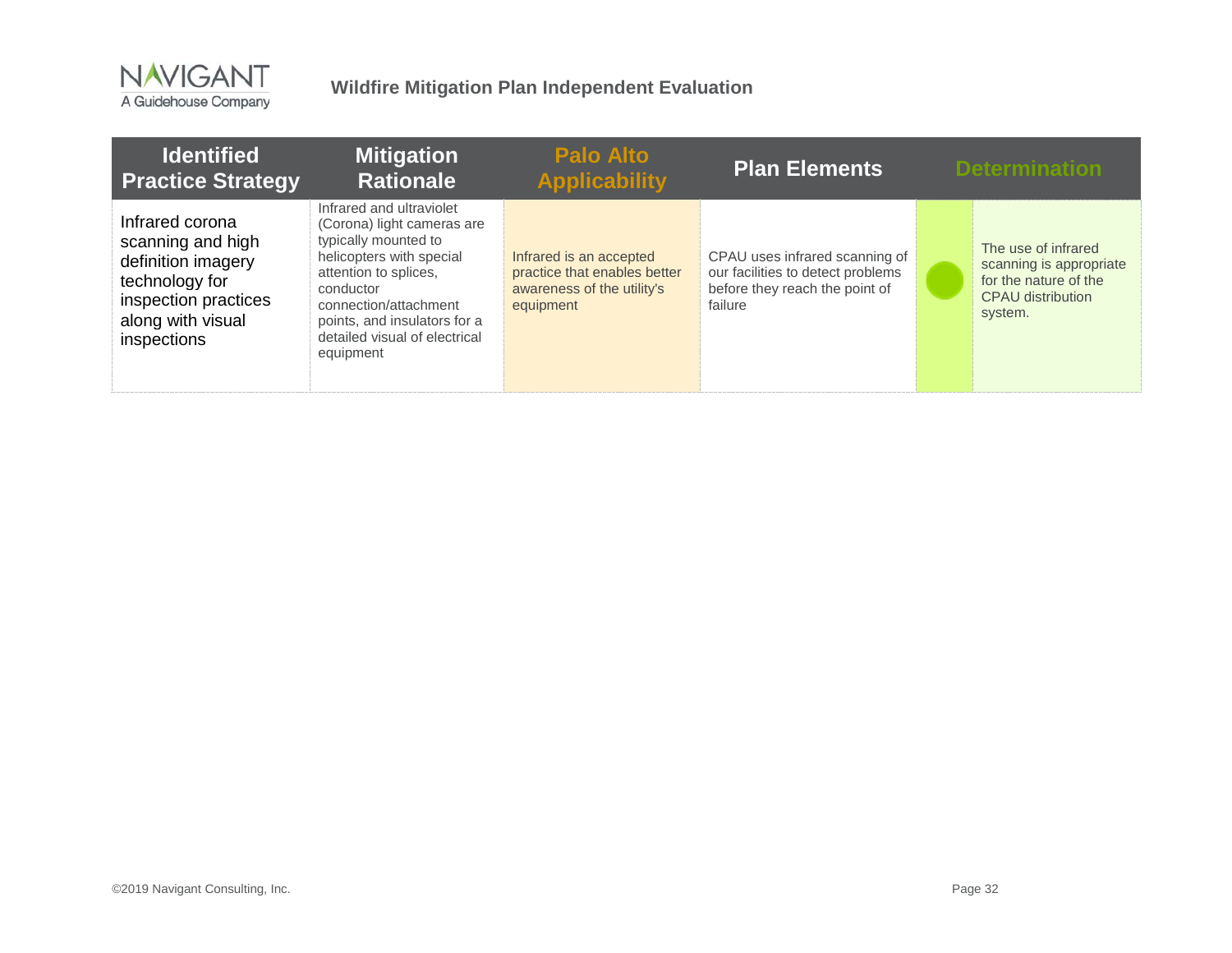

## <span id="page-33-0"></span>**5. RESULTS & DISCUSSION**

Navigant concluded this assessment on November 22, 2019. Over the course of reviewing CPAU's WMP and supporting documentation, Navigant captured takeaways and findings that align the Plan with state laws and effective wildfire measure demonstration. CPAU's Plan appropriately responds to each of the required elements of PUC Section 8387, which is detailed in Appendix A. The following describes the assessment and resulting findings of the Plan's proposed and established mitigation measures as it applies to safe, reliable operation of all electric infrastructure and wildfire prevention and response.

#### *Report Conclusions*

After internal review of the latest version of the WMP and associated data collection products, Navigant concludes this Report with the following:

- 1. CPAU's WMP aligns appropriately with PUC Section [8](#page-33-1)387 and includes all required elements.<sup>8</sup>
- 2. CPAU's Plan is determined to be comprehensive as described throughout this Report.

<span id="page-33-1"></span><sup>&</sup>lt;sup>8</sup> Following acceptance of this Report, CPAU will post the Report and results online for public view. The Report is scheduled for presentation to the City Council at a public meeting in December 2019. Accomplishing these follow-up tasks will meet all required statutory provisions up until presenting the final WMP to the City Council.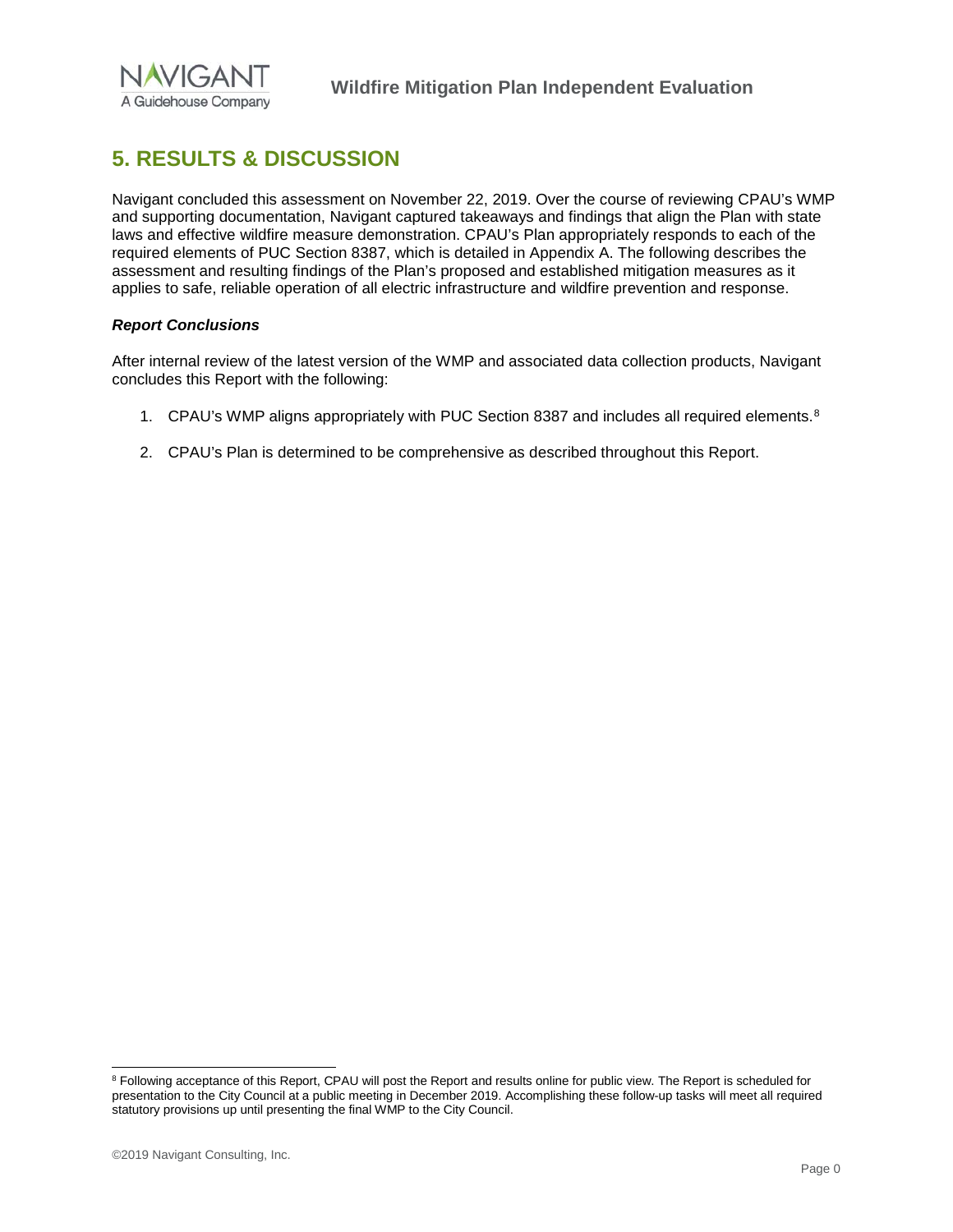

## <span id="page-34-0"></span>**APPENDIX A. STATUTORY COMPLIANCE MATRIX**

| <b>Required Statutory</b><br><b>Element</b>                                                                       | Plan<br><b>Section</b><br>Reference(s) | <b>CPAU Plan Elements</b><br>(Summarized) | <b>Meets Section</b><br><b>Elements</b><br>(Determination) |
|-------------------------------------------------------------------------------------------------------------------|----------------------------------------|-------------------------------------------|------------------------------------------------------------|
| (a) Each local publicly<br>owned electric utility and<br>electrical cooperative shall<br>construct, maintain, and |                                        |                                           |                                                            |
| operate its electrical lines<br>and equipment in a<br>manner that will minimize<br>the risk of wildfire posed     |                                        |                                           |                                                            |
| by those electrical lines<br>and equipment.                                                                       |                                        |                                           |                                                            |
| (b) (1) The local publicly<br>owned electric utility or<br>electrical cooperative<br>shall, before January 1,     |                                        |                                           |                                                            |
| 2020, prepare a wildfire<br>mitigation plan. After<br>January 1, 2020, a local                                    |                                        |                                           |                                                            |
| publicly owned electric<br>utility or electrical<br>cooperative shall prepare<br>a wildfire mitigation plan       |                                        |                                           |                                                            |
| annually and shall submit<br>the plan to the California<br><b>Wildfire Safety Advisory</b>                        |                                        |                                           |                                                            |
| Board on or before July 1<br>of that calendar year.<br>Each local publicly owned<br>electric utility and          |                                        |                                           |                                                            |
| electrical cooperative shall<br>update its plan annually<br>and submit the update to                              |                                        |                                           |                                                            |
| the California Wildfire<br>Safety Advisory Board by<br>July 1 of each year. At                                    |                                        |                                           |                                                            |
| least once every three<br>years, the submission<br>shall be a comprehensive<br>revision of the plan.              |                                        |                                           |                                                            |
| (2) The wildfire mitigation<br>plan shall consider as<br>necessary, at minimum,<br>all of the following:          |                                        |                                           |                                                            |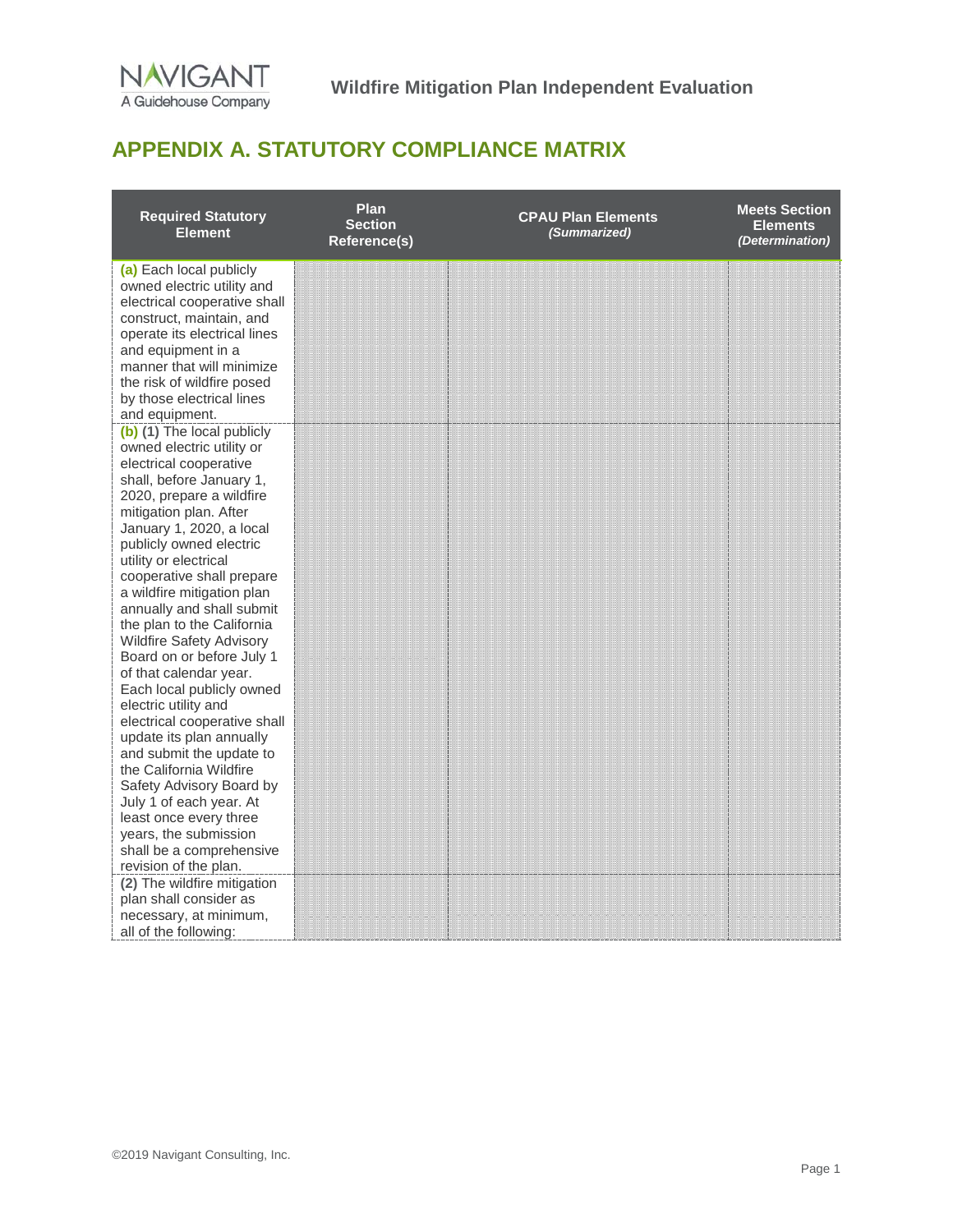

| (A) An accounting of the<br>responsibilities of persons<br>responsible for executing<br>the plan.                                                                                                                                                                                                    | Roles and<br><b>Responsibilities</b><br><b>City of Palo Alto,</b><br>Departments,<br>pp. 7-9,<br>Appendix D, and<br>throughout            | For each ongoing and proposed activity to<br>mitigate wildfires in CPAU territory, the<br>utility has identified the responsible staff<br>that is managing and implementing the<br>activity as well as the City Departments<br>that it will coordinate with and the CPAU<br>designee responsible for the overall<br>execution and monitoring of the WMP.<br>Appendix D to the WMP also includes an<br>organization chart with each staff<br>member's areas of responsibility related to<br>wildfire mitigation. The chart also<br>references the City's Incident Command<br>Structure and identifies the areas of<br>responsibility in the event of a PSPS.                                                                                                                                                                                                                                                                                                                         | <b>Yes</b> |
|------------------------------------------------------------------------------------------------------------------------------------------------------------------------------------------------------------------------------------------------------------------------------------------------------|-------------------------------------------------------------------------------------------------------------------------------------------|-------------------------------------------------------------------------------------------------------------------------------------------------------------------------------------------------------------------------------------------------------------------------------------------------------------------------------------------------------------------------------------------------------------------------------------------------------------------------------------------------------------------------------------------------------------------------------------------------------------------------------------------------------------------------------------------------------------------------------------------------------------------------------------------------------------------------------------------------------------------------------------------------------------------------------------------------------------------------------------|------------|
| (B) The objectives of the<br>wildfire mitigation plan.                                                                                                                                                                                                                                               | Objectives, p. 5                                                                                                                          | CPAU's WMP includes as a primary<br>objective minimizing the probability that its<br>system is a source of or contributor to<br>ignition. The secondary goal of assessing<br>industry practices to improve system<br>resilience, reduce disruptions, and<br>improve restoration times is also a valid<br>objective.<br>CPAU presents the final objective for<br>minimizing unnecessary or ineffective<br>action, but also considers revisions to<br>existing actions or adding additional<br>actions based on an ongoing assessment<br>of risks and an evaluation of the<br>effectiveness of the WMP.<br>Other items that CPAU may want to<br>include in the Objectives section:<br>Reference or include the Public Utilities<br>Code section 8387 (addressed on p. 10)<br>and mitigation efforts for the Foothills High<br>Fire Threat Area:<br>Considerations for public health and<br>safety;<br>Safe operation of the electrical system<br>under high wildfire risk conditions. | <b>Yes</b> |
| (C) A description of the<br>preventive strategies and<br>programs to be adopted<br>by the local publicly<br>owned electric utility or<br>electrical cooperative to<br>minimize the risk of its<br>electrical lines and<br>equipment causing<br>catastrophic wildfires,<br>including consideration of | Compliance,<br><b>Proposed</b><br><b>Activities</b><br>to Reduce Risk<br>or Improve<br><b>Response</b><br>pp. 9 -18,<br><b>Appendix F</b> | CPAU lists "COMPLETED TASKS",<br>"ONGOING FIRE PREVENTION<br>ACTIVITIES" and "PROPOSED<br><b>ACTIVITIES TO REDUCE RISK OR</b><br>IMPROVE RESPONSE" on Pages 9-18.<br>The activities address several strategies<br>and includes the information used to<br>inform a decision to manually deenergize<br>the system. Additionally, Appendix F lists<br>several proposed activities to reduce                                                                                                                                                                                                                                                                                                                                                                                                                                                                                                                                                                                           | <b>Yes</b> |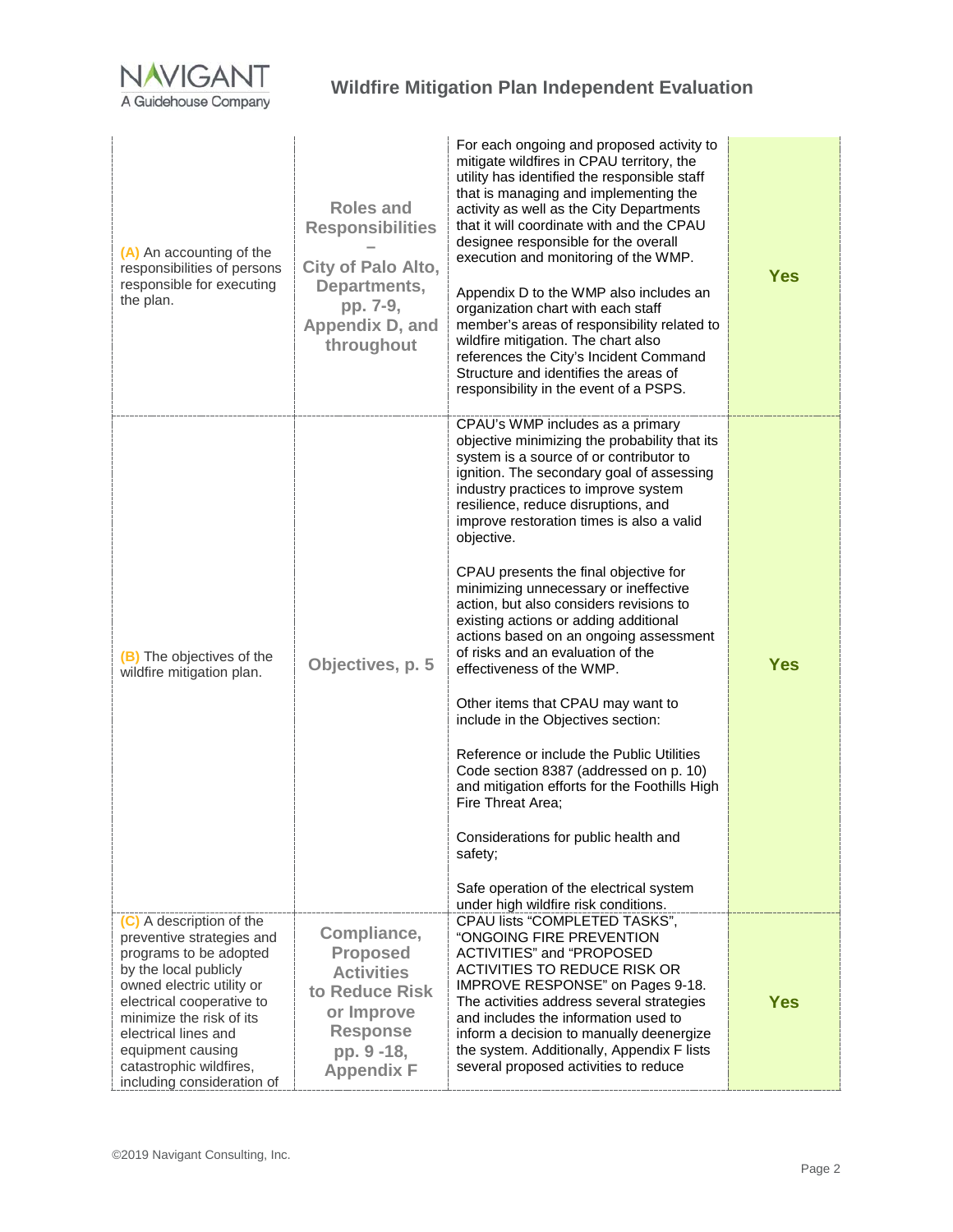

| dynamic climate change<br>risks.                                                                                                                                                                                                                                |                                                                                                 | CPAU's risk of igniting wildfires and their<br>current status for taking on such tasks.                                                                                                                                                                                                                                                                                                                                                                                                                                      |            |
|-----------------------------------------------------------------------------------------------------------------------------------------------------------------------------------------------------------------------------------------------------------------|-------------------------------------------------------------------------------------------------|------------------------------------------------------------------------------------------------------------------------------------------------------------------------------------------------------------------------------------------------------------------------------------------------------------------------------------------------------------------------------------------------------------------------------------------------------------------------------------------------------------------------------|------------|
|                                                                                                                                                                                                                                                                 |                                                                                                 | CPAU addresses existing orders, codes<br>and criteria which it meets. In future<br>iterations, CPAU may consider assessing<br>the effectiveness of existing regulations<br>and criteria and identify any gaps between<br>existing regulation and the identified<br>actions in this WMP. CPAU should identify<br>gaps as risks and address those gaps<br>with a preventative strategy or additional<br>protocols.                                                                                                             |            |
|                                                                                                                                                                                                                                                                 |                                                                                                 | Though Page 3 lists climate change as a<br>Wildfire Risk Factor, there is no further<br>mention of programs or strategies that will<br>be used to consider dynamic climate<br>change risk. CPAU may consider<br>additional detail regarding its assessment<br>and any projections of potential, future<br>conditions due to dynamic climate<br>change, including droughts, potential<br>global or continental climate effect, or<br>insect infestations in trees and the<br>resultant increase in dead or weakened<br>trees. |            |
|                                                                                                                                                                                                                                                                 |                                                                                                 | Projections should be placed in the<br>context of the Foothills Area of CPAU's<br>service area being a High Fire Threat<br>Area.                                                                                                                                                                                                                                                                                                                                                                                             |            |
|                                                                                                                                                                                                                                                                 |                                                                                                 | Though unlikely, if none of these<br>conditions impact CPAU's service<br>territory, that can be stated as the result of<br>an assessment.                                                                                                                                                                                                                                                                                                                                                                                    |            |
| (D) A description of the<br>metrics the local publicly<br>owned electric utility or<br>electrical cooperative<br>plans to use to evaluate<br>the wildfire mitigation<br>plan's performance and<br>the assumptions that<br>underlie the use of those<br>metrics. | <b>Mitigation Plan</b><br><b>Review and</b><br><b>Assessment</b><br><b>Process</b><br>pp. 21-22 | CPAU identifies that it monitors two<br>metrics to evaluate the WMP's<br>performance: a count of OUTAGES ON<br>THE OVERHEAD SYSTEM IN THE HFTD<br>and FIRE IGNITIONS. These metrics are<br>defined further in the WMP, though<br>Navigant suggests the WMP elaborate on<br>the assumptions that underlie the metrics.<br>CPAU may consider adding language that<br>describes how it plans to use these<br>metrics to evaluate the assumptions that<br>underlie the use of those metrics, as the                              | <b>Yes</b> |
|                                                                                                                                                                                                                                                                 |                                                                                                 | metrics will become the "previously<br>identified metrics" used in the review of<br>subsequent mitigation plans (see Part E,<br>below).                                                                                                                                                                                                                                                                                                                                                                                      |            |
| (E) A discussion of how<br>the application of<br>previously identified<br>metrics to previous wildfire<br>mitigation plan<br>performances has                                                                                                                   | <b>Mitigation Plan</b><br><b>Review and</b><br><b>Assessment</b><br><b>Process</b><br>pp. 21-22 | It is typical for a first-year plan to be void<br>of the impact of previous metrics.<br>However, CPAU's WMP notes CPAU has<br>tracked outages and identified mitigation<br>strategies based on an analysis of these<br>outages. Going forward, outages in High                                                                                                                                                                                                                                                               | <b>Yes</b> |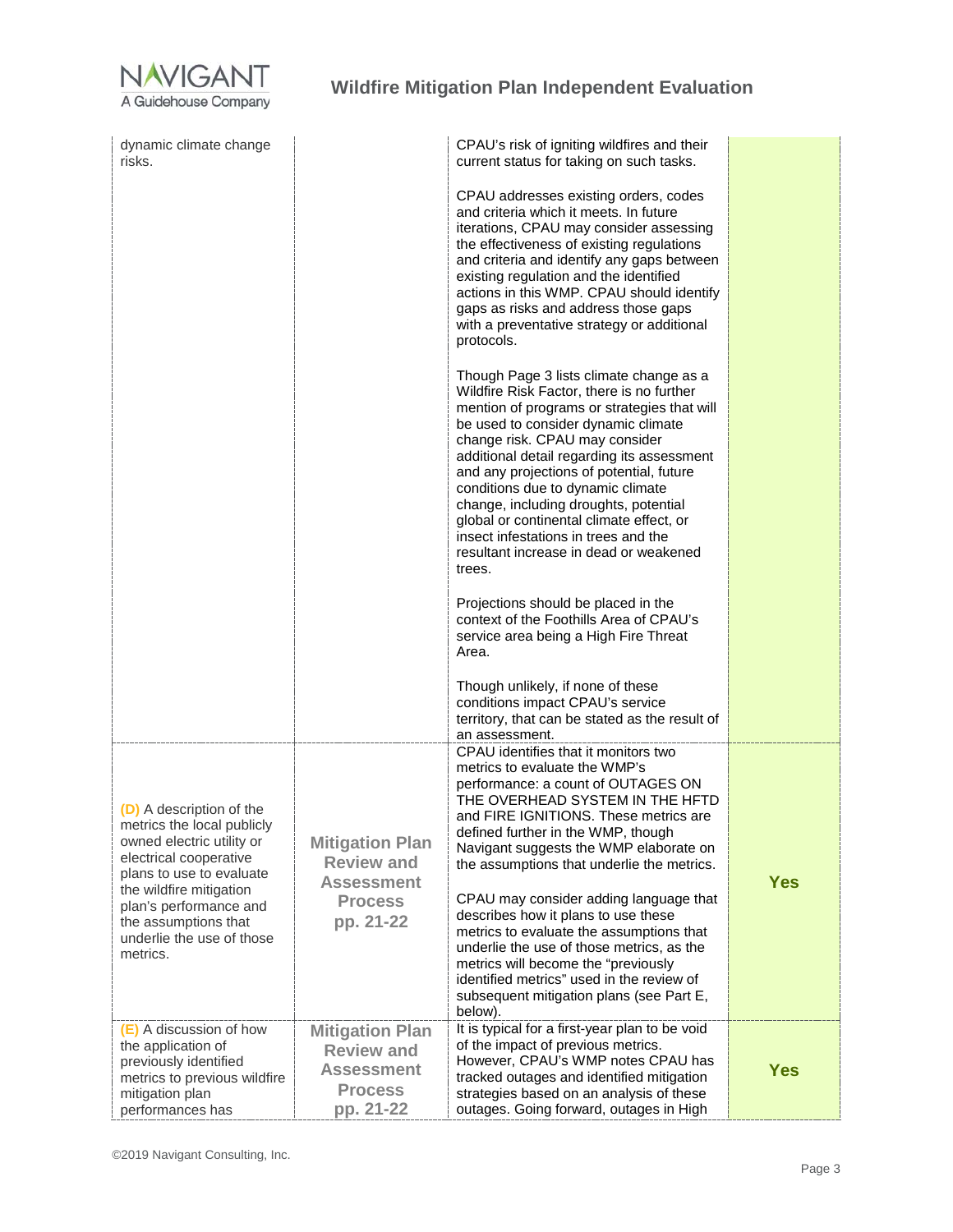

| and to modify it as appropriate.                                                                                                                                                                                                                                                                                                                                                                                                                                                                                                                                                                                                                                                                                                                                                                                                                                                                                                                                                                                                                                                                                                                                                                                                                                                                                                                                                                                                                                                                                                                                                                                                                                                                                                                                                                                                                                                                                                                                                                                                                                       | informed the wildfire<br>mitigation plan. |
|------------------------------------------------------------------------------------------------------------------------------------------------------------------------------------------------------------------------------------------------------------------------------------------------------------------------------------------------------------------------------------------------------------------------------------------------------------------------------------------------------------------------------------------------------------------------------------------------------------------------------------------------------------------------------------------------------------------------------------------------------------------------------------------------------------------------------------------------------------------------------------------------------------------------------------------------------------------------------------------------------------------------------------------------------------------------------------------------------------------------------------------------------------------------------------------------------------------------------------------------------------------------------------------------------------------------------------------------------------------------------------------------------------------------------------------------------------------------------------------------------------------------------------------------------------------------------------------------------------------------------------------------------------------------------------------------------------------------------------------------------------------------------------------------------------------------------------------------------------------------------------------------------------------------------------------------------------------------------------------------------------------------------------------------------------------------|-------------------------------------------|
| CPAU disabled automatic reclosing<br>capability for its two reclosers and one<br>circuit-breaker in the Tier 2 high fire threat<br>area. The WMP prescribes a patrol of the<br>lines to identify the cause and ensure the<br>cause of the outage is no longer present<br>prior to re-energizing. Fuses are "non-<br>expulsion"-type across the CPAU system<br>as described in Electric System<br>Design/Operation.<br>CPAU recognizes de-energizing all or a<br>portion of its system may be necessary,<br>(F) Protocols for disabling<br>though the protocols for manual de-<br>reclosers and<br>energization are in draft.<br>deenergizing portions of<br>the electrical distribution<br><b>Electric System</b><br>CPAU has included the draft<br>system that consider the<br>Design/<br>Deenergization policy and process in<br>associated impacts on<br>Appendix G of the WMP with identified<br>Operation,<br>public safety, as well as<br>individuals or groups holding decision<br><b>Yes</b><br>pp. 13-15,<br>protocols related to<br>authority by title (or titles) to address the<br>mitigating the public safety<br>Appendix F,<br>decision-making process. The Plan also<br>impacts of those<br>Appendix G,<br>states that it is working with OES to<br>protocols, including<br>also Appendix D<br>develop a communication protocol to<br>impacts on critical first<br>ensure stakeholders, customers/residents,<br>responders and on health<br>and critical first responders are notified.<br>and communication<br>infrastructure.<br>While this process does describe at a high<br>level how the utility intends to<br>communicate with the community through<br>the City Manager's Office, Office of<br>Emergency Services, Police, Fire, 911<br>Dispatch, WGW Operations, Utilities<br><b>Customer Service, and Utilities</b><br>Communications, CPAU may want to<br>consider more clearly defining how these<br>communications will be provided and who<br>within those organizations will be<br>responsible for communicating with the<br>community. |                                           |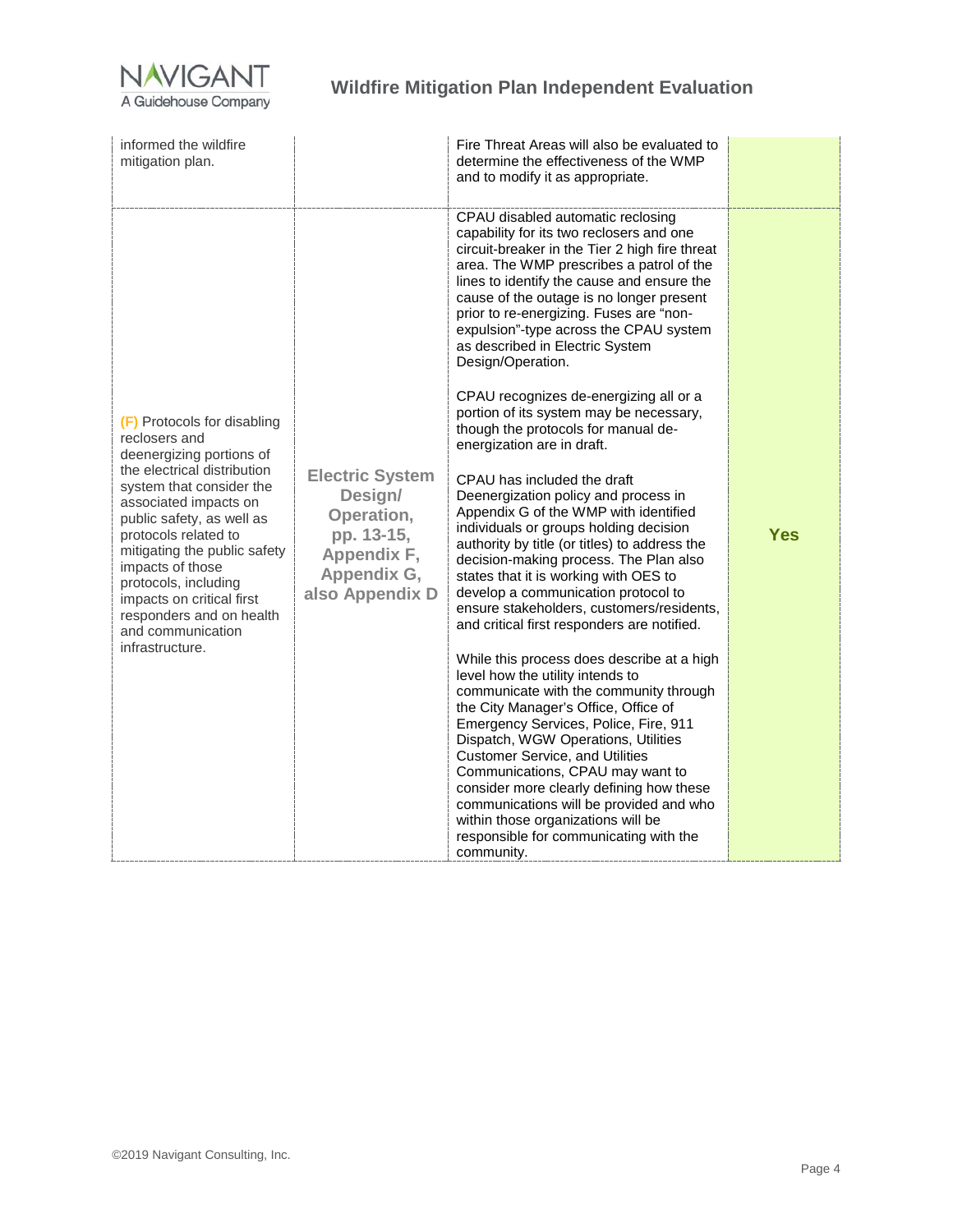

| (G) Appropriate and<br>feasible procedures for<br>notifying a customer who<br>may be impacted by the<br>deenergizing of electrical<br>lines. The procedures<br>shall consider the need to<br>notify, as a priority, critical<br>first responders, health<br>care facilities, and<br>operators of<br>telecommunications<br>infrastructure. | Deenergization,<br>OES pp. 14, 18,<br>19,<br>Appendix D,<br><b>Appendix G</b>                        | The notification to customers is<br>referenced in the statement "OES has<br>procedures for communication with<br>residents during emergencies". CPAU<br>should consider including or summarizing<br>the protocols for communications to<br>customers, as well as prioritization of and<br>communication with critical first<br>responders, health care facilities and<br>operators of telecommunications<br>infrastructure, as required in paragraph G.<br>CPAU communication protocols may<br>include but should not depend upon<br>notifications made by outside agencies or<br>departments with whom CPAU is<br>coordinating. | <b>Yes</b> |
|-------------------------------------------------------------------------------------------------------------------------------------------------------------------------------------------------------------------------------------------------------------------------------------------------------------------------------------------|------------------------------------------------------------------------------------------------------|----------------------------------------------------------------------------------------------------------------------------------------------------------------------------------------------------------------------------------------------------------------------------------------------------------------------------------------------------------------------------------------------------------------------------------------------------------------------------------------------------------------------------------------------------------------------------------------------------------------------------------|------------|
| (H) Plans for vegetation<br>management.                                                                                                                                                                                                                                                                                                   | <b>Vegetation</b><br>Management,<br><b>Urban Forestry</b><br>pp. 11, 16-17                           | Details of tree trimming activities are<br>adequate and include minimum distances<br>and frequency of vegetation work, as well<br>the additional inspection activities for High<br>Fire Threat Areas. The WMP also<br>references the Foothills Fire Management<br>Plan - 2016 Update.<br>CPAU may consider performing a review<br>of the 2016 Management Plan to<br>determine if updates are needed. If none,<br>the WMP may state that the review<br>determined the 2016 Management Plan<br>remains viable based on an assessment.                                                                                              | <b>Yes</b> |
| (I) Plans for inspections of<br>the local publicly owned<br>electric utility's or<br>electrical cooperative's<br>electrical infrastructure.                                                                                                                                                                                               | <b>Electric System</b><br><b>Inspection &amp;</b><br><b>Electric System</b><br>Maintenance,<br>p. 12 | The Electric System Inspections section<br>describes inspections of electrical<br>equipment as meeting or exceeding<br>minimum inspection requirements<br>provided in CPUC GOs, and generally<br>discusses more frequent inspections in<br>High Fire Threat areas. CPAU is<br>considering including additional specific<br>measures that might be taken pursuant to<br>the GO or WMP that are above and<br>beyond the GO as might be required to<br>address risks specific to the High Fire<br><b>Threat District.</b>                                                                                                           | <b>Yes</b> |
| (J) A list that identifies,<br>describes, and prioritizes<br>all wildfire risks, and<br>drivers for those risks,<br>throughout the local<br>publicly owned electric<br>utility's or electrical<br>cooperative's service                                                                                                                   | <b>Wildfire Risk</b><br>Factors, pp. 3-4,<br>10                                                      | The WMP lists Wildfire Risk Factors and<br>references risk throughout, though the<br>WMP does not clearly delineate between<br>risks and the associated risk drivers, other<br>than in the list of Wildfire Risk Factors.<br>CPAU will conduct a more thorough risk<br>assessment in 2020 and is proposing                                                                                                                                                                                                                                                                                                                       | <b>Yes</b> |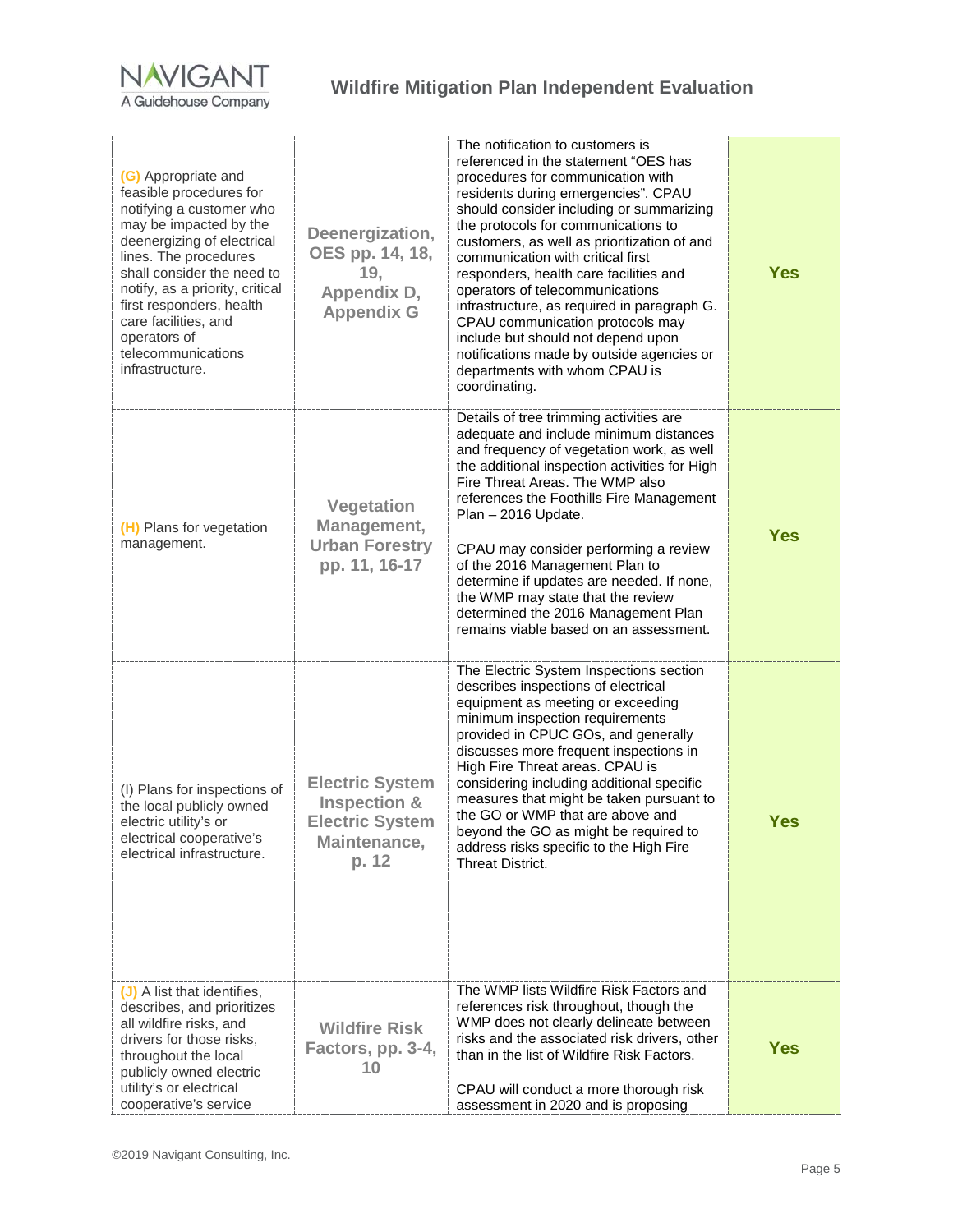

| territory. The list shall<br>include, but not be limited<br>to, both of the following:                                                                                                                                                                                                                                                                                                                                 |                                                                                                                                            | several additional measures to address<br>and reduce risk throughout the WMP and<br>the Appendices.                                                                                                                                                                                                                                                                                                                                                                                                                                                                                                                                                                                                                                                                                                                                                          |            |
|------------------------------------------------------------------------------------------------------------------------------------------------------------------------------------------------------------------------------------------------------------------------------------------------------------------------------------------------------------------------------------------------------------------------|--------------------------------------------------------------------------------------------------------------------------------------------|--------------------------------------------------------------------------------------------------------------------------------------------------------------------------------------------------------------------------------------------------------------------------------------------------------------------------------------------------------------------------------------------------------------------------------------------------------------------------------------------------------------------------------------------------------------------------------------------------------------------------------------------------------------------------------------------------------------------------------------------------------------------------------------------------------------------------------------------------------------|------------|
| (i) Risks and risk drivers<br>associated with design,<br>construction, operation,<br>and maintenance of the<br>local publicly owned<br>electric utility's or<br>electrical cooperative's<br>equipment and facilities.                                                                                                                                                                                                  | <b>Wildfire Risk</b><br>Factors, pp. 3-4,<br>10                                                                                            | The WMP lists Wildfire Risk Factors and<br>references risk throughout, though the<br>WMP does not clearly delineate between<br>risks and the associated risk drivers, other<br>than in the list of Wildfire Risk Factors.<br>CPAU will conduct a more thorough risk<br>assessment in 2020 and is proposing<br>several additional measures to address<br>and reduce risk throughout the WMP and<br>the Appendices.                                                                                                                                                                                                                                                                                                                                                                                                                                            | <b>Yes</b> |
| (ii) Particular risks and<br>risk drivers associated<br>with topographic and<br>climatological risk factors<br>throughout the different<br>parts of the local publicly<br>owned electric utility's or<br>electrical cooperative's<br>service territory.                                                                                                                                                                | <b>Wildfire Risk</b><br>Factors, pp. 3-4                                                                                                   | The "Wildfire Risk Factors" section of the<br>Plan describes CPAU's topography,<br>geography, and system attributes as well<br>as the impact of climate change and the<br>associated risk. Additionally, the WMP<br>identifies notes its system is largely a<br>urban system with a limited area that<br>traverses "open space" hilly or<br>mountainous terrain, some of which is<br>plagued by the "inaccessibility of some<br>portions of the overhead lines.".<br>CPAU will conduct a more thorough risk<br>assessment in 2020 and is proposing<br>several additional measures to address<br>and reduce risk throughout the WMP and<br>the Appendices. The risks posed by urban<br>development, open spaces and<br>inaccessibility should be identified along<br>with the drivers of those risks and future<br>projections in the future risk assessment. | <b>Yes</b> |
| (K) Identification of any<br>geographic area in the<br>local publicly owned<br>electric utility's or<br>electrical cooperative's<br>service territory that is a<br>higher wildfire threat than<br>is identified in a<br>commission fire threat<br>map, and identification of<br>where the commission<br>should expand a high fire-<br>threat district based on<br>new information or<br>changes to the<br>environment. | <b>Wildfire Risk</b><br>Factors, pp. 3-4,<br><b>High Fire Threat</b><br>Area<br>Identification, p.<br>10, Appendix B,<br><b>Appendix C</b> | The WMP adequately identifies the High<br>Fire Threat Areas in Palo Alto. The threat<br>map is included in the WMP.                                                                                                                                                                                                                                                                                                                                                                                                                                                                                                                                                                                                                                                                                                                                          | <b>Yes</b> |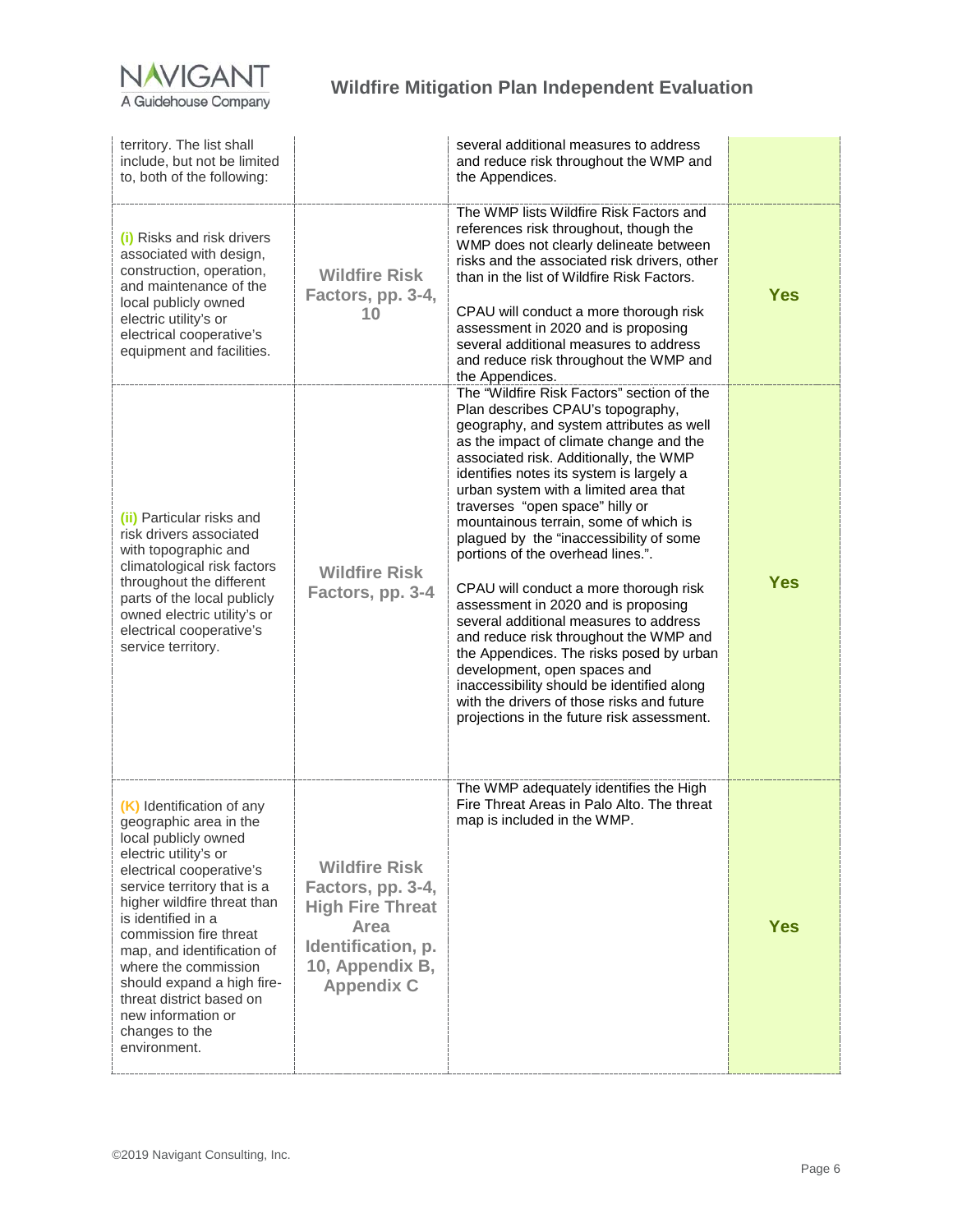

| (L) A methodology for<br>identifying and presenting<br>enterprise wide safety risk<br>and wildfire-related risk.                              | Compliance,<br>Objectives,<br><b>Roles</b><br>and<br><b>Responsibilities</b><br>pp. 4-5, 7-9                    | The Compliance and Objectives sections<br>of the WMP generally describes a high-<br>level mitigation strategy and identifies the<br>goals of the WMP, though these sections<br>may not constitute a "methodology".<br>Further, the Roles and Responsibilities<br>section identifies OES for communicating<br>information externally. However, the WMP<br>does not contain any description of how<br>identified safety and wildfire-related risk is<br>communicated or presented internally,<br>across the CPAU enterprise.<br>CPAU included information that CPAU<br>previously (2011) hired a consultant to<br>perform a Hazard Risk Assessment to<br>assess natural and man-made internal<br>hazard risks associated with all of CPAU's<br>utility infrastructure (across all delivery<br>streams). This assessment supports the<br>enterprise-wide risk requirement. CPAU<br>also notes in item 10 of Appendix F that it<br>plans to conduct a risk assessment of<br>wildfire in the foothills which is projected<br>to be completed in July of 2020. This risk<br>assessment should include a discussion<br>of how enterprise-wide safety and wildfire<br>related risks identified in this WMP and<br>realized in real-time are presented and<br>communicated across CPAU. This is in<br>addition to external communications and<br>notifications provided for coordination with<br>other agencies. | <b>Yes</b> |
|-----------------------------------------------------------------------------------------------------------------------------------------------|-----------------------------------------------------------------------------------------------------------------|---------------------------------------------------------------------------------------------------------------------------------------------------------------------------------------------------------------------------------------------------------------------------------------------------------------------------------------------------------------------------------------------------------------------------------------------------------------------------------------------------------------------------------------------------------------------------------------------------------------------------------------------------------------------------------------------------------------------------------------------------------------------------------------------------------------------------------------------------------------------------------------------------------------------------------------------------------------------------------------------------------------------------------------------------------------------------------------------------------------------------------------------------------------------------------------------------------------------------------------------------------------------------------------------------------------------------------------------------------------------------------------------------------|------------|
| (M) A statement of how<br>the local publicly owned<br>electric utility or electrical<br>cooperative will restore<br>service after a wildfire. | <b>Proposed</b><br><b>Activities</b><br>to Reduce Risk<br>or Improve<br><b>Response</b><br>p. 15, Appendix<br>G | CPAU's statement that current practices<br>and procedures for restoring service<br>following wildfire are being assessed may<br>not be sufficient. CPAU should consider<br>specifically identifying a process,<br>procedure, or protocols use to restored<br>service following a wildfire.<br>Also, though identifying process<br>improvements or equipment replacements<br>that might improve restoration time is an<br>element of the WMP, this section of the<br>WMP should be dedicated to the real-time<br>restoration of service after a wildfire.<br>The WMP adequately describes that<br>activities to restore power will be<br>coordinated with FIRE and would not<br>occur until deemed safe by FIRE. Further,<br>prior to restoring power, the WMP<br>prescribes a complete visual inspection of<br>the overhead electric lines by Utilities<br>staff.<br>Any CPAU system restoration effort<br>should be based on a documented<br>restoration plan, or switching procedures                                                                                                                                                                                                                                                                                                                                                                                                                 | <b>Yes</b> |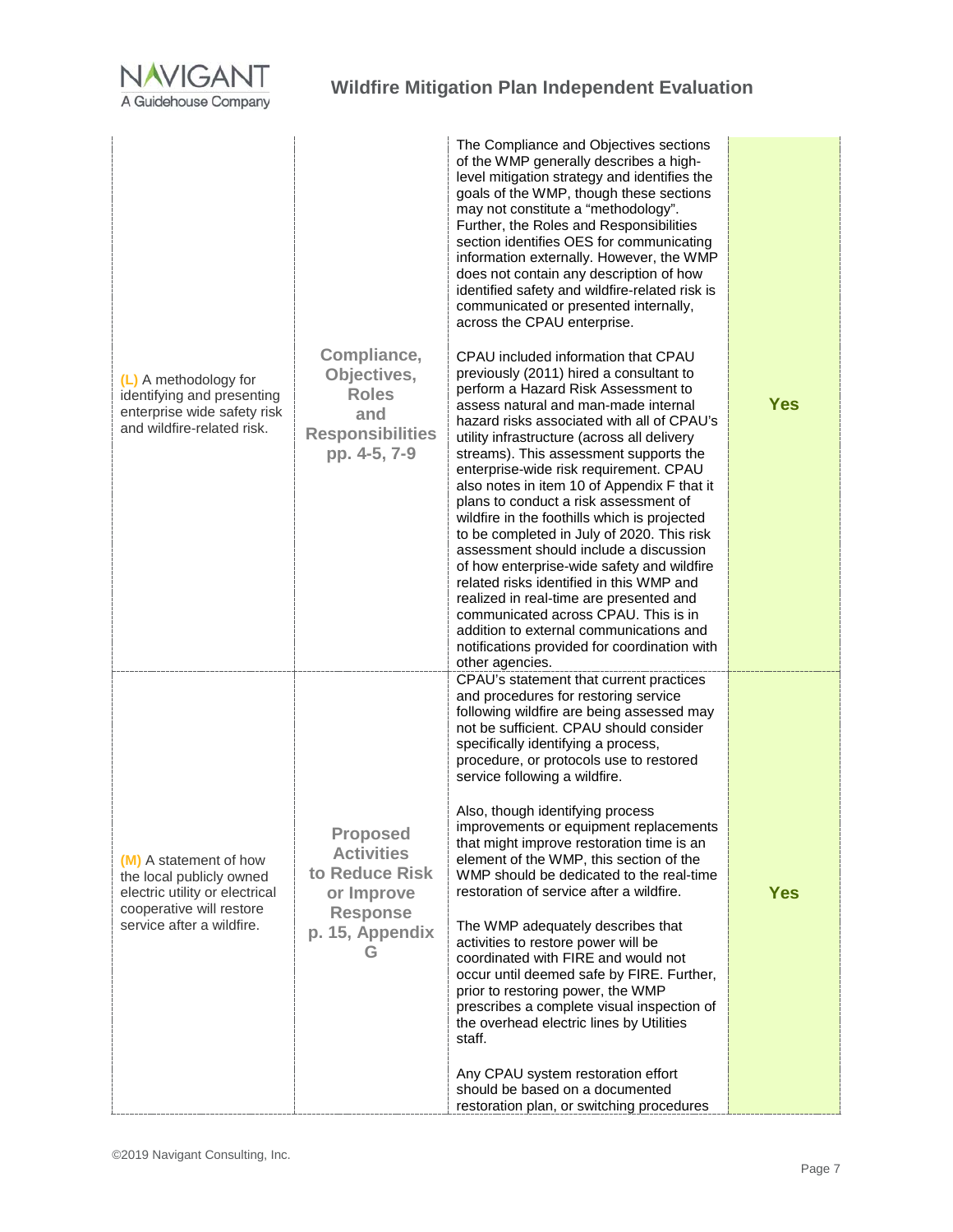

|                                                                                                                                                                            |                                                                                                                                                                                                                                              | used to restore power, in any event. The<br>WMP should reference existing<br>restoration procedures and provide<br>additional detail regarding any additional<br>steps, actions, communications or<br>decision-making in the restoration<br>following a wildfire.<br>For completeness, CPAU may also<br>consider including the method(s) used to<br>direct the visual assessment of facilities.<br>how results are reported back, and the<br>decision responsibility to move on, or not,<br>with the restoration process based on<br>those reports.<br>CPAU may also consider referencing its<br>coordination with other entities, such as<br>would be required for any restoration<br>effort or Emergency. Navigant suggests<br>the WMP identify the NERC Transmission<br>Operator and briefly describe the<br>Transmission Operator's role and<br>authority during system restoration and<br>system Emergencies. |            |
|----------------------------------------------------------------------------------------------------------------------------------------------------------------------------|----------------------------------------------------------------------------------------------------------------------------------------------------------------------------------------------------------------------------------------------|--------------------------------------------------------------------------------------------------------------------------------------------------------------------------------------------------------------------------------------------------------------------------------------------------------------------------------------------------------------------------------------------------------------------------------------------------------------------------------------------------------------------------------------------------------------------------------------------------------------------------------------------------------------------------------------------------------------------------------------------------------------------------------------------------------------------------------------------------------------------------------------------------------------------|------------|
| (N) A description of the<br>processes and procedures<br>the local publicly owned<br>electric utility or electrical<br>cooperative shall use to<br>do all of the following: |                                                                                                                                                                                                                                              |                                                                                                                                                                                                                                                                                                                                                                                                                                                                                                                                                                                                                                                                                                                                                                                                                                                                                                                    |            |
| (i) Monitor and audit the<br>implementation of the<br>wildfire mitigation plan.                                                                                            | Compliance,<br><b>Revision</b><br>and<br>Improvement<br>Implementation<br>Process,<br><b>MITIGATION</b><br><b>PLAN</b><br><b>REVIEW AND</b><br><b>ASSESSMENT</b><br><b>PROCESS,</b><br><b>Auditing</b><br>pp. 4, 21-22,<br><b>Appendix F</b> | CPAU identifies that it monitors two<br>metrics to audit the implementation of the<br>WMP: FIRE IGNITIONS and WIRES<br>DOWN. CPAU also monitors tree permits,<br>drought conditions, fire threats, and daily,<br>emergent threats and hazards in the<br>context of the WMP. The parties<br>responsible for tracking each of these<br>activities is noted in the WMP.<br>CPAU may consider adding sources of<br>information that feed the metrics. This<br>may include a listing of notifications or<br>alerts, vegetation inspection reports,<br>equipment inspection reports, near misses<br>or other tangible data that may increase<br>visibility into the effectiveness of the<br>WMP.                                                                                                                                                                                                                         | <b>Yes</b> |
| (ii) Identify any<br>deficiencies in the wildfire<br>mitigation plan or its<br>implementation, and<br>correct those deficiencies.                                          | Compliance,<br><b>Revision</b><br>and<br>Improvement<br>Implementation<br>Process,                                                                                                                                                           | The Audit section of the WMP could be<br>expanded to summarize the plan<br>monitoring and audit process, and include:<br>The continual monitoring of the WMP and<br>the effectiveness of its implementation;                                                                                                                                                                                                                                                                                                                                                                                                                                                                                                                                                                                                                                                                                                       | <b>Yes</b> |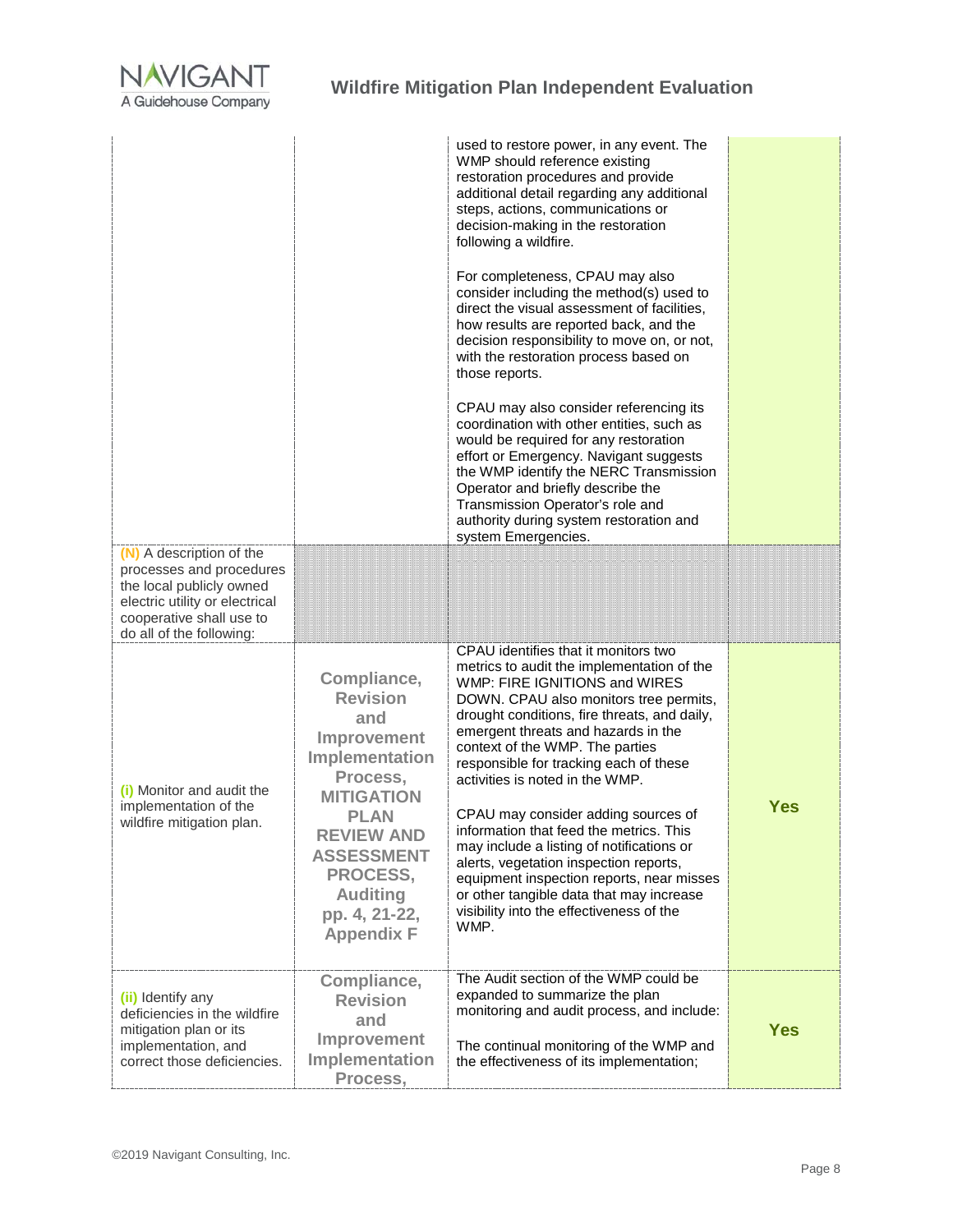

|                                                                                                                                                                                                                                                                                                                                                                                                                                                                                                                                                                                                                                              | <b>MITIGATION</b><br><b>PLAN</b><br><b>REVIEW AND</b><br><b>ASSESSMENT</b><br><b>PROCESS,</b><br><b>Auditing</b><br>pp. 4, 21-22,<br><b>Appendix F</b>                                                                                       | the WMP review schedule and process<br>(annually, led by [dept.]);<br>the process for correcting deficiencies in<br>the WMP; the WMP should describe the<br>process for developing a Corrective Action<br>Plan, tracking implementation, and<br>assessing the effectiveness of a change.                                                                                                                                                                                                                                                                                                                                                                                                                                                                                                                     |            |
|----------------------------------------------------------------------------------------------------------------------------------------------------------------------------------------------------------------------------------------------------------------------------------------------------------------------------------------------------------------------------------------------------------------------------------------------------------------------------------------------------------------------------------------------------------------------------------------------------------------------------------------------|----------------------------------------------------------------------------------------------------------------------------------------------------------------------------------------------------------------------------------------------|--------------------------------------------------------------------------------------------------------------------------------------------------------------------------------------------------------------------------------------------------------------------------------------------------------------------------------------------------------------------------------------------------------------------------------------------------------------------------------------------------------------------------------------------------------------------------------------------------------------------------------------------------------------------------------------------------------------------------------------------------------------------------------------------------------------|------------|
| (iii) Monitor and audit the<br>effectiveness of electrical<br>line and equipment<br>inspections, including<br>inspections performed by<br>contractors, that are<br>carried out under the plan,<br>other applicable statutes,<br>or commission rules.                                                                                                                                                                                                                                                                                                                                                                                         | Compliance,<br><b>Revision</b><br>and<br>Improvement<br>Implementation<br>Process,<br><b>MITIGATION</b><br><b>PLAN</b><br><b>REVIEW AND</b><br><b>ASSESSMENT</b><br><b>PROCESS,</b><br><b>Auditing</b><br>pp. 4, 21-22,<br><b>Appendix F</b> | The Review and Assessment Process<br>section of the WMP states that each<br>Department/personnel noted in the WMP<br>is responsible for completing their<br>assigned WMP activities and identifying<br>and proposing changes to the WMP<br>based on each activity's effectiveness.<br>The WMP also states the person<br>responsible for tracking the status of these<br>activities will meet twice a year to monitor<br>progress and identify mitigation actions.<br>This section could be expanded to better<br>summarize the plan's monitoring and audit<br>process, and include verification of the<br>documentation associated with equipment<br>inspections, vegetation inspections, and<br>regulatory reporting associated with<br>CPUC GOs, Public Resources Codes,<br>and other applicable statutes. | <b>Yes</b> |
| (3) The local publicly<br>owned electric utility or<br>electrical cooperative<br>shall, on or before<br>January 1, 2020, and not<br>less than annually<br>thereafter, present its<br>wildfire mitigation plan in<br>an appropriately noticed<br>public meeting. The local<br>publicly owned electric<br>utility or electrical<br>cooperative shall accept<br>comments on its wildfire<br>mitigation plan from the<br>public, other local and<br>state agencies, and<br>interested parties, and<br>shall verify that the wildfire<br>mitigation plan complies<br>with all applicable rules,<br>regulations, and<br>standards, as appropriate. |                                                                                                                                                                                                                                              | CPAU will present its WMP to the Board<br>at a public meeting in December 2019.                                                                                                                                                                                                                                                                                                                                                                                                                                                                                                                                                                                                                                                                                                                              | <b>Yes</b> |